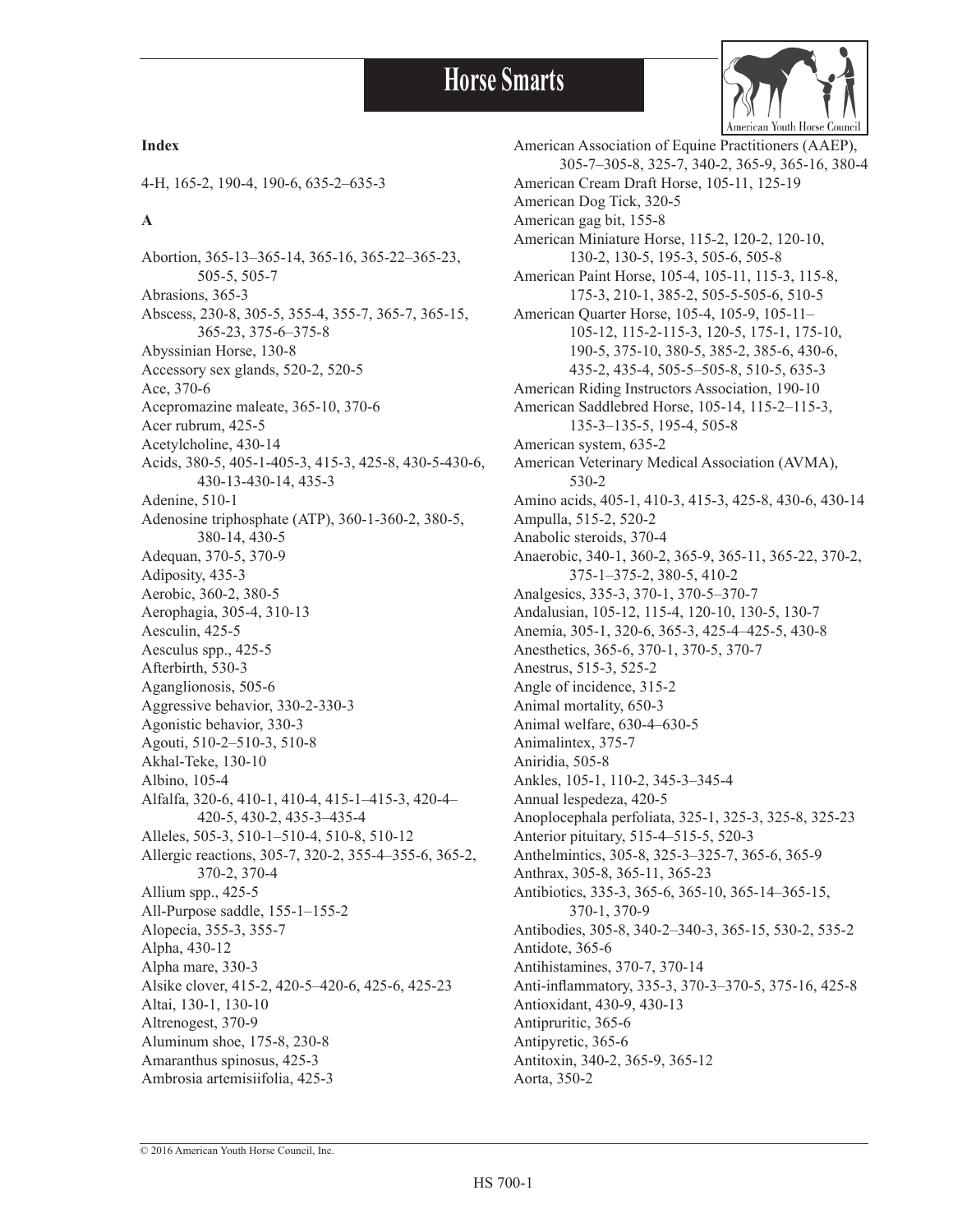Aplasia cutis congenita, 505-8 Appaloosa, 105-4–105-6, 110-1, 110-5, 115-3, 120-5, 120-10, 125-10, 125-12, 175-3, 385-2–385-3, 505-8, 510-6–510-8 Appearance, 110-7, 125-3, 305-2, 355-2, 385-2, 510-2, 620-4 Arabian, 105-4–105-5, 105-8–105-9, 115-1, 130-1, 130-3, 130-7, 175-2–175-3, 175-11, 345-6, 355-9, 360-2, 380-5, 505-5–505-6, 505-8 Arms, 345-2 Arrow grass, 425-8, 425-20 Arteries, 350-1, 365-3, 520-2 Arthritis, 370-3–370-5 Ascarids, 325-1–325-2, 325-5 Ascorbic acid, 430-13 Ataxia, 305-5–305-6, 325-7, 365-10, 365-22, 370-6– 370-7 Atipamezole, 370-6 Atlas, 345-6, 345-21, 505-5 Atrium, 350-1 Australian Stock Horse, 130-3 Australian Stock saddle, 155-4 Authoritarian, 625-15 Autoimmune diseases, 105-8, 355-4, 505-5 Autosomal dominant, 505-6 Autosomal recessive, 505-7–505-8 Avoidance response, 330-5 Axis, 345-6, 345-21, 505-5 Azium, 370-4

#### **B**

Bacteria, 305-7, 310-3, 355-1, 355-5, 355-7, 355-9, 355-11, 365-11, 365-15–365-16, 370-1–370-2, 375-2, 405-2, 410-1, 420-2, 430-6–430-7, 430-14 Bactrim, 370-1 Badger face, 105-4, 110-1, 510-6 Bahiagrass, 415-2, 415-6, 420-4–420-6, 420-14 Balance, 125-2–125-3, 155-1, 155-3, 165-3, 230-1, 325- 2, 385-1–385-2, 385-4, 635-2, 635-4, 640-5 Bald face, 105-3–105-4, 110-1–110-2, 510-5–510-6 Banamine, 365-10, 365-15, 370-3, 375-16 Bandy-legged, 345-4, 385-6 Bank, 190-8 Bar(s), 105-9, 155-6, 160-1, 205-2, 215-3, 220-2, 230-2, 230-4, 375-5, 375-15 Barb, 105-9, 130-7–130-8 Barbs, 110-6 Bareback riding, 170-1, 170-4, 170-6 Barley, 410-2, 410-5

Barn, 175-6, 205-6, 210-1, 215-1, 215-3–215-4, 225-1– 225-2, 235-3, 320-2–320-3, 330-2 Barn sour, 330-2 Barnyard grass, 420-5 Barrel, 105-4, 105-9, 170-6, 170-8, 185-2–185-3, 385-6, 630-2 Barrel racing, 155-3, 170-5–170-6 Bascule, 190-2, 190-4, 190-9 Base coat color, 105-6–105-9, 105-11–105-12, 125-10, 510-7 Base-narrow, 345-3–345-4, 385-6 Base-wide, 345-3 Bashkir, 125-17, 125-19 Bastard strangles, 365-15 Basuto Pony, 120-11–120-12, 130-8 Batak Pony, 130-10 Bay, 105-1–105-2, 105-7, 105-9–105-11, 110-2, 110-4, 110-9, 115-1–115-5, 120-5–120-9, 120-11– 120-12, 125-6–125-7, 125-10, 130-3–130-8, 180-1, 510-1–510-5, 640-5 Baytril, 370-2 B-cells, 505-5 B-complex vitamins, 405-2, 410-1, 430-6, 430-10, 430-13-430-14 Beet pulp, 410-3, 410-18, 435-4–435-5, 435-10 Behavior, 185-5, 205-1, 205-3, 305-1, 305-3–305-5, 305-10, 315-1, 330-4–330-7, 365-1, 515-3– 515-4, 515-7, 515-13–520-1, 520-3–520-4, 525-2, 530-3, 605-2, 625-2, 645-8 Belgian, 125-5, 125-7, 125-12, 125-20, 130-5, 140-5, 505-8–505-9 Belmont Stakes, 175-3, 175-10 Belton spots, 110-2 Bend' Or spots, 110-4 Benign, 105-8, 355-8 Bermudagrass, 410-2, 420-4–420-6 Bet, 175-9 Beta, 430-12 Bicuspid (mitral) valve, 350-2 Biennial, 410-2 Big Head Disease, 430-3–430-4 Binocular vision, 330-1 Biological weed control, 425-2 Biomechanics, 380-6 Biopsy, 355-5 Biosecurity, 630-4 Biotin, 430-13–430-14 Birdcatcher spots, 105-6, 110-5 Birdsfoot trefoil, 420-5, 420-7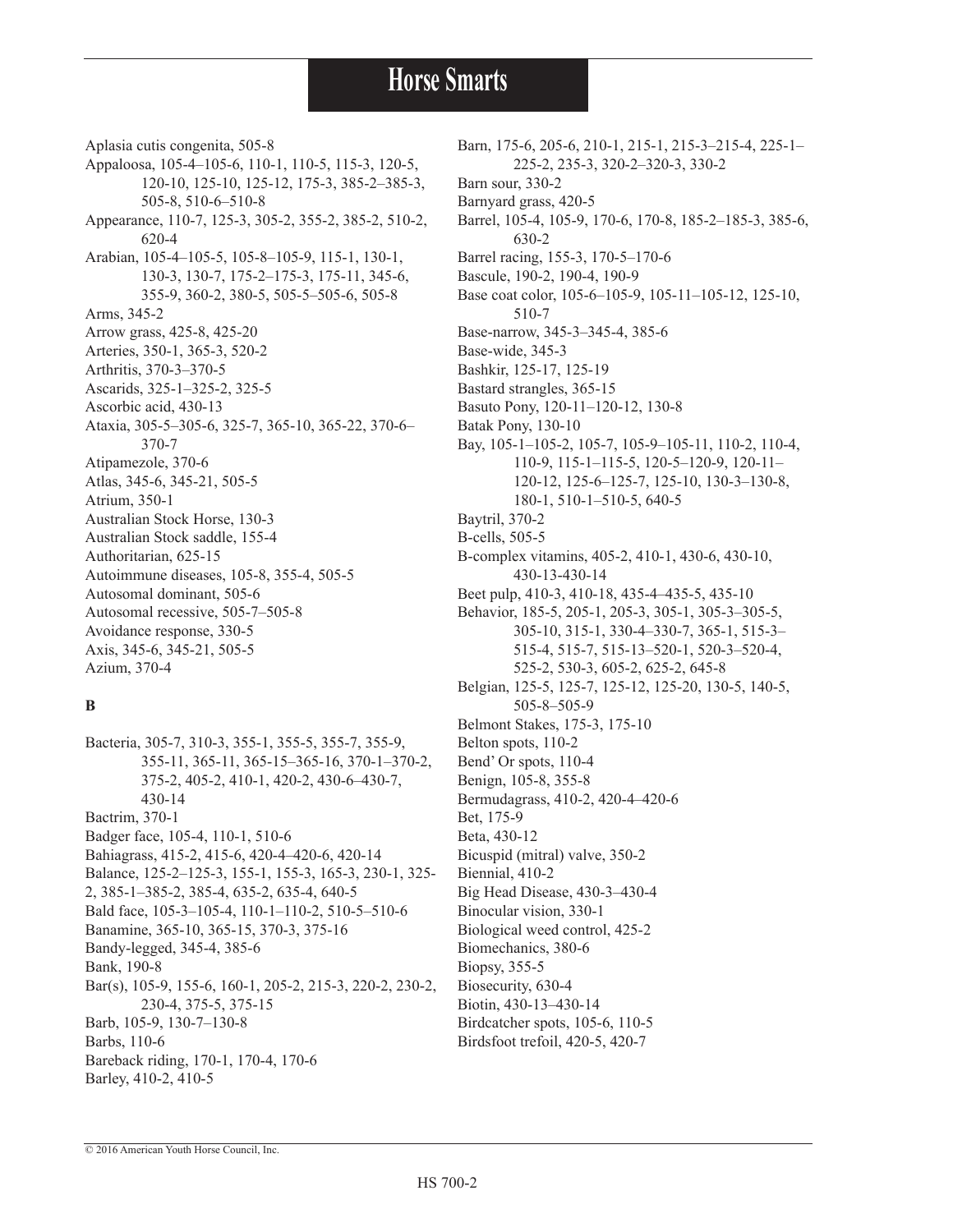- Birth, 105-3, 105-13, 115-2, 310-4, 315-2, 330-4, 340-2–340-3, 505-5–505-7, 505-9, 510-5– 510-6, 515-2, 520-4, 530-1–530-3, 535-1–
	- 535-3
- Birth canal, 515-2, 530-3
- Birth defects, 425-4
- Birthmark, 105-13, 110-9
- Bishoping, 315-2
- Biting flies, 320-1
- Biting (chewing) lice, 320-6
- Biting midges, 320-1–320-2, 320-26, 355-6
- Black, 105-1–105-2, 105-7, 105-9–105-12, 110-2– 110-4, 110-8–110-9, 115-1, 115-3–115-5, 120-5–120-9, 120-11, 125-6–125-8, 125-10– 125-11, 130-4–130-7, 135-6, 310-5, 320-1– 320-2, 320-26, 355-8, 375-1, 375-3, 510-2– 510-5, 510-8
- Bladder, 310-3, 520-3
- Blagdon, 125-9
- Blanket, 105-5–105-6, 115-5, 175-10, 180-3, 305-6, 510-6
- Blaze, 105-3–105-4, 110-1–110-2
- Bleeding, 220-3, 355-9, 365-2–365-5, 365-16, 430-12– 430-13, 505-8
- Blemishes, 345-6–345-7
- Blind spavin, 345-7
- Blindness, 105-5, 305-5, 365-10, 370-8, 430-11, 505-6, 505-8
- Blister beetles, 320-6, 320-28, 415-1, 415-3
- Blood, 105-8, 105-13, 305-2, 320-7, 325-3, 350-1– 350-2, 355-4, 355-9, 360-3, 365-3, 365-6, 365-8, 365-10, 365-12, 370-9, 380-4–380-7, 425-8, 430-8, 430-12, 505-8, 520-2–520-3, 535-1
- Blood marking, 105-7–105-8
- Blood spavin, 345-7
- Bloodlines, 120-5, 170-3, 250-1, 505-5
- Bloodsucking, 320-1–320-2
- Bloodworm, 325-2
- Bloody shoulder marking, 105-7–105-8
- Bloom dapples, 110-3
- Blue eyes, 105-3, 110-7, 125-10–125-11, 505-6, 510-5– 510-6
- Blue roan, 105-9, 125-7, 130-8, 510-6
- Bluestem, 415-2, 420-4, 420-7
- Boarding, 150-2
- Bob-tail disease, 430-9 Body condition score (BCS), 305-1, 305-3, 405-2, 435-4, 530-1–530-2
- Body language, 330-3, 360-7, 620-2–620-3, 645-8
- Body systems, 345-1-345-7, 350-1-350-1, 360-8, 380-5, 430-15 Bog spavin, 125-4, 345-7, 345-9, 385-6 Bomb flies, 320-4, 320-9 Bone spavin, 125-4, 345-7, 345-9, 385-6 Bones, 120-4, 125-3–125-4, 130-9, 140-3, 230-1, 310-3, 345-1–345-7, 360-3, 365-2–365-3, 370-3, 375- 2–375-4, 375-6–375-7, 375-9–375-11, 375- 13–375-18, 385-1, 385-3–385-4, 385-6, 430- 1–430-3, 430-7, 430-11–430-13, 505-5, 635-3 Bonnet face, 105-4, 110-2 Bonus questions, 645-3–645-4, 645-11 Bosal, 155-7, 330-5 Bots, 320-4, 320-26, 325-1–325-8, 325-11, 325-23 Botulism, 305-8, 365-11–365-12 Bounce jump, 190-8 Bow-legged, 345-3, 385-5–385-6 Brabant, 125-7–125-8, 125-20 Bracken fern, 425-6, 425-21 Brain, 140-3, 310-1, 345-5, 365-8, 365-10–365-11, 365- 15, 505-5, 505-7–505-8, 515-4, 520-3 Brands, 110-7–110-8, 110-12, 220-3, 230-6 Brazilian Sport Horse, 130-6 Breast collars, 135-5, 155-9, 160-1–160-2, 195-4–195-5 Breastplates, 155-7, 155-9, 180-3 Breeching, 160-1–160-2, 195-5, 195-15 Breeders' Cup, 175-10 Breeds, 105-1, 105-3–105-5, 105-10–105-12, 110-2, 110-4, 110-6–110-9, 115-1–115-6, 120-1–120- 3, 120-5–120-12, 125-1–125-10, 125-12, 130- 1–130-10, 135-1–135-4, 140-5–140-6, 170-3, 175-1-175-3, 180-3–180-4, 190-5, 195-4, 345-5, 355-2, 360-2, 385-3, 385-6, 505-4–505- 5, 505-8, 510-3–510-5, 635-3, 635-5, 650-2 Bridle, 150-3, 155-1, 155-5–155-7, 175-7, 180-3, 195- 4–195-5, 205-6, 315-2 Brindle, 105-12–105-13 Broad ligament, 515-2, 515-11 Broadleaf plantain, 425-2, 425-23 Broodmares, 410-2, 430-10, 515-1, 530-1–530-2 Brown, 105-1–105-2, 110-7, 115-1, 115-3–115-5, 120- 5–120-9, 120-11–120-12, 125-6, 125-10, 130-4, 130-6, 130-8, 355-4, 420-9, 425-5, 510-2, 510-6 Bruise, 230-8, 375-4–375-6, 375-8 Brumby, 130-3 Brush jump, 190-8
- Brushing, 380-2
- Buck-kneed, 345-3, 385-5
- Buckskin, 105-9–105-11, 110-4, 110-7, 115-1, 115-3, 120-9, 510-3–510-4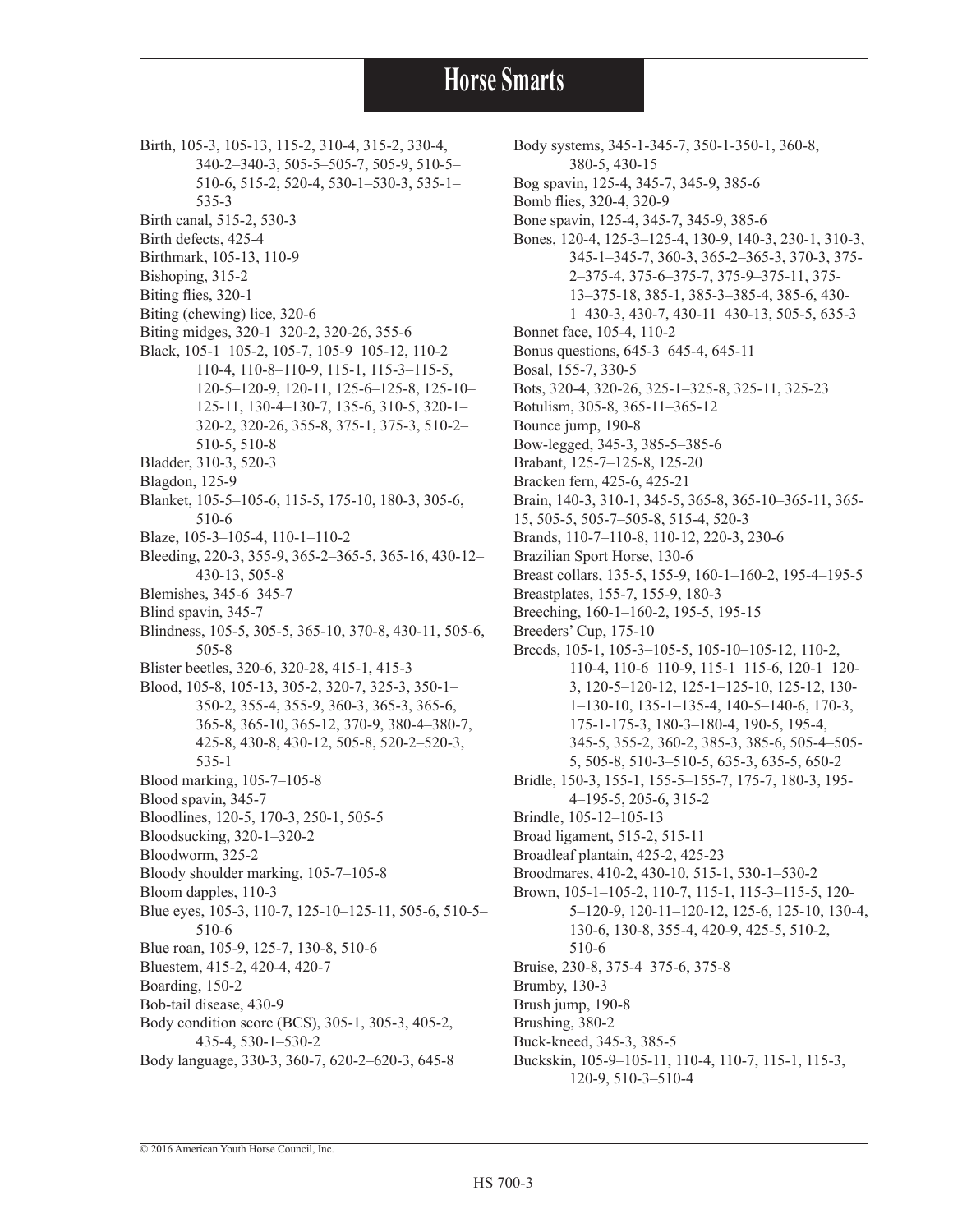Buildings, 150-3, 210-1–210-2, 215-2, 215-4, 225- 2–225-6, 235-1 Bulbs, 215-3, 230-1, 230-7, 425-5 Bulbourethral glands, 520-2, 520-5 Bull riding, 170-4, 170-6 Bulldogging, 170-5 Bunch grass, 410-2 Burdock, 425-3 Burma Pony, 130-10 Burns, 370-2 Burrs, 230-7, 425-3–425-4 Business, 225-2–225-3, 225-5, 250-1–250-2, 630-7 Butazolidin, 370-3 Bute, 370-3, 375-16 Butorphanol tartrate, 370-6 Buttercups, 425-5, 425-21 Buttocks, 105-2, 345-4, 370-11, 385-2, 385-6

#### **C**

Calcium, 345-1, 405-1, 430-1, 430-3–430-4, 430-15, 435-5 Calf-kneed, 345-4, 385-5 Camargue, 130-5 Canada thistle, 425-3 Cancerous, 355-8 Cane Pace, 175-11 Canine teeth, 180-4, 315-1-315-2 Cannon bone, 110-2, 125-4, 140-3, 345-2–345-4, 345-7, 385-4–385-6 Cantharidin, 320-6–320-7 Cantle, 155-2–155-3 Capillaries, 110-3, 350-1, 355-9, 365-16 Capillary refill time (CRT), 145-3, 145-6, 305-2 Capped hocks, 220-4, 345-7 Carbohydrates, 360-2, 380-5, 380-7, 405-1, 410-1, 415-2, 430-9, 430-14, 505-7 Carbon, 245-2, 430-8 Carboxylation-decarboxylation reactions, 430-14 Cardiac, 350-1–350-2, 360-1, 380-4–380-5, 425-7 Cardiac output, 350-2 Carduus spp., 425-3 Care, 145-1, 145-5, 150-1–150-3, 170-2–170-3, 170-7, 175-5, 175-8, 180-3, 205-5, 220-3, 245-3, 250-1, 305-1–305-3, 320-4, 330-3, 335-3, 355-11, 360-4, 365-9-365-17, 375-1, 375-6, 375-15, 375-19, 425-4, 430-2, 430-5, 630-4, 650-1–650-2 Careers, 170-6, 515-1, 650-1-650-3 Carotenes, 430-10 Carpitis, 345-7

Carpus, 345-2–345-4, 345-7 Carriage, 125-2, 125-10, 195-2, 195-5–195-6 Carriers, 365-13, 365-17, 505-5, 505-8, 510-5 Cart, 195-1–195-2, 195-5 Cartilage, 310-3, 310-13, 345-1, 345-6, 375-9, 375-11 Caslick's operation, 310-2, 515-1, 530-1, 520-3-520-4 Caspian, 130-9–130-10 Castor oil plant, 425-5 Castration, 370-2, 370-5, 520-3-520-4 Cataracts, 505-8 Cathartic, 365-6 Cattle grub, 320-4, 320-28 Cat-tracks, 105-3 Caudal heel pain syndrome, 375-9--375-11 Cavaletti, 190-8 Cavesson, 135-5, 155-5, 185-4, 190-6, 195-4, 205-5 Cecum, 140-2, 325-2–325-3, 335-1–335-2, 405-1–405-2 Cell division, 505-2, 520-4 Cell membranes, 360-1, 425-7, 430-3, 430-5, 505-6 Cells, 140-1, 310-3, 350-1, 355-1–355-2, 355-8, 355-10, 360-1, 365-16, 430-5–430-6, 430-8, 430-11 –430-14, 435-4, 505-1–505-2, 505-4–505-6, 510-1, 510-6, 515-3, 520-3–520-4 Cellulose, 335-1, 415-4 Central nervous system, 340-1, 370-1 Cereal grains, 145-3, 145-6, 410-3, 435-5 Cerebellar Abiotrophy, 505-5 Cerebellum, 505-5 Cervical vertebrae, 345-6, 345-21, 505-5–505-6 Cervix, 515-2 Champagne, 105-7, 105-11–105-12, 110-4, 110-7, 510-3–510-4 Chemical weed control, 425-2 Chest, 105-2–105-3, 125-3, 125-6, 310-3, 320-4, 345-2–345-3, 345-6, 365-2, 365-8, 365-11, 365-15, 380-4, 385-4–385-5, 535-2 Chestnut, 105-1–105-2, 105-7, 105-9–105-11, 105-13, 115-1, 115-3–115-5, 120-5, 120-7, 120-9, 120-11–120-12, 125-5–125-7, 125-9, 130-4, 130-8, 310-2, 425-5, 510-2–510-4 Chilote Pony, 130-6 Chimeric, 105-13 Chinese Guoxia, 130-10 Chipping in, 190-9 Chloride, 430-2, 430-4–430-5 Chlorine, 430-5 Chocolate, 510-4, 510-8 Chocolate palomino, 510-4 Choke, 365-2, 365-10 Cholecalciferol, 430-11 Chondroprotec, 370-9

© 2016 American Youth Horse Council, Inc.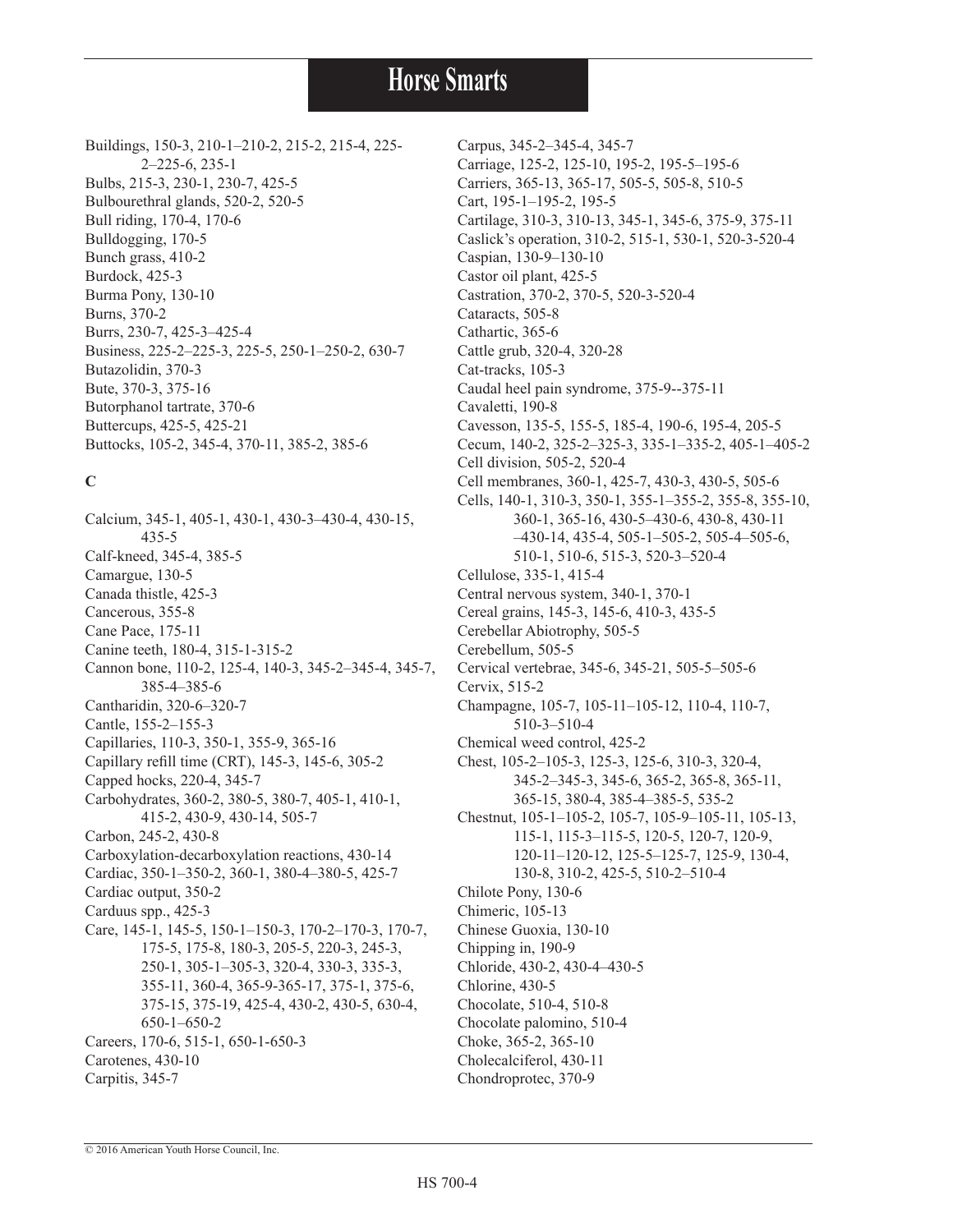Chromosomal aberrations, 505-4 Chromosome rearrangement, 510-6 Chromosomes, 125-11, 505-1–505-2, 505-4–505-5, 510-1–510-2 Chronic Obstructive Pulmonary Disease (COPD), 310-2, 325-4, 380-6 Chubari spots, 110-5 Cinches, 155-2–155-4, 155-9, 160-2–160-3, 170-7, 205-5 Cirsium, 425-3 Claiming race, 175-4, 175-6, 175-25 Classes, 125-12, 135-2–135-3, 135-6, 140-2, 190-1, 190-3–190-6, 190-10, 195-2–195-4, 370-4– 370-5, 410-2, 425-2, 615-4, 630-2–630-4, 635- 1–635-6, 640-4, 645-5–645-6 Classic American Shetland, 120-2 Classical frame organizational structure, 625-2–625-3 Clean round, 190-9 Clenbuterol hydrochloride, 370-8 Cleveland Bay, 130-5 Climates, 130-2, 130-9, 225-1, 235-1, 240-1, 305-6, 305-14, 340-4, 385-10, 410-2, 415-2, 420-1, 420-3, 420-5 Clinchers, 230-3, 230-7 Clinical signs, 305-5, 325-2, 325-4, 325-7, 340-1–340-2, 355-1, 365-1–365-2, 365-4, 365-10–365-17, 370-1, 370-8, 375-13–375-14, 425-8–425-9 Clitoris, 515-1, 515-3 Close contact saddle, 155-1 Close-kneed, 345-3, 385-5 Clostridium botulinum, 365-11 Clostridium tetani, 305-4, 340-1, 365-9 Clovers, 410-4, 410-6–410-7, 415-2, 420-3 Club feet, 375-4 Clydesdale, 110-2, 125-5–125-6, 125-9, 125-12–125-13, 125-20, 130-5, 230-9 Coaches, 615-2–615-3, 620-2, 620-4 Coat Color Dilution Lethal (CCDL), 505-5 Coat color dilutions, 105-9 Coat color genetics, 105-1, 105-13, 510-5, 510-7 Coat colors, 105-1–105-4, 105-6–105-13, 105-16, 110-2, 110-4–110-5, 110-7, 110-9, 115-1– 115-4, 120-2, 120-2–120-12, 125-5–125-8, 125-10–125-12, 130-1, 130-6–130-8, 135-2, 145-3, 310-5, 320-6, 355-4, 375-2, 505-1, 505-3, 505-5, 505-9, 510-1–510-7 Coat patterns, 105-1-105-13 Cobalamin, 430-13–430-14 Cobalt, 410-4, 430-2, 430-6–430-7, 430-14 Cobwebbing, 105-9, 110-6 Coccygeal vertebrae, 345-6, 345-8, 345-21

Code of conduct, 645-8 Codominance, 505-3–505-4 Coenzymes, 430-14 Coffin bone, 230-1, 345-2, 345-4, 345-7, 345-27, 375-2–375-4, 375-6–375-7, 375-9, 375-14– 375-15, 375-17 Coffin joint, 345-2, 345-27 Coffin jump, 190-8 Coggins test, 145-3, 220-3, 365-17 Colic, 220-3, 305-5, 305-7, 320-4, 325-1–325-3, 335-1–335-3, 365-1–365-2, 365-4, 365-9– 365-12, 370-3, 370-6, 370-8, 375-12, 405-2, 425-4, 430-6, 430-9, 435-3, 435-5, 435-7, 435-9, 510-5 Collagen, 355-1, 355-10, 430-13 Collagen defect, 505-7 Colon, 310-3, 335-1, 365-15, 505-6, 510-5 Colonial bentgrass, 420-5 Color dilutions, 105-9-105-13 Color genetics, 105-12, 110-1, 510-1-510-8 Colorado Tick Fever, 320-5 Colostrum, 305-8, 340-2–340-3, 365-15, 430-13, 530-2–530-3, 535-2 Combination, 105-12, 110-2, 125-12, 130-1, 135-2, 155-7, 190-7–190-8, 310-1, 325-6–325-7, 330- 3–330-4, 360-6, 365-15, 375-2, 375-6, 375-9, 380-5, 510-4–510-5, 510-8, 520-2 Combined Immunodeficiency Disease (CID), 505-5 Common chickweed, 425-2, 425-23 Common horse bot, 320-4, 320-26, 325-3, 325-11, 325- 21-325-22 Communication, 205-1, 615-1, 620-1-620-4, 625-2, 625- 4–625-5, 630-2, 645-1–645-2 Competition, 125-8, 140-4, 165-1–165-4, 170-1, 170-6, 175-1, 175-4, 175-6, 185-2–185-3, 185-5, 190- 3, 190-10, 195-2–195-4, 195-6, 420-3, 610- 1–610-2, 630-2–630-3, 645-8 Composting, 225-3, 245-1–245-2 Compression, 360-6–360-7, 375-17, 505-6 Conditioned response, 330-4 Conditions, 120-7, 175-4, 205-6, 225-1, 305-2, 305-6, 315-2, 320-5, 345-3, 345-7, 355-2, 355-4, 355- 6, 365-9, 370-5, 370-7–370-8, 375-4, 375- 11 –375-12, 380-3, 380-6, 385-5, 410-2, 425-4, 430-9, 505-5–505-6, 505-8, 510-6, 515-1, 530- 1 Conflict resolution, 625-14, 630-4–630-5 Conformation, 120-2, 120-10, 125-2–125-4, 125-6, 125-8–125-9, 130-4, 130-7, 160-2, 175-5, 190- 5, 230-2, 230-10, 250-1, 345-2–345-6, 375-9, 380-3, 380-6, 385-1–385-3, 385-5, 505-1,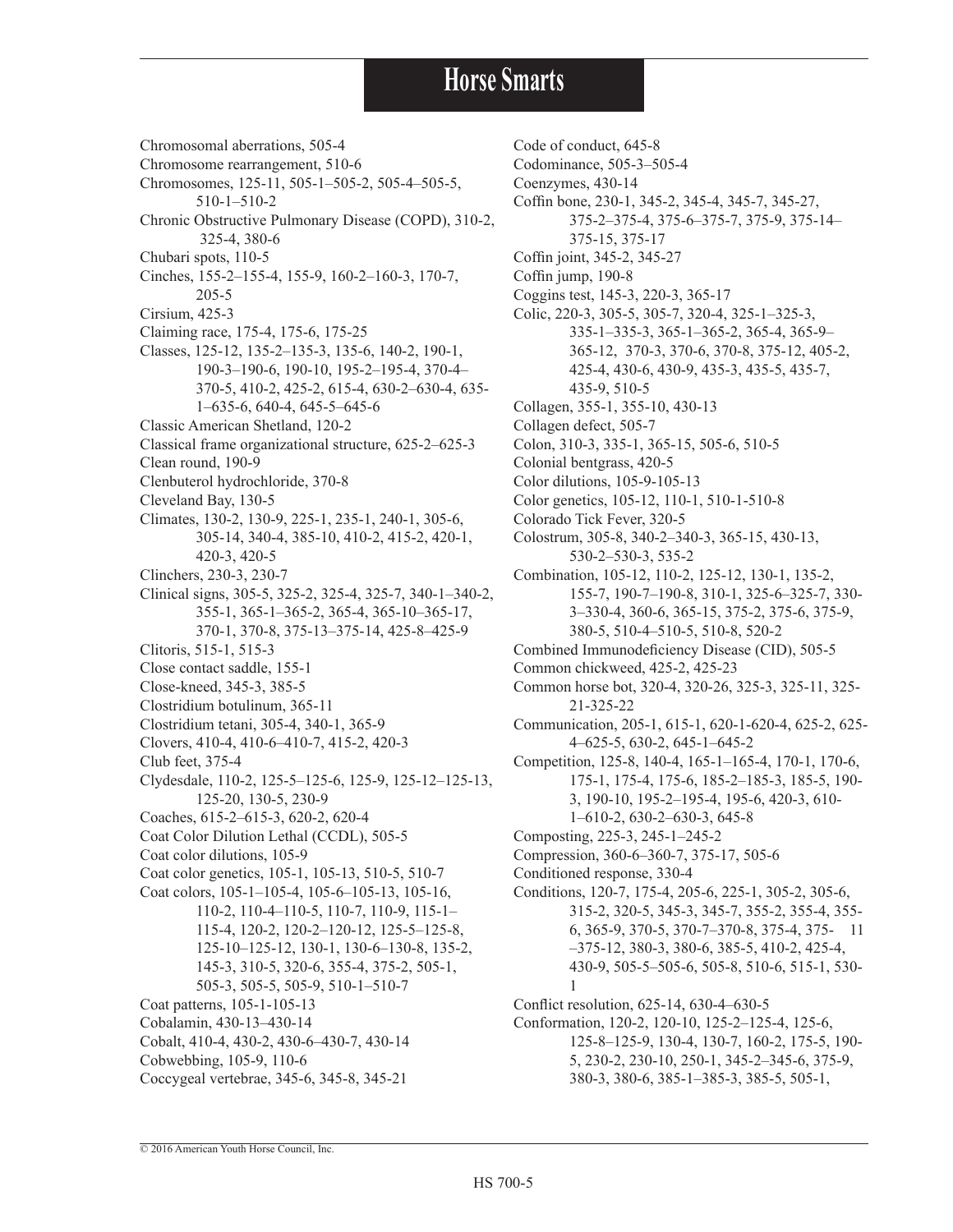515-1, 520-1, 530-1, 635-1, 635-3–635-7, 640- 3–640-4, 640-6, 645-5 Congenital Stationary Night Blindness (CSNB), 105-5, 510-6 Connemara Pony, 120-6-120-7, 130-5, 505-8 Construction, 210-2, 215-1, 225-1 Contactual behavior, 330-2 Contest officials, 645-8 Cool season grasses, 240-1, 410-2, 420-5-420-11 Cool season legumes, 420-5–420-7, 420-9, 420-11 Coon tail, 105-9 Coop jump, 190-7 Copper, 410-4, 430-2, 430-7 Core vaccines, 340-2, 365-9–365-10 Corn, 230-3, 375-5–375-6, 410-2–410-3, 410-5 Corn spots, 105-9, 110-8–110-9 Corners, 155-6–155-7, 205-2, 205-5, 315-1–315-2, 355-6, 365-7 Coronary (coronet) band, 110-2, 125-5, 125-12, 220- 4, 230-1, 305-2, 375-7–375-8, 375-15, 375-18, 380-3, 505-8 Corpus luteum (CL), 515-3–515-4, 525-3 Corticosteroids, 370-4–370-5, 435-3 Corto, 135-3 Corynebacterium pseudotuberculosis, 355-7 Costa Rican Saddle Horse, 130-6 Coupling, 345-6, 385-2, 385-5 Cow hocked, 345-4–345-5, 385-6 Cowper's glands, 520-2 Crabgrass, 415-2, 420-5, 420-7 Cream dilution, 510-3–510-4, 510-8 Creep feeding, 535-3 Creeping red fescue, 420-5 Cremaster muscle, 520-2 Cremello, 105-4, 105-7, 105-11–105-12, 110-7, 510-3 Crest, 125-12, 360-7 Cribbing, 215-1, 305-4 Crimping, 410-4 Crimson, 415-2 Criollo, 105-5, 130-6–130-7 Cross cantering, 190-5 Cross country, 195-3, 235-3 Crossbuck saddle, 160-1–160-2 Cross-firing, 380-3 Croup, 120-12, 125-3, 125-6, 125-11, 185-4, 345-6, 85-2, 385-5–385-6, 530-1, 535-2 Crude protein (CP), 410-4–410-5, 415-1, 415-3, 415-4 Crupper, 135-3, 195-5 Crusting (scabbing), 355-4 Cryptorchid, 520-1, 520-7 Cuban Criollo, 130-6

Cues, 330-2, 330-4–330-6, 515-4–515-5, 520-3 Culicoides biting midge, 320-2, 320-26, 355-5–355-6 Cups, 140-3, 315-1–315-2 Curb, 125-5, 135-5, 155-5–155-7, 195-5, 345-7 Cushing's Disease, 370-8, 435-3, 435-5 Cutting, 155-3, 170-6, 230-2, 230-4, 375-18, 380-3, 415-1, 435-2, 505-7 Cyathostomes, 325-8, 325-22 Cytokinesis, 505-2 Cytology, 355-5 Cytosine, 510-1

#### **D**

Dactylis glomerata, 420-9 Daily sperm production (DSP), 520-4 Dallisgrass, 420-5 Dams, 340-2–340-3, 505-1, 510-1, 535-3 Dandelion, 425-1–425-2, 425-20 Danish system, 635-2 Dapple gray, 105-7 Dapples, 105-7, 110-3 Dartmoor, 120-7–120-8, 130-5 Datura stramonium, 425-5 Deafness, 205-1, 330-2, 330-5, 510-5 Death, 305-5, 310-4, 320-5, 325-4, 365-3, 365-8–365-9, 365-11–365-12, 365-15–365-17, 370-2, 370-7, 405-1, 425-4, 425-7–425-8, 430-4, 430-6, 505- 4–505-7, 510-1 Debao, 130-10 Deciduous, 315-5 Decker saddle, 160-1, 160-4 Deep digital flexor tendon (DDFT), 230-8-230-9, 375-3- 375-4, 375-9-375-10, 375-16-375-18, 375-20, 375-25 Deer ticks, 320-5 Delivery, 530-3, 620-1, 645-7 Delta, 430-12 Deltoid, 360-3 Democratic leadership, 625-15 Depigmentation, 105-8, 355-4 Depo-Medrol, 370-5 Depression, 140-2, 305-5, 325-7, 365-10–365-14, 370-1 Derby races, 175-5 Dermatitis, 355-3 Dermatology, 355-3 Dermatophilosis, 355-7 Dermatophytosis, 355-8 Dermis, 355-1–355-4, 355-9, 505-9 Detomidine hydrochloride, 370-6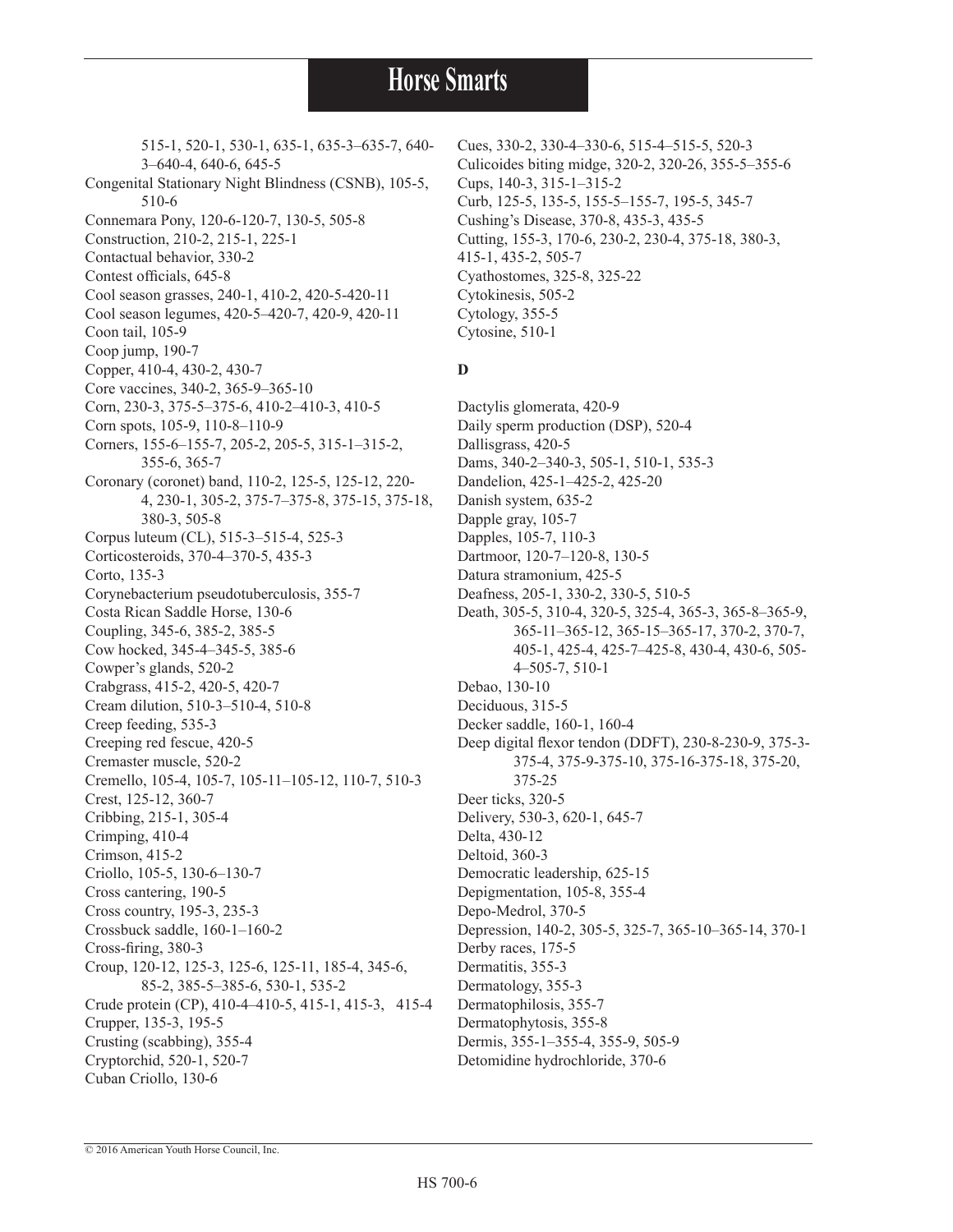- Deviations, 230-2, 305-6, 345-2, 345-5–345-6, 385-5, 635-5 Dewormers, 145-2, 305-8, 325-2–325-8, 365-6, 365-9 Deworming, 325-2–325-3, 325-5, 325-7–325-8, 355-2 Dexaject SP, 370-4 Dexamethasone sodium phosphate, 365-10, 370-4 Dexasone, 370-4 Dexavet, 370-4 Diagnosis, 320-5, 335-1, 335-3, 355-4, 355-6–355-8, 365-1, 365-10–365-16, 375-9–375-10, 375-19 Diamond hitch, 160-3 Diaphragm, 310-3, 380-4 Diarrhea, 325-2, 365-11, 365-14–365-15, 370-1, 370-3, 370-8, 425-4, 430-12, 435-5 Dicalcium phosphate, 410-4 Diclofenac sodium, 370-3 Dicoumarol, 425-5 Dictyocaulus arnfieldi, 325-4, 325-8, 325-22 Diestrus, 515-2–515-4, 525-2–525-3 Diet, 220-3, 305-7, 360-2, 405-2, 410-3–410-4, 415-4, 430-2–430-8, 430-10–430-14, 435-3–435-5, 530-2 Digestion, 305-7, 405-1–405-2 Digestible Energy (DE), 410-2–410-5, 415-4 Digestive system, 105-3, 320-3–320-4, 320-6, 345-5– 345-6, 405-1–405-3, 430-11, 435-1, 505-6, 530-3, 535-2 Digital cushion, 375-6, 375-15 Digitaria sanguinalis, 420-7, 425-2 Dilution genes, 510-3–510-4 Diploid, 505-2 Disciplines, 135-3, 135-6, 155-1, 155-3, 175-8, 185-1, 190-5, 225-6, 385-2, 630-1, 630-3, 635-1, 640- 3, 645-5, 650-2 Diseases, 105-13, 130-1, 130-6, 215-1, 220-3, 230-5, 230-7, 230-9, 235-1, 305-1–305-7, 310-4, 320-2, 320-5, 325-1–325-4, 335-1, 340-1, 355- 1-355-4. 365-3, 365-17, 370-1-370-9, 375-12, 375-14, 380-6, 425-2, 425-6–425-7, 430-3– 430-6, 430-9, 430-11–430-12, 435-3–435-5, 505-4–505-9, 510-1, 535-2, 630-4 Dishing, 380-3, 385-5 Displacement, 190-9, 335-1–335-2, 365-1, 375-3, 375- 15, 375-17–375-18 Disqualification, 130-8, 190-3–190-5 Distal spots, 110-2 Ditch, 190-8, 195-3 Diuretic, 365-6
- Diving, 190-4, 190-9

DNA (Deoxyribonucleic acid), 105-13, 130-9, 430-3, 430-11, 430-14, 505-1–505-2, 505-4, 505-7, 505-9, 510-1 Dogbane, 425-7, 425-21 Dominance, 330-3, 505-3 Dominant, 105-4, 105-13, 130-4, 330-3, 435-4, 505-3, 505-6–505-8, 510-2–510-4, 510-6–510-8, 525-1 Donkey, 110-4, 110-6–110-7, 125-5, 125-10–125-12, 140-2, 140-4, 195-1, 325-4, 330-6 Dormosedan, 370-6 Dorsal stripe, 105-9, 105-11, 110-6, 120-9, 120-12, 125- 10–125-11, 510-4, 510-8 Double dilution, 105-11 Double-rigged saddle, 155-3 Draft horses, 120-1, 125-1–125-7, 125-12–125-18, 130-2, 155-9–155-10, 180-3, 195-3–195-4, 225-4, 305-7, 505-8 Drag hunting, 180-2 Drainage, 215-2, 225-1, 225-4, 360-6, 375-7 Dressage, 120-7, 125-8–125-9, 130-4, 155-1, 185-1, 190-7, 190-10, 195-3, 380-2 Drifting, 190-4, 190-9 Drinking, 120-7, 225-1, 330-2, 340-1, 365-14, 365-16 Driving, 120-2, 120-6, 125-2, 125-9–125-10, 125-13, 135-3–135-4, 155-9, 185-1, 195-2–195-7, 230- 2–230-6, 230-9, 375-15 Driving hammer, 230-2–230-4 Drop fence, 190-8 Dry Matter (DM), 305-7, 410-1, 410-4–410-5, 415-1, 415-3 Ductus deferens, 520-2–520-3 Dummy foals, 505-5 Dun, 105-9–105-11, 105-13–105-14, 120-9, 120-11– 120-12, 125-10–125-11, 130-4, 130-8, 140-4, 510-3–510-4, 510-8 Duodenum, 325-2–325-3 Dutch Warmblood, 190-5 Dwarfism, 125-8, 505-8 Dysphagia, 305-5–305-6, 365-12 Dystocia, 370-8, 375-12, 375-14, 505-8, 530-2–530-3

#### **E**

E. coli (Escherichia coli), 370-2 Early lactation, 415-5 Ears, 120-6, 125-8, 125-11–125-13, 130-8, 155-5, 165- 3, 205-1, 205-3, 205-5, 320-2, 330-2, 340-2, 355-8–355-9, 365-8, 385-3, 525-2 Eastern Blacklegged Tick, 320-5, 320-26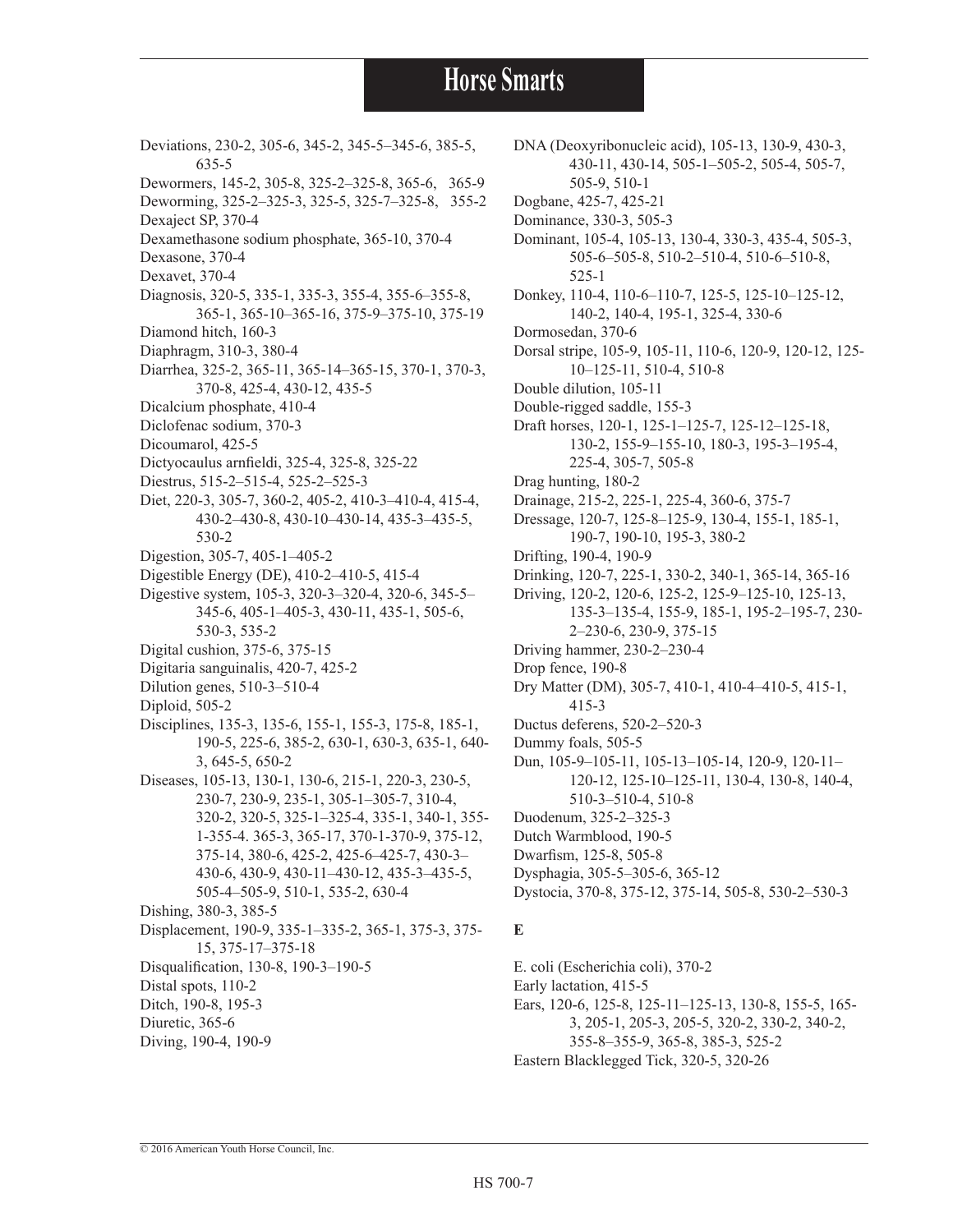Eastern Equine Encephalitis (EEE), 305-7, 320-5, 365- 9-365-10, 365-20, 365-22, 530-2 Eastern gamagrass, 420-4, 420-8 Ectoparasites, 320-1 Edema, 355-7, 365-11, 365-16–365-17 Edible weeds, 425-2 Effleurage, 360-6 Egg bar shoe, 230-7, 230-9 Egg butt snaffle, 155-6 Eggs, 310-3, 320-3–320-4, 320-6, 325-2–325-9, 355- 5–355-7, 505-2, 505-4, 515-2–515-3 Ehlers Danlos Syndrome, 505-7 Ejaculation, 520-2, 520-4 Elbow, 105-6–105-7, 345-2, 345-7–345-8, 345-27, 385- 2 Electrolytes, 305-6, 355-1, 370-4, 430-4–430-5 Electuary, 365-6 Elevator bit, 155-6–155-7 Eliminative behavior, 330-3 Emaciation, 435-4 Emergencies, 150-5, 150-9, 180-5–180-6, 190-5, 225-5, 365-1–365-4, 375-12, 375-16 Encephalitis, 305-5, 310-1, 320-5, 365-9–365-10 Encephalomyelitis, 305-7, 320-5, 365-10, 365-20, 365- 22, 530-2 Endocrinology, 515-4–515-5 Endometrium, 515-2 Endoparasites, 365-9 Endurance, 115-1, 120-6, 125-10, 130-7, 135-4, 155-4, 175-2, 180-3, 360-4, 380-5, 435-2 Energy, 120-6, 135-2, 215-3, 305-3, 305-7, 360-1–360- 2, 380-5, 405-1, 410-1–410-3, 410-5, 415-1, 430-1, 430-3, 430-5–430-6, 430-13, 435-4, 530-2, 535-2 English bridle, 155-5 English plantain, 425-1, 425-20 English saddle, 155-1, 155-3 Enrofloxacin, 370-2 Enteroliths, 335-2 Environment, 120-1, 120-8, 140-1, 215-1, 225-3, 235-1, 240-1–240-2, 245-2, 325-3, 325-6, 330-1, 330- 3–330-4, 340-1, 365-9, 365-11, 365-14–365- 15, 435-3, 505-1, 505-4, 505-9 Enzymes, 405-1, 430-3, 430-5–430-7, 430-9 Eohippus, 140-1–140-3 Epidermis, 355-1–355-2, 355-4–355-5, 355-8–355-9, 505-9 Epididymis, 520-2, 520-4–520-5 Epimeletic behavior, 330-3 Epinephrine, 430-14 Epistaxis, 430-12–430-13

Epithelial cells, 355-10–355-11, 515-3 Epitheliogenesis Imperfecta (EI), 505-8–505-9 Epithelium, 355-10, 505-8 Equidae family, 140-4 Equine asthma, 380-6 Equine dentistry, 305-7 Equine diets, 410-3, 430-13, 435-1 Equine Distemper, 305-5, 365-15 Equine Encephalomyelitis, 305-4, 365-10 Equine Granulocytic Ehrlichiosis (EGE), 320-5 Equine Herpesvirus (EHV), 305-5, 305-8, 365-13, 530-2 Equine Infectious Anemia (EIA), 145-3, 220-3, 320-2, 365-17 Equine Influenza, 305-7, 365-14 Equine Monocytic Ehrlichiosis, 305-5 Equine Piroplasmosis, 320-5 Equine Protozoal Myeloencephalitis (EPM), 305-6, 360- 5, 370-7 Equine Recurrent Uveitis, 105-5, 505-8 Equine Viral Arteritis (EVA), 305-8, 365-13 Equioxx, 370-10 Equitation, 135-3, 135-9, 155-1, 155-3, 155-7, 190-2, 190-4, 190-6–190-10, 635-4, 640-4, 645-5 Equus, 140-2, 140-4 Equus caballus, 130-2, 140-5 Equus kiang, 140-5 Equus quagga, 140-5 Equus zebra, 140-5 Ergocalciferol, 430-11 Ergot, 355-2 Ermine spots, 110-2, 110-17 Erosion (ulceration), 355-4 Erythrocytes, 380-7 Escape behavior, 205-1, 205-3, 330-2, 330-5, 525-1- 525-3 Esophagus, 320-4, 365-2, 405-1 Estradiol levels, 515-4 Estrous cycle, 215-3, 515-3–515-4, 525-1, 525-3 Estrual behavior, 515-3, 525-1, 525-3 Estrus, 515-2–515-4, 515-6, 525-1-525-3 Estrus detection, 525-1–525-3 Et-epimeletic behavior, 330-3 Ethics, 605-1–605-2, 610-1 Etiquette, 615-1–615-4 Evaluation, 360-4–360-5 Eventing, 155-1, 190-10, 435-2 Events, 155-3, 165-2, 170-4, 170-6-170-7, 175-4, 175- 10-175-11, 355-9, 375-12–375-13, 375-15, 515-4, 610-1, 630-1, 630-5 Evolution, 140-1, 140-6, 385-3 Ewe neck, 345-6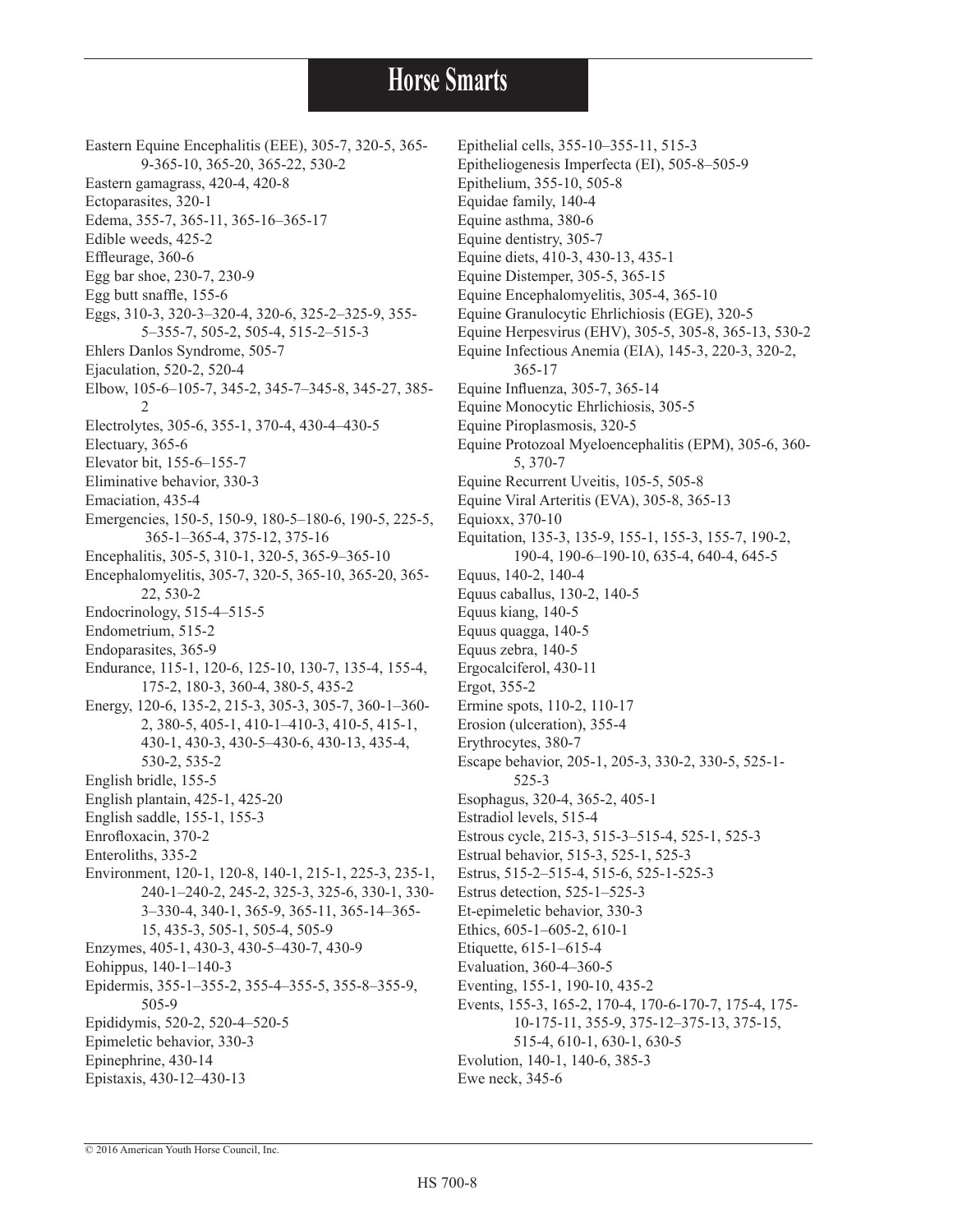Excessive salivation, 425-3–425-4

- Exercise, 435-2
- Exercise Induced Pulmonary Hemorrhage (EIPH), 380-6
- Exercise physiology, 380-4
- Exhibitors, 120-3, 125-13, 135-1, 190-3, 195-6, 610-7, 615-1, 615-3–615-4, 630-2, 635-2
- Exmoor Pony, 120-8, 120-11, 130-5
- Expiration, 365-3, 380-4
- Extemporaneous speech, 620-1
- Extension gene, 510-2–510-3
- Extension shoe, 230-9
- Extensor muscle, 360-3
- External parasites, 320-1, 320-4, 320-7
- Extinction, 120-6, 130-8, 140-1, 140-5, 330-6
- Extruded, 410-4
- Eyes, 105-2, 105-7–105-8, 110-1–110-2, 110-5, 110- 7–110-9, 115-1, 115-3, 115-5, 120-8, 125-6, 125-9, 130-8, 140-3, 205-1, 205-4–205-5, 310- 3, 320-1–320-2, 330-1–330-2, 345-5, 355-4, 355-6, 355-8, 365-5, 365-7, 365-11, 365-13, 365-16, 370-2, 385-3, 430-10, 505-8, 510- 3–510-4, 510-7, 620-3, 640-7

#### **F**

Face, 105-3–105-5, 105-7, 105-9, 110-1–110-2, 110- 5–110-6, 110-8–110-10, 115-1, 120-4, 125- 5–125-6, 125-11, 140-2, 155-7, 205-3, 205-5, 215-1-215-4, 305-6, 320-1–320-2, 340-1, 355- 4, 355-7–355-9, 365-2–365-3, 365-10 Facilities, 150-3, 185-3, 210-2, 215-1, 225-1–225-6, 245-1, 320-3, 630-1 Fade, 110-4 Falabella, 120-9–120-10, 130-7 Farm, 195-1, 225-2–225-3, 325-5, 325-7–325-9, 365-12 Faroe Pony, 130-5 Farrier, 205-6, 230-2, 375-1–375-2, 375-4, 375-11, 375- 15–375-16, 375-18 Farrier tools, 230-2 Fasciculations, 365-10 Fasicles, 360-1 Fat, 305-3, 310-3, 355-2, 360-2, 370-8, 380-5, 405- 1–405-2, 410-1, 410-3, 430-9–430-10, 430- 13–430-14, 435-4–435-5, 530-1 Fatigue, 360-2, 380-5 Fat soluble vitamins, 430-10-430-13 Fatty acids, 405-2 Faults, 125-3–125-4, 190-2–190-5, 190-9–190-10, 635- 4, 640-5 Feathered sabino, 105-4 Feathering, 120-6, 120-9, 125-3, 125-6–125-9, 125-12

Fecal analysis, 325-6, 325-8, 355-7, 325-6-325-8 Feces, 245-1, 305-2, 305-4, 320-3–320-4, 325-3–325-4, 325-8, 340-1, 365-12, 365-15, 370-7, 515-1 Feed, 120-11–120-12, 170-7, 210-1, 215-1, 225-5, 305-7, 330-2, 330-5, 335-2–335-3, 365-2, 405-1–405-2, 410-1, 410-3–410-5, 420-4, 430- 1–430-2, 430-4, 430-9, 430-15, 435-3–435-5, 530-2, 535-3, 650-1–650-2 Feed processing, 410-3-410-4 Feet, 105-3–105-4, 110-2, 110-6, 115-2, 125-2, 125-6, 125-11, 125-13, 135-2, 135-4, 140-2–140-3, 170-4–170-5, 195-4, 205-4–205-6, 220-4, 230-2, 230-5–230-10, 305-2–305-3, 335-2, 345-3–345-4, 375-1–375-2, 375-4–375-5, 375- 13–375-14, 375-18, 380-3, 385-5–385-6, 530-3 Female, 105-13, 140-2, 315-1, 320-4, 325-3, 370-9, 505-8, 515-1 Femur, 345-4, 345-6, 345-23 Fenbendazole, 325-4, 325-6–325-7 Fences, 175-3, 190-1–190-10, 225-2–225-3, 320-3, 525- 1, 535-3 Fertilization, 325-3, 505-2, 515-2, 520-2–520-3 Fescue, 410-2, 410-4, 420-10 Fetlock, 105-2, 110-2, 120-6, 125-7, 125-9, 345-2, 345- 4, 345-7, 345-23, 375-7, 375-13, 380-1–380-6 Fetus, 365-13, 505-5, 530-2, 535-2 Fever, 305-5, 310-4, 325-2, 365-6, 365-10–365-17, 370-3 Fiador, 155-7 Fibers, 305-7, 360-2–360-3, 380-5, 405-1, 410-2–410-3, 435-5 Fibula, 345-4, 345-8, 345-23 Fight or flight response, 205-1, 330-2–330-3 Fighting, 330-2–330-3 File, 230-7–230-8 Fine harness, 135-3 Fire, 210-1–210-3 First aid kit, 205-6, 220-3, 365-4–365-5 Flagging, 520-4 Five-panel genetic test, 505-6 Flames, 110-1, 210-3 Flanders Horse, 125-8 Flanks, 105-2–105-3, 105-6–105-7, 105-9, 105-11, 110-4, 120-8, 125-7, 185-5, 305-3, 320-1, 320- 4, 320-6, 330-2 Flaxen, 105-1, 105-10 Flea-bitten gray, 105-7 Flehmen response, 330-4, 520-1, 520-4 Fleuve, 130-8 Flexion test, 145-3 Flexor muscle, 360-3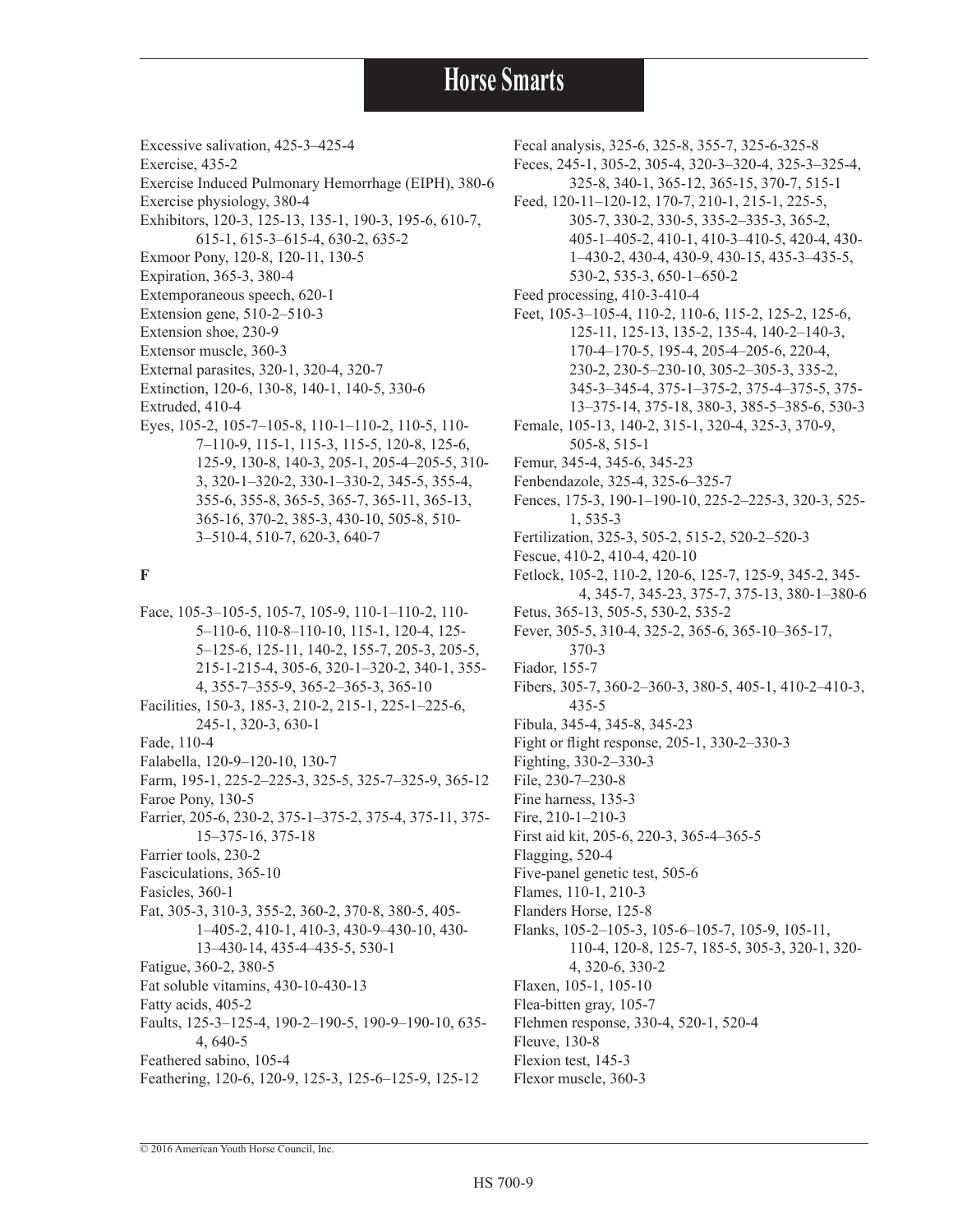- Flies, 320-1–320-4, 320-7–320-10, 325-2–325-4, 355-6,
- 360-1, 365-14
- Floating teeth, 145-3
- Floron, 135-3
- Flovent, 370-4
- Flowering, 415-1, 520-3
- Flunazine, 370-3
- FlunixiJect, 370-3
- Flunixin meglumine, 365-14, 370-3, 370-10
- Fluticasone propionate, 370-4
- Fly control, 245-2, 320-2–320-4
- Foaling, 120-21, 250-6, 325-3, 370-8, 435-2, 530- 1–530-4, 535-2
- Foals, 105-3, 105-6–105-8, 105-13, 110-4, 115-2, 125-5, 230-8, 245-3, 305-4, 305-8, 325-1–325-3, 325- 7, 330-3–330-4, 340-1–340-3, 365-4, 365-9, 365-12, 365-15, 370-2, 370-5, 415-2, 430-2, 430-7, 430-10–430-11, 430-13, 505-5–505-9, 510-4–510-5, 510-7, 515-2, 530-1–530-5, 535- 1–535-3
- Folate, 430-13–430-14
- Folic acid, 430-13
- Follicle Stimulating Hormone (FSH), 515-4–515-5, 520-3
- Follicles, 110-7–110-8, 510-7, 515-2–515-4
- Folliculogenesis, 515-4
- Food, 125-1, 160-2, 320-4, 330-5, 335-2, 365-2, 365-7, 405-1, 505-6, 630-5
- Foot, 110-2, 125-4, 155-1, 155-7, 170-4, 205-4, 230- 1–230-10, 305-4, 375-1, 375-3–375-15, 375- 18, 380-1–380-2, 430-3
- Forage quality, 410-2, 415-1, 415-3
- Forage testing, 415-3
- Forages, 405-2, 405-4–405-5, 405-12, 410-1–410-2, 415-1, 420-1-420-11, 430-3–430-5, 430-8–430- 12, 430-15, 435-1, 435-3–435-5, 530-2, 650-1 Forearms, 125-3, 345-2, 385-2 Foregut, 405-1–405-2 Forehead, 110-1, 110-6, 125-3, 345-5, 385-3 Forelimb, 345-3 Forging, 230-9, 380-3
- Form to function principle, 385-9
- Foundation Shetland Pony, 120-1–120-2
- Founder, 375-11
- Fox, 180-1–180-6, 190-10, 305-5
- Fox hunting, 180-2, 180-8
- Fox trot, 135-4
- Foxtail, 420-5, 420-11
- Frame organization structuring, 220-1, 625-2–625-3 Frame overo, 105-3, 505-6, 510-2, 510-5, 510-8
- Fraxin, 425-5
- Free radicals, 430-9
	- Friesian, 110-9, 125-6, 125-8–125-9, 130-5, 505-8
	- Frog, 230-1–230-4, 230-6–230-8, 305-2–305-3, 375-
	- 1–375-2, 375-5–375-6, 375-8, 375-15
	- Front legs, 125-3, 135-2, 155-1, 190-2, 190-9, 345-2, 345-7, 365-8, 375-4, 385-4
	- Fullering, 230-9
	- Fulmer, 155-6
	- Function, 125-2, 175-5, 195-5, 230-6, 345-1, 350-2, 355-1, 360-1, 360-3, 370-4, 375-17, 430-3, 430-7, 430-10–430-12, 430-14, 505-4–505-5, 505-7, 520-2
	- Fungi, 110-5, 310-4, 355-5, 355-8, 420-10
	- Furazone, 370-2
	- Furlongs, 175-2–175-3, 175-5–175-6
	- Fusarium necrophorum, 375-1
	- Futurity, 175-4, 175-10–175-11

#### **G**

- Gag bit, 155-7 Gait defects, 230-9, 380-2–380-3, 385-5 Gaited breeds, 120-5, 135-1-135-4, 155-10 Gaits, 115-1–115-2, 115-4, 120-3, 120-9–120-12, 130-1, 130-6, 135-1–135-4, 135-6, 165-3, 1751, 185-3, 190-4, 195-3, 230-5, 305-2, 305-4, 380- 1–380-3, 385-4, 505-5, 640-5 Gallop, 125-8, 135-4, 175-6, 180-1, 380-1–380-2, 380- 4–380-5 Gallotannin, 425-5 Galvayne's groove, 315-2, 315-16
- Gambler's Choice, 190-9
- Gametes, 505-2, 505-4
- Gamma-aminobutyric acid, 430-12, 430-14
- Gamma, 430-12
- Ganglia, 505-6
- Gaskin, 125-7, 345-4, 385-2, 385-6
- Gasterophilus intestinalis, 325-3, 325-8, 325-22
- Gasterophilus nasalis, 325-3, 325-23
- Gastric ulcers, 435-9
- GastroGard, 370-9
- Gate, 175-6–175-8, 180-4, 190-3, 190-7, 205-6, 420-4,
- 615-4, 630-2
- Gatekeeper, 615-3, 615-6
- Gee, 195-6
- Gelderland, 105-4
- Gelding, 125-6, 125-12, 315-1, 355-8, 370-5, 385-
- 2–385-3, 520-1, 520-3
- Generations, 140-1, 170-3, 505-4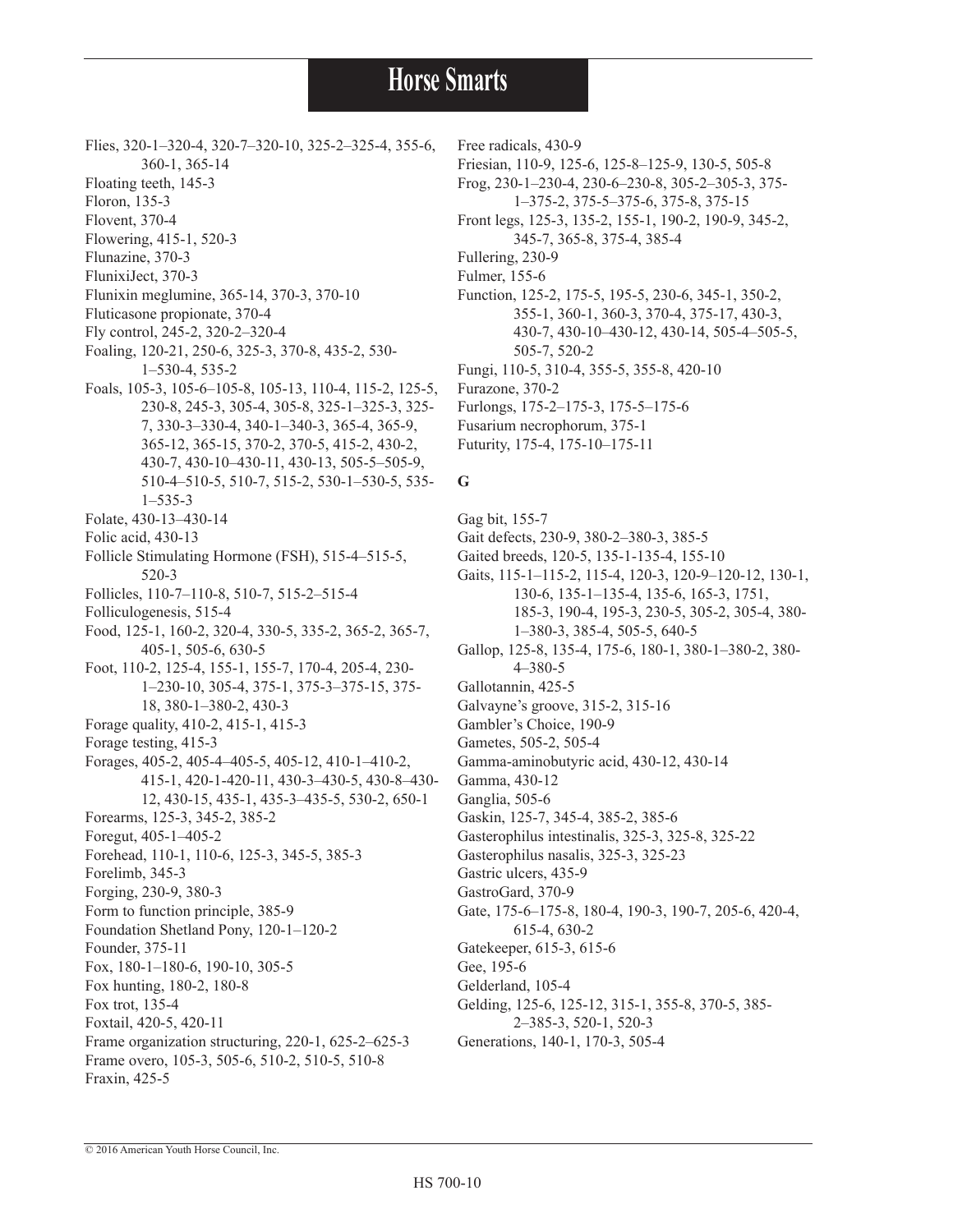Genes, 105-1, 105-3-105-4, 105-7, 105-10-105-12, 170-3, 310-4, 430-14, 505-1–505-9, 510- 1–510-5, 510-8, 515-4, 520-1–520-2, 520-4 Genetic diseases, 430-6, 505-5, 505-7–505-9 Genetics, 105-1, 105-13, 330-4, 435-3, 505-1, 505-4, 505-9, 510-1, 510-5 Genotypes, 105-11, 505-1–505-2, 510-1–510-5 German martingale, 155-9 Germline cells, 505-2 Gestation, 365-13, 415-2, 435-2, 530-2 Gestures, 620-3 Gig, 195-6 Giraffe lacing, 110-5 Girth, 155-1, 155-7, 175-7, 185-4, 195-5, 205-5, 385-2 Glands, 405-2, 520-2, 520-5 Glaucoma, 505-8 Glucocorticoids, 370-4 Gluconeogenesis, 430-14 Glucose, 310-4, 360-1, 430-13 Glue-on shoe, 230-8–230-9 Gluteus maximus, 360-2 Gluteus minimus, 360-3 Glycerol, 430-14 Glycogen, 380-5, 505-7–505-8 Glycogen Branching Enzyme Deficiency (GBED), 505- 6–505-7 Glycogen utilization, 430-14 Glycolysis, 380-5, 380-7 Gnats, 320-1, 320-7, 320-27 Goiter, 430-8 Gonadotropin Releasing Hormone (GnRH), 515-4, 520- 3 Gotland Pony, 130-5 Governess cart, 195-5 Grain sorghum, 410-3 Grains, 225-5, 305-6–305-7, 365-2, 365-7, 365-9, 365- 12, 405-6, 405-15, 410-2-410-5, 430-1–430-4, 430-6, 430-8–430-9, 430-15, 435-1, 435- 4–435-5, Grants, 640-2, 640-5–640-6 Grasses, 175-5, 195-4, 240-1–240-2, 305-4, 325-2, 325- 4, 335-1, 410-1-410-2, 415-1–415-2, 420- 1–420-11, 425-1–425-3, 430-2, 435-4 Gray, 105-4, 105-6–105-8, 105-13, 110-5, 115-1, 115- 3–115-5, 120-3, 120-5–120-7, 120-9, 120-11– 120-12, 125-6–125-7, 125-10–125-11, 130-4, 130-6–130-8, 180-4–180-5, 320-6, 355-9, 375- 2, 510-7–510-8 Grazing, 240-2, 325-4, 365-11, 365-14, 410-2, 420- 3–420-5, 420-7–420-8, 420-10, 425-1–425-3, 430-9

Green eyes, 110-7 Green horse, 190-4 Grooming, 125-12–125-13, 150-2, 175-7–175-8, 205-1, 205-4, 305-2, 330-3, 360-7 Ground line, 190-9 Groundsel, 425-6, 425-21 Group teasing, 525-1 Grullo, 105-9, 120-9, 510-4 Guanine, 510-1 Guarnicion, 135-3 Gulastra plume, 105-4 Gymkhana events, 155-3, 165-2, 165-5 Gypsy Vanner Horse, 105-12, 125-7–125-10, 125-20, 130-5

#### **H**

Habitat, 235-1, 240-2 Habronema muscae, 325-4, 325-22 Habronemiasis, 355-6 Hackamore, 155-5, 155-7, 180-3 Hackney Horse, 105-5, 120-3, 120-8, 130-5, 130-7 Hackney Pony, 105-9, 120-2–120-3, 195-4 Haflinger, 125-9, 130-5 Ha-Ha jump, 190-8 Hair, 105-6, 105-13, 110-1, 110-3–110-5, 110-7, 110-9, 115-3, 120-8, 125-10–125-12, 140-2, 220-4, 305-1–305-2, 305-16, 310-3, 320-4, 320-6, 355-2–355-7, 360-1, 365-7, 370-8, 505-8–505- 9, 510-6–510-7 Hairless Foal Syndrome, 505-9 Hairworms, 325-4, 325-6, 325-23 Half-Arabians, 505-6 Halter, 120-2, 125-12, 145-1, 150-3, 205-3, 205-5, 205- 7, 205-9, 210-3, 315-1, 535-3, 635-4, 645- 5–645-6 Hambletonian, 175-1, 175-11 Hammer, 230-3, 230-6 Hand gallop, 190-5 Handicap race, 175-4 Hands, 115-1–115-5, 120-2–120-12, 125-5–125-7, 125- 9–125-11, 125-13, 130-2–130-3, 135-6, 140- 3–140-4, 155-5–155-7, 165-3, 170-4, 170-6, 190-4–190-5, 195-6, 205-2, 205-4, 330-2, 360- 4–360-7, 365-4, 420-17, 520-8, 620-4, 645- 6–645-7 Hanoverian, 130-5 Hansom cab, 195-5 Haploid, 505-2 Harness, 120-2, 120-4, 120-9, 125-8, 125-11, 125-13, 135-4, 155-1, 155-9, 195-1–195-6, 195-9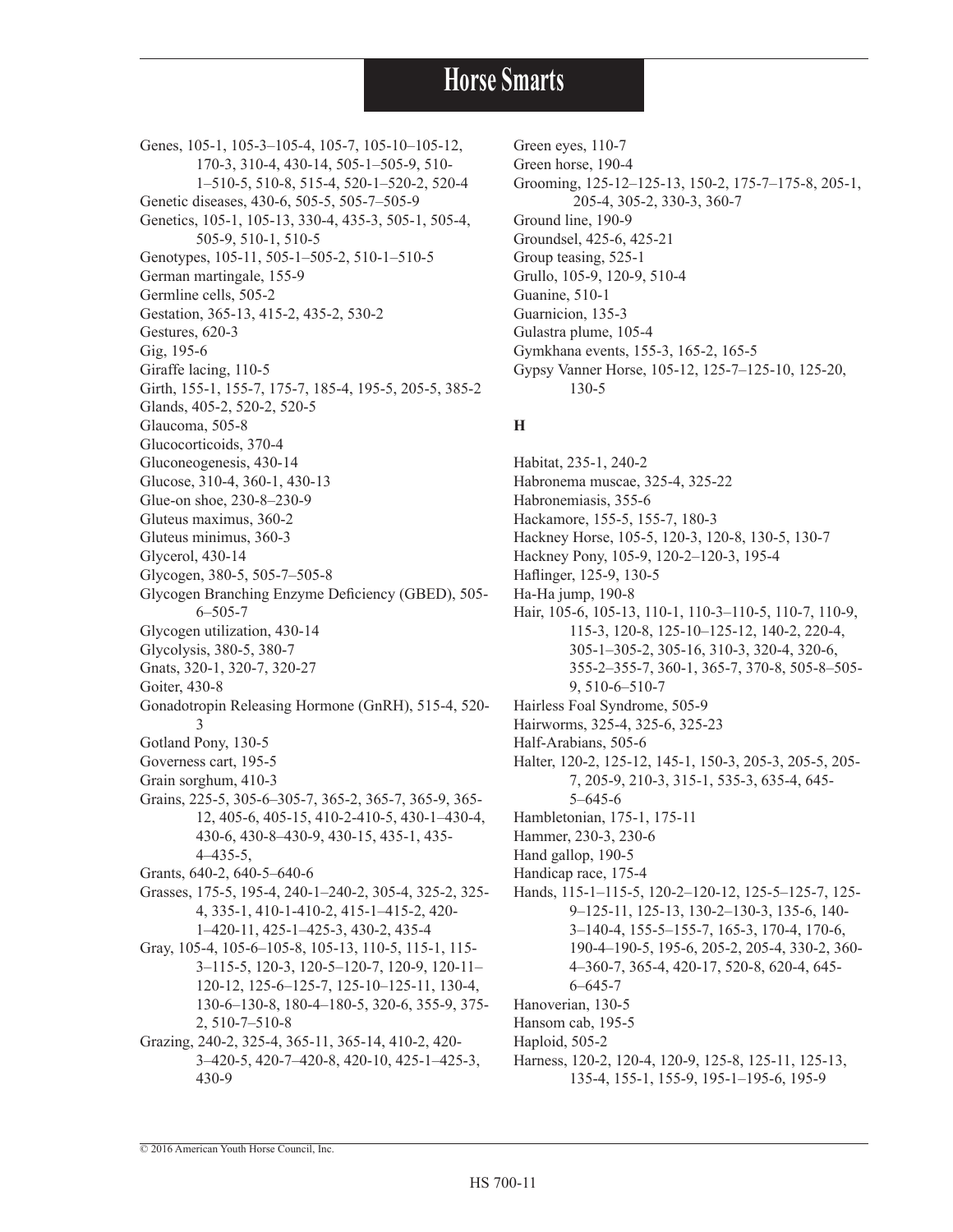- Harness racing, 135-4, 155-10, 175-1–175-3, 195-2, 195-4
- Harvest, 410-1–410-2, 415-1
- Haunches, 105-4, 105-6, 345-4, 385-6
- Haw, 195-6
- Hay, 150-2, 150-8, 210-1–210-3, 210-7, 215-4, 225- 3–225-5, 305-7, 365-12, 365-17, 410-1–410-4, 415-1–415-4, 420-4–420-11, 430-2, 430-10– 430-12, 430-14, 435-3–435-5
- Hazel eyes, 105-11–105-12, 110-7
- Hazer, 170-5, 170-8
- Head, 105-2–105-3, 105-6, 105-8, 105-11–105-12, 110- 1, 115-2, 120-3, 120-6, 125-3, 125-6, 125- 11–125-12, 130-6, 135-2, 155-5, 155-7, 155-9, 195-6–195-7, 205-1, 205-3–205-4, 220-4, 305-4–305-5, 310-3, 315-1, 320-1, 320-4, 320-6, 330-1, 330-7, 340-1, 345-5–345-6, 350-2, 365-2, 365-4, 365-8, 365-10, 365-16, 385-1, 385-3–385-4, 505-6, 510-5–510-7, 620- 1
- Heading and heeling, 170-5
- Headstall, 155-5–155-6, 205-5
- Healing, 230-7, 355-9–355-10, 375-6, 375-12
- Hearing, 205-1, 330-2, 330-5, 510-5
- Heart, 120-5, 125-7, 125-10, 135-4, 190-3, 230-1, 310- 2–310-3, 350-1–350-4, 350-6–350-8, 365-4, 365-16, 380-4–380-5, 380-7, 505-7
- Heart bar shoe, 230-7
- Heart girth, 385-6, 405-2
- Heart rate, 335-2, 350-2–350-4, 360-3, 365-4, 365-17, 370-4, 380-4–380-5, 425-8, 535-2
- Heat, 110-3, 210-1, 210-3, 215-3, 225-2, 225-4, 305-7, 310-4, 320-4, 355-1, 355-10, 360-1, 375-7, 515-3, 525-2
- Heat stroke, 305-6
- Heaves, 305-7, 325-4, 365-2–365-3, 370-4–370-5, 370- 7–370-8, 380-6
- Heck Horse, 130-5
- Heel bulb, 375-7
- Heel caulks, 230-9
- Heel flies, 320-4, 320-28
- Heels, 110-2, 165-3, 170-5, 230-2, 230-4, 230-6–230-8, 230-10, 345-5, 375-4–375-7, 375-9, 375-11, 375-15–375-17, 380-1, 380-3, 385-6
- Height, 115-1–115-3, 115-5, 120-2, 120-5, 120-10, 125-3, 125-5–125-6, 125-9, 130-2, 130-9, 190-1–190-5, 190-7, 190-9, 205-4, 215-2–215- 3, 220-2, 230-6, 345-2, 355-2, 380-1, 385- 2–385-3, 385-5
- Helmet, 150-3, 185-2, 190-7
- Hemoglobin, 365-6, 425-7–425-8, 430-2, 430-8
- Hemolytic anemia, 425-5
- Hemophilia, 505-8
- Hemostasis, 355-9–355-10
- Hepatic encephalopathy, 435-5
- Hepatogenic photosensitization, 435-5
- Hepatotoxic, 425-4, 425-6
- Herbicides, 240-1, 420-3, 425-2, 425-4
- Herd animal, 205-8, 330-2
- Hereditary Regional Dermal Asthenia (HERDA), 505- 6–505-8
- Heredity, 435-4, 505-1
- Heritability estimate, 505-4
- Heterozygous, 505-3, 505-7, 510-2–510-4, 510-6
- Hind legs, 120-3, 120-6, 120-8, 125-3–125-4, 135-1, 135-4, 190-2, 190-4, 190-9, 205-4, 320-4, 345- 5, 345-7, 365-7, 380-2–380-3, 505-6
- Hindgut, 405-1–405-2, 430-6, 430-12, 430-14
- Hindquarters, 120-7, 125-3, 125-6, 125-8, 205-4, 330-1, 345-4, 345-6, 360-2–360-3, 360-7, 385-1–385- 2, 385-6, 510-6, 525-2
- Hinny, 125-11–125-12
- Hip, 105-3, 105-6, 115-3, 125-3, 125-12, 195-5, 195-8, 205-4, 345-2, 345-5–345-6, 380-3, 385-2, 385- 6
- Hippology, 620-4, 645-1, 645-5-645-7
- Hirschsprung's Disease (in humans,) 505-6
- Hirsutism, 355-3, 370-8
- History, 110-9, 115-2, 120-1, 125-1–125-2, 125-5, 125- 13, 130-7, 140-6, 165-1, 170-4, 175-1, 175-3, 180-2, 185-1, 195-1, 355-2, 355-5, 360-4, 365- 1, 375-3, 375-10, 530-2
- Hitches, 125-8, 160-1, 160-3, 195-2, 195-6–195-7, 220- 1
- Hives, 355-4, 370-7–370-8, 425-3
- Hocks, 105-1, 125-4–125-5, 140-2, 220-4, 345-2, 345- 4–345-5, 345-7–345-8, 345-27, 380-3, 385-6, 510-4, 510-7
- Hogsback jump, 190-8
- Holsteiner, 130-5
- Homeostasis, 430-5, 430-7
- Homozygous, 505-3, 505-7, 505-10, 510-2–510-8
- Homozygous recessive, 510-2
- Honey roan, 105-9
- Hooks, 155-6, 305-7, 315-2
- Hooves, 125-3, 125-7, 130-9, 145-2, 230-1, 230-4, 305- 3, 355-2, 370-8–370-9, 375-1–375-19, 380-
	- 1–380-2, 430-9, 505-8, 530-3
- Hormel system, 635-5
- Hormones, 355-2, 370-4, 430-2, 430-7, 430-11, 515- 2–515-4, 520-1, 525-1–525-3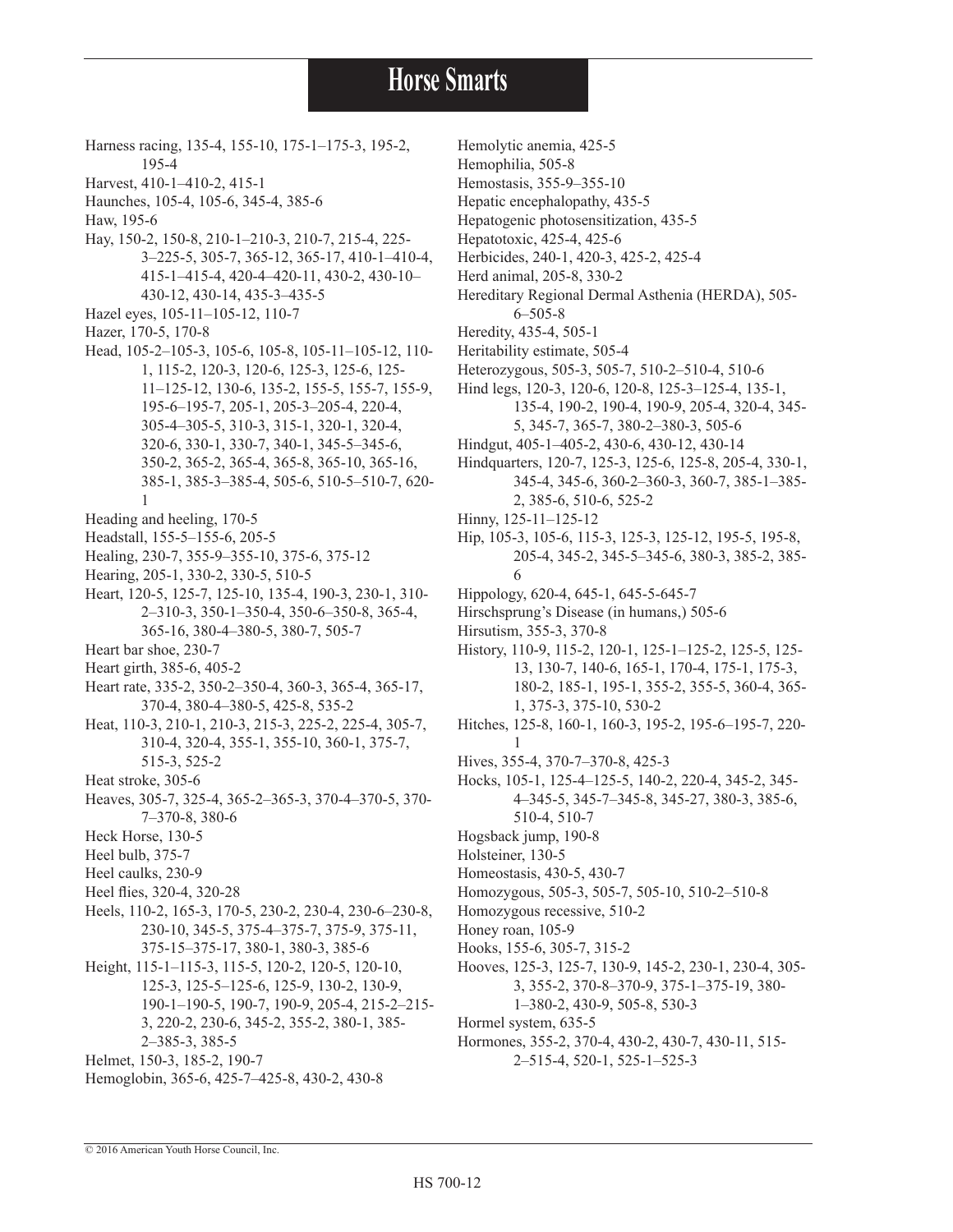Horn, 155-2–155-4, 165-3, 170-5, 170-7, 180-1, 180-4, 230-7, 320-1, 375-1–375-3, 375-6–375-9, 375- 13–375-15, 375-18 Horn fly, 320-1, 320-7 Horse bowl, 645-1–645-2 Horse fly, 320-1, 320-7–320-8, 320-10, 320-27 Horse health, 355-5 Horse industry, 125-1, 150-1, 635-5, 645-6–645-7, 650- 1 Horse judging, 385-2, 620-4, 635-1-635-7, 640-3, 645- 1, 645-4, 645-6 Horse nettle, 425-3–425-4, 425-20 Horse ownership, 145-1, 150-1 Horse racing, 175-1-175-9 Horse sense, 330-1–330-2 Horseback, 155-1, 165-2, 170-5, 185-1, 190-7, 205-6 Horsemanship, 165-2, 170-6, 635-1, 645-5 Horseshoes, 25-6, 230-5–230-9, 375-4 Hospital plate, 230-8 Host animal, 320-1–320-2, 325-3 Hounds, 180-1–180-5 House fly, 320-1, 320-3, 320-27, 325-4 Hucul, 140-6 Human Chorionic Gonadotropin (HCG), 525-2–525- 3 Human Resource organizational structure, 625-2–625-3, 625-15 Humerus, 345-2, 345-8, 345-22 Hunt, 155-1, 180-1–180-5 Hunter Hack, 190-5–190-6, 190-9 Hunter Over Fences, 190-4, 190-6 Hunter Under Saddle, 640-8 Hunting, 110-2, 140-4, 155-9, 180-2–180-4 Hydrocephalus, 505-8 Hydrochloric acid, 405-1, 430-5, 435-3 Hydrogen sulfide, 430-6 Hyperelastosis Cutis, 505-7–505-8 Hyperkalemia, 505-6 Hyperkalemic Periodic Paralysis (HYPP), 365-3, 430-6, 435-4, 505-5–505-6, 505-8 Hyperparathyroidism, 430-3 Hyperpigmentation, 105-7 Hyperthermia, 305-6, 365-3 Hypoglycemia, 380-17 Hypopigmentation, 105-13 Hypothalamus, 430-7–430-8, 515-4–515-5, 520-3, 520- 6 Hypothyroidism, 370-8

#### I

Icelandic, 130-5, 135-4 Icterus, 435-5 Identification, 105-1–105-2, 105-7, 105-9, 105-13, 110-7, 110-9 Idiopathic, 335-1, 335-3 Idiopathic epilepsy, 505-6 Ileocolonic aganglionosis, 510-5 Ileum, 325-3, 405-1 Ilium, 310-2, 345-6, 345-8, 345-25 Illness, 110-7, 170-2, 220-3, 305-4, 355-1, 365-9-365-17 Immunity, 325-2–325-4, 325-6, 340-2, 355-1, 365-10, 365-14, 365-16, 430-11, 505-5, 530-2, 535-2 Immunoglobulins, 530-2, 535-2 Immunosuppressant, 370-4–370-5 Impaction colic, 325-2–325-3, 365-9 Imprinting, 330-4 Impromptu speeches, 620-1–620-2, 645-6–645-7 In and out fence, 190-8 Incisors, 140-3, 315-1–315-2 Incomplete dominance, 505-3 Incontinentia Pigmenti (IP), 105-13 Incubation, 365-10, 365-13–365-15 Individual demonstration, 645-1 Individual illustrated talk, 645-1 Infection, 305-5, 325-2, 325-4–325-5, 340-2, 355-6, 355-9–355-10, 365-2, 365-4, 365-11, 365-13, 365-15, 370-1–370-2, 375-1–375-2, 375-6, 375-8, 375-11, 380-3, 430-10, 505-8–505-9, 515-2, 535-1 Inflammation, 310-1–310-2, 310-4, 325-4, 345-7, 355-3, 355-5, 355-7, 355-9–355-10, 365-3, 370- 3–370-4, 370-7, 375-9, 375-11, 375-13, 380-6, 505-8 Inflammatory cascade, 370-7 Inflection, 620-2 Influenza, 305-4, 365-14, 530-2 Infundibulum, 515-2 Inheritance, 105-13, 110-9, 380-3, 380-6, 430-5, 505- 1–505-6, 515-1 Injections, 305-7, 340-2, 365-7, 365-10, 370-5–370-6, 370-9, 375-12 Insecticides, 320-2–320-4, 355-3 Inspiration, 380-4, 380-7, 625-2 Inspirational speech, 620-1 Insulin resistance, 410-3 Insurance, 630-4, 650-3 Intelligence, 115-5, 125-8–125-9, 330-6, 505-1 Interference, 230-5, 345-4, 380-2-380-3, 385-6 Intermediate host, 325-5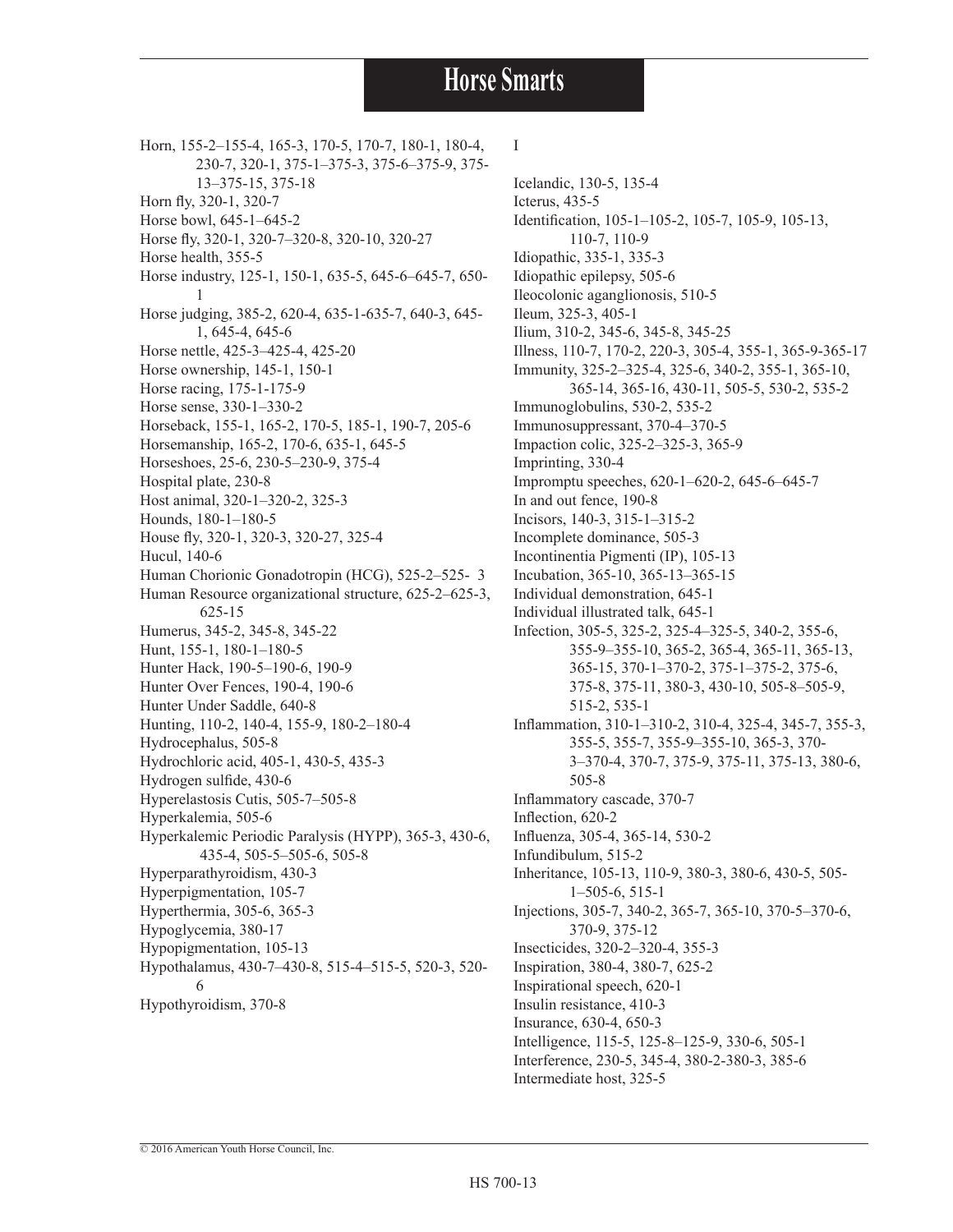Internal parasites, 325-1, 325-4 Intramuscular, 365-6–365-7, 370-11 Intravenous, 365-6, 365-8 Investigative behavior, 330-3 Iodine, 365-13, 375-2, 410-4, 430-2, 430-7–430-8, 535- 4 Iodine toxicity, 430-8 Iridescence, 110-4 Iron, 410-4, 425-7, 430-2, 430-8 Iron gray, 105-7 Ischium, 345-6, 345-25 Isoxsuprine hydrochloride, 370-9 Italian Trotter, 130-5 Ivermectin, 325-3–325-4, 325-6–325-7

#### J

Jack, 125-11, 220-5 Jaquima, 155-7 Jaundice, 305-1, 365-16, 435-5 Java Pony, 130-10 Jaw, 110-1, 120-8, 140-3, 155-7, 230-2, 230-4, 310-3, 325-3, 340-1, 345-5, 360-3, 385-2–385-3, 430- 7 Jejunum, 325-2–325-3 Jimsonweed, 425-5, 425-22 Jockey Club, 175-3–175-4, 175-6 Jodhpurs, 190-7 Johnson grass, 420-5, 425-5, 425-22 Joints, 145-3, 185-4, 230-6, 345-1–345-2, 345-4, 345-7, 345-23–345-25, 345-27, 360-7, 370-9, 385-6, 430-7, 505-8 Judge, 125-5, 125-13, 135-1–135-3, 135-6, 170-6–170- 8, 190-1–190-5, 190-9, 195-3, 385-1–385-2, 385-6, 610-3, 615-2, 620-3, 630-1–630-5, 635- 1-635-7, 640-2, 640-9, 645-2–645-7 Judging, 135-10, 170-7, 185-5, 190-1, 385-1–385-2, 615-4, 635-1–635-3, 635-5, 635-7, 640-1–640-

- 4, 640-7, 640-9–640-10, 640-19, 645-5–645-6, 645-8 Jump off, 190-9
- Jumping, 120-4, 120-7, 125-9, 130-9, 135-4, 155-1, 155- 5, 180-3, 185-1, 190-1, 190-4–190-5, 190-8, 190-10, 230-8, 435-2, 630-1
- Jumps, 120-6, 170-8, 175-2, 180-3, 180-9, 185-5, 185-9, 190-1–190-5, 190-8–190-10, 205-7, 235-1, 360-2, 630-2

Junctional Epidermolysis Bullosa (JEB), 505-7, 505-9 Juvenile Epilepsy Syndrome (JES), 505-5

#### K

Kaimanawa Horse, 130-3 Keg shoe, 135-1–135-2 Kentucky bluegrass, 410-2, 410-4, 415-2, 420-4-420-5, 420-8 Kentucky Derby, 175-3, 175-10, 345-5, 385-7 Kentucky Mountain Horse, 105-10, 135-2 Kentucky Oaks, 175-10 Ketamine hydrochloride, 370-7 Ketaset, 370-7 Kidney disease, 365-16, 435-5 Kidneys, 365-15, 385-5, 430-13 Kimberwicke bit, 155-6, 155-8 Knabstrupper, 130-5 Kneading, 360-6–360-7 Knees, 105-1, 105-9, 120-6, 125-4, 140-2, 190-9, 220-4, 345-2–345-4, 345-7, 345-27, 385-4–385-5, 510-4, 510-7 Knockdown, 190-3–190-5, 190-9 Knock-kneed, 345-3, 385-5 Konik, 140-6

#### L

Labia, 515-1, 525-2 Labor, 215-3, 225-2, 225-5, 235-1, 245-3, 370-5, 530-3 Laced reins, 155-5 Lacerations, 340-1, 355-9, 365-3, 370-5 Lactating mare, 430-2, 430-7, 435-2, 530-1 Lactation, 415-2, 430-3–430-4, 435-2, 530-1–530-2 Lactic acid, 360-3, 380-5, 405-2 Laissez-Faire leadership, 625-15 Lameness, 125-5, 230-2, 230-9, 305-5, 345-4, 345-7, 365-1, 365-9–365-10, 370-5, 370-9, 375-1, 375-5–375-6, 375-9, 375-12–375-13, 380- 3–380-4, 385-1, 385-5, 425-4, 425-6, 430-3, 430-10, 505-8, 630-4 Laminae, 230-1, 375-3, 375-6, 375-8, 375-11–375-12, 375-15–375-18 Laminitis, 230-7–230-9, 345-3, 365-14, 370-4, 370- 375-19, 405-2, 425-6 Lamium purpureum, 425-2 Lamut, 140-6 Large colon, 405-1 Large crabgrass, 425-2–425-3 Large intestine, 325-1–325-3, 335-1–335-2, 405-2 Large strongyles, 325-1–325-2, 325-8, 325-21

8–370-9, 375-1, 375-3–375-4, 375-11–375-17,

Largo, 135-3 Larvicides, 320-3

© 2016 American Youth Horse Council, Inc.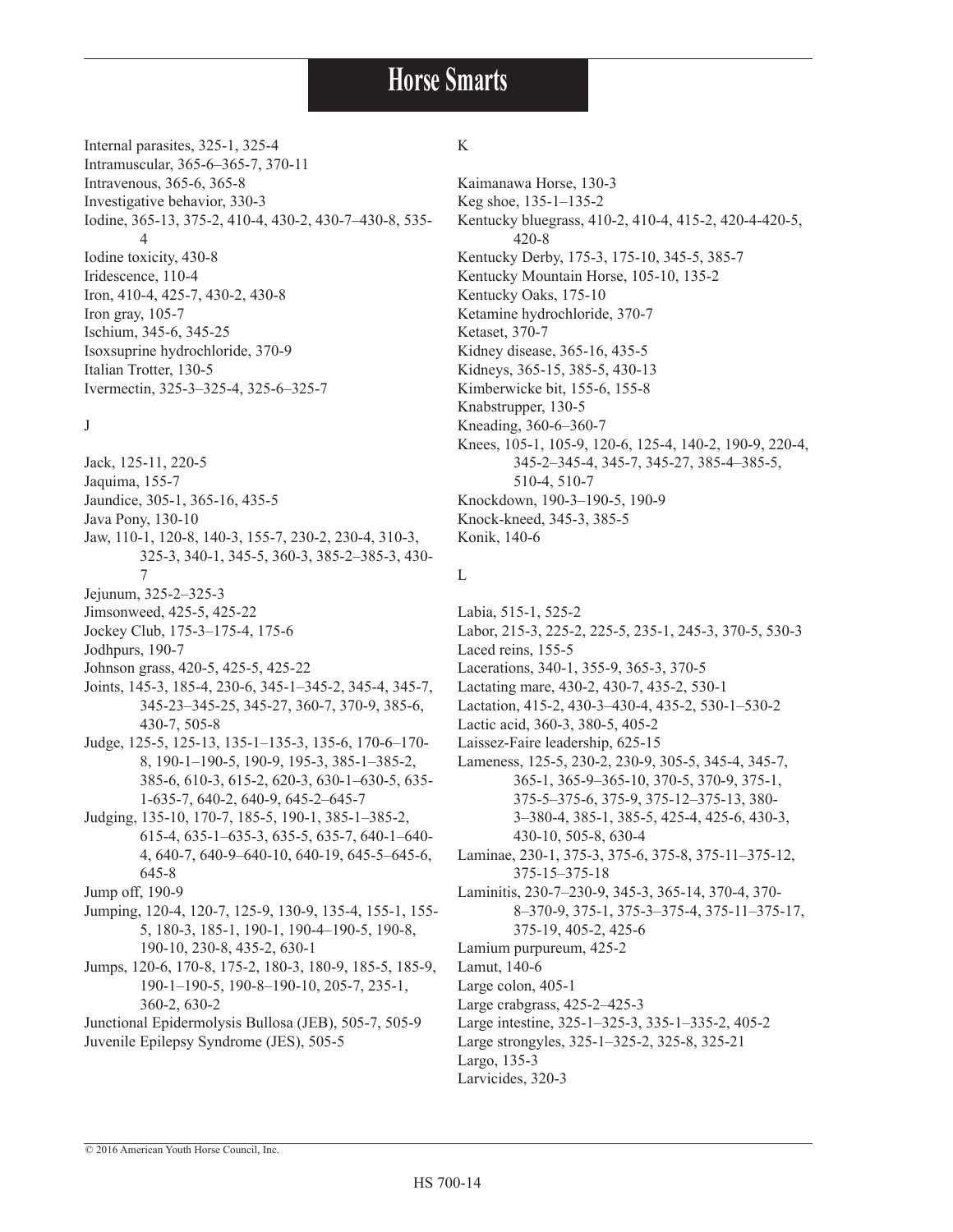Lavender Foal Syndrome (LFS), 505-5 Lead, 125-13, 155-7, 165-3, 175-7, 190-3–190-5, 190-8, 205-3, 210-3, 330-3, 380-2, 535-3 Leadership, 205-8, 325-11, 625-1-625-4, 625-15 Leafiness, 415-1–415-2, 415-5 Leaves, 170-5–170-6, 190-9, 245-1, 375-12, 415-1–415- 2, 420-2, 420-6–420-7, 420-9–420-11, 425- 2–425-3, 425-5–425-6 Legs, 105-3, 105-5–105-6, 105-8–105-9, 105-12, 110-1, 110-6, 115-5, 120-5–120-7, 120-9, 120-12, 125-2–125-3, 125-6–125-7, 125-10–125-12, 130-6, 140-2, 140-4, 170-6, 175-1, 175-7, 175- 11, 185-3, 190-2, 190-4, 190-8–190-9, 195-6, 205-3–205-4, 220-4–220-5, 230-2, 325-3, 340-1, 345-3–345-4, 345-6–345-7, 355-6–355- 7, 355-9, 355-11, 365-5, 365-13, 370-8, 380- 2–380-3, 385-2, 385-4–385-6, 430-11, 505-8, 510-2, 510-5–510-7, 635-4 Legumes, 410-1, 415-1–415-2, 420-1–420-11, 435-4- 435-5 Leopard coat pattern, 105-4–105-6, 110-1, 115-3, 115-5, 510-7 Leptospirosis, 365-16 Lesotho, 130-8 Leverage bits, 155-5–155-7 Levothyroxine sodium, 370-8 Leydig cells, 520-3 Liability, 650-3 Libido, 520-3 Lice, 320-6, 355-4–355-6, 355-27 Ligaments, 125-5, 230-8, 345-7, 375-9 Light exercise, 435-2 Light horse, 125-2–125-3, 195-3–195-4 Lighting program, 525-2 Lignin, 410-2, 415-1, 415-4 Lilac roan, 105-9 Limbs, 230-6, 345-1, 345-4, 375-12, 380-1, 385-5, 505- 8 Lip tattoo, 110-8, 175-7 Lipids, 410-1, 430-14 Lipizzaner, 130-1, 130-4–130-5 Lips, 105-8, 305-6, 315-1, 355-6, 515-1 Little Brown Jug, 175-11 Live-cover breeding situation, 525-3 Liverpool bit, 155-7–155-8, 195-5 Liverpool jump, 190-8 Livestock, 110-7, 130-3, 140-4, 170-2–170-4, 170- 7–170-8, 215-2, 420-8 Llano, 135-3 Loan, 225-15 Loci, 505-1–505-2, 510-1, 510-3

Lockjaw, 340-1, 365-9 Locoweed, 425-6, 425-23 Loin, 125-3, 345-6, 385-5–385-6 Lone Star Tick, 320-5, 320-27 Long pastern, 345-2, 345-5, 345-26 Low protein diets, 435-5 Lower legs, 105-6, 110-4, 125-3, 125-6, 205-4–205-5, 320-1, 320-5, 325-3, 330-2, 355-11 Lumbar vertebrae, 115-1, 305-3, 345-6, 345-8, 345-21 Lunge, 615-2 Lungs, 325-2, 350-1–350-2, 365-9, 365-15, 380-4, 380-6 Lungworms, 325-4, 325-6, 325-8, 325-21 Luteinizing Hormone (LH), 515-4–515-5, 520-3, 525-3 Lyme Disease, 320-5

#### M

Macrominerals, 430-2, 430-11 Magnesium, 425-6, 430-2–430-4, 430-15 Magnesium toxicity, 430-4 Maiden mare, 530-1 Maiden race, 175-4 Maintenance, 175-5, 210-2, 435-2, 515-6, 520-3 Major medical, 650-3 Male, 105-13, 125-11, 315-1, 365-10, 365-12, 370-7, 505-8, 520-1 Malignant, 355-8, 505-6–505-7 Mammoth Jack, 125-11–125-12 Management, 130-2, 245-4, 305-6, 320-4, 375-1, 420-3, 425-1, 435-3, 525-4 Manchado, 105-4 Mandible, 345-5, 345-8, 345-24 Mane, 105-1-105-2, 105-4, 105-8-105-9, 105-11, 110-4, 110-6, 115-3, 120-2–120-3, 120-5, 120-7, 125- 10–125-12, 135-3, 320-6, 365-8, 430-9, 510-2, 510-4 Maneuver scores, 635-3–635-4 Mangalarga Marchador, 130-6–130-7 Manganese, 410-4, 430-2, 430-8–430-9 Mange, 320-5–320-6 Manta, 160-1–160-2 Manure management, 225-6, 225-12, 245-1–245-2, 320-  $\mathcal{D}$ Marble markings, 110-5, 110-12 Marbled eye, 110-7, 110-12 Mare reproduction, 330-4, 515-4, 525-5 Mares, 105-8, 105-13, 125-6, 125-11, 220-2, 305-1, 315-1, 325-3, 330-3–330-4, 340-2, 365-13, 385-2– 385-3, 415-2, 430-13, 505-1–505-2, 505-5, 515- 1–515-5, 520-1, 520-3–520-4, 525-1–525-4, 530-1–530-4, 535-1–535-3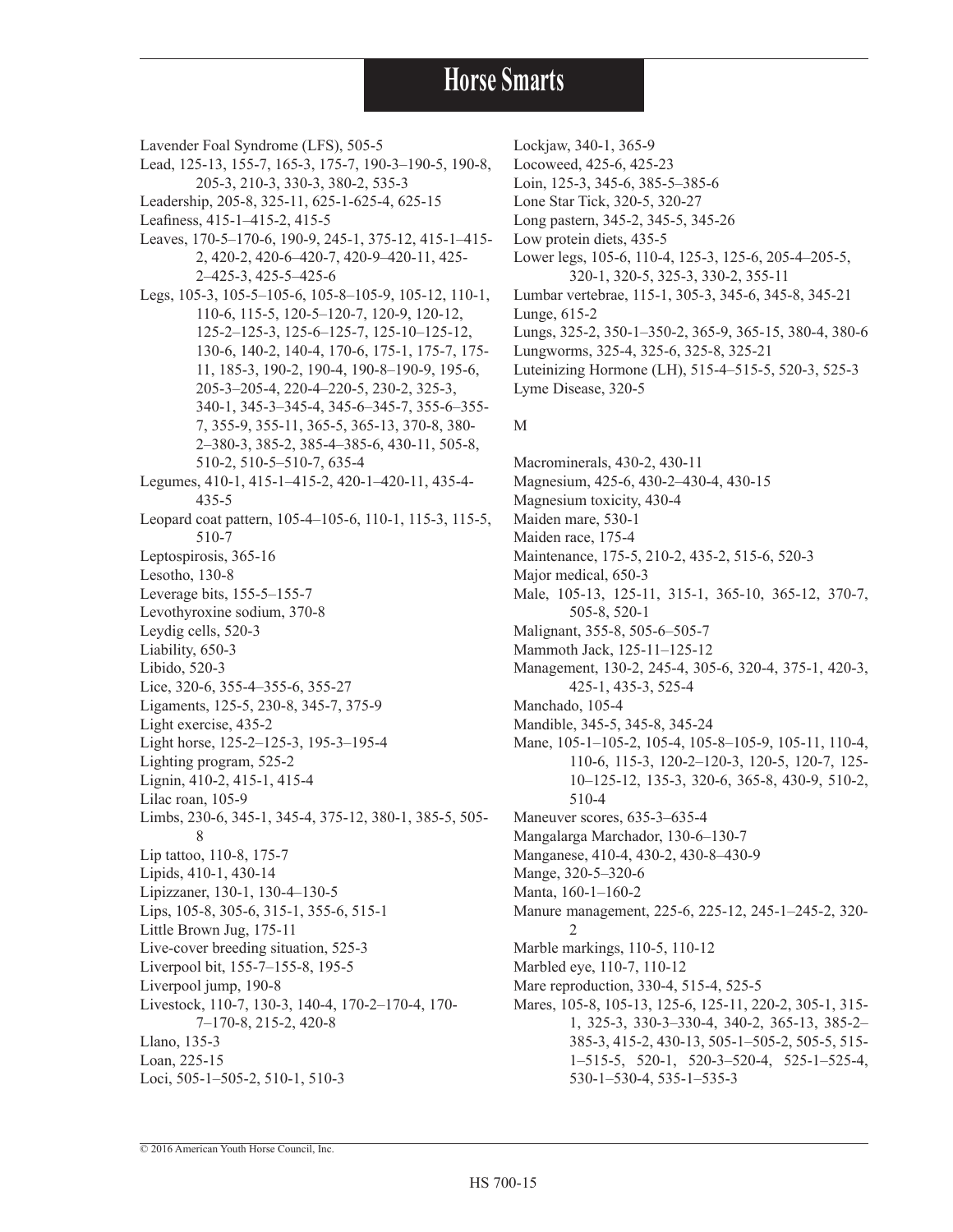Mare's milk, 535-3 Markings, 105-1–105-13, 110-1–110-9, 115-4, 120-6, 120-8–120-10, 120-12, 125-6–125-10, 130-1, 130-6, 220-3, 355-2, 505-6, 510-5–510-6 Marquis, 370-7 Martingales, 155-7, 155-9, 180-3, 190-6, 195-5 Maturation, 355-9–355-11, 520-5 Maxilla, 345-5, 345-8, 345-25, 430-4 Mealy mouth, 110-4 Mecate, 155-7 Mechanical hackamore, 155-6 Mechanical weed control, 320-2, 425-2 Mechanically injurious plants, 425-3 Mecklenburger, 130-5 Meconium, 505-6, 535-2 Medications, 230-8, 325-5, 335-2, 355-4, 365-1–365-2, 365-4, 365-6–365-9, 365-17, 370-1, 370-3–370- 5, 370-7, 370-9, 375-16, 425-8, 435-3, 505-6– 505-7 Medrol, 370-5 Megacalories, 410-5 Megacolon, 505-6 Meiosis, 505-2, 520-4 Melanocytes, 105-8, 355-1, 355-8, 510-6 Melanoma, 105-8, 355-8 Melatonin, 515-5, 520-3 Melilotus spp., 425-5 Membranes, 305-1, 430-5, 505-8, 515-2, 520-2 Mentors, 645-8 Merychippus, 140-3 Mesohippus, 140-1–140-3 Metacarpal bones, 130-9, 140-2–140-3, 345-2, 345-4 Metatarsal bones, 130-9, 140-2-140-3, 345-2, 345-4 Metestrus, 515-3 Methionine, 430-6, 430-14 Methylprednisolone, 370-5 Microbes, 405-2, 430-12 Microchips, 110-7, 110-9 Microminerals, 430-18 Migration, 140-1 Milk, 120-11, 140-2, 310-4, 425-6, 430-2, 530-2–530-3, 535-2 Milkweed, 425-7, 425-21 Miller's Disease, 430-3 Milo, 410-3 Mineralocorticoids, 370-4 Minerals, 305-7, 345-1, 410-1, 410-4, 415-3, 420-5, 425- 7, 430-2–430-10, 435-3, 435-4, 535-2 Miniature Horse, 115-2, 120-2, 120-10, 130-2, 130-5, 195-3, 505-6, 505-8 Minute volume, 380-4

Miohippus, 140-3

Missouri Fox Trotter, 135-4 Mitochondria, 360-1–360-2 Mitosis, 505-2 Mitral (bicuspid) valve, 350-2

- Mode of inheritance, 505-8, 510-6, 510-8
- Modern American Shetland, 120-1–120-2
- Modern Pleasure American Shetland, 120-2
- Modern Shetland, 120-2–120-3
- Molars, 315-1–315-2, 345-5
- Molasses, 410-3, 430-5–430-6, 435-4
- Mongolian Horse, 130-8, 140-6
- Monkey mouth, 345-5
- Monocular vision, 320-2, 330-1, 330-7-330-8, 330-16
- Moon blindness, 105-5
- Morgan, 115-1, 130-1, 135-5, 195-4
- Mortality, 365-9–365-10
- Mosquitoes, 305-4–305-5, 320-5, 365-10
- Mottled skin, 105-5, 115-3, 115-5
- Mounted games, 165-1–165-4
- Mouth, 155-7, 205-5, 305-4, 305-7, 315-1, 320-4, 320- 6, 325-2–325-3, 330-5, 345-5, 365-3, 365- 6–365-7, 365-11–365-12, 385-3, 405-1, 420-11, 425-3, 505-8–505-9, 535-1
- Mouthpiece, 155-5–155-7
- Moxidectin, 325-3–325-4, 325-6–325-7
- Muhlenbergia schreberi, 420-8, 425-3
- Mule, 110-4, 125-5, 125-10–125-12, 125-20, 160-2, 195- 1–195-2, 195-4
- Muscle weakness, 370-7, 425-4, 505-6–505-7
- Muscles, 130-6, 305-6, 345-1, 355-2, 355-11, 360-1– 360-3, 360-5–360-7, 360-18–360-19, 365-2– 365-3, 365-6–365-9, 365-16, 370-4, 375-15, 380-5, 385-1–385-2, 430-6, 430-11–430-12, 430-15, 505-6–505-8, 530-3
- Muscling, 115-2–115-3, 125-3, 385-1–385-2, 385-5– 385-6, 640-3
- Muscular system, 360-8, 380-5
- Mushroom, 105-12
- Mustang, 105-12, 220-3, 505-8
- Mutations, 140-1, 505-4–505-9, 510-1, 510-3–510-7 Muzzle, 105-2, 105-7–105-8, 105-11, 110-1–110-2, 110-
- 4–110-5, 115-1, 115-5, 120-8, 125-3, 140-3– 140-4, 330-2, 355-1, 355-4, 365-2, 385-3, 510- 4, 535-1
- Mydriatic, 365-6
- Myeloencephalopathy, 505-8
- Myofibrils, 360-1
- Myometrium, 515-2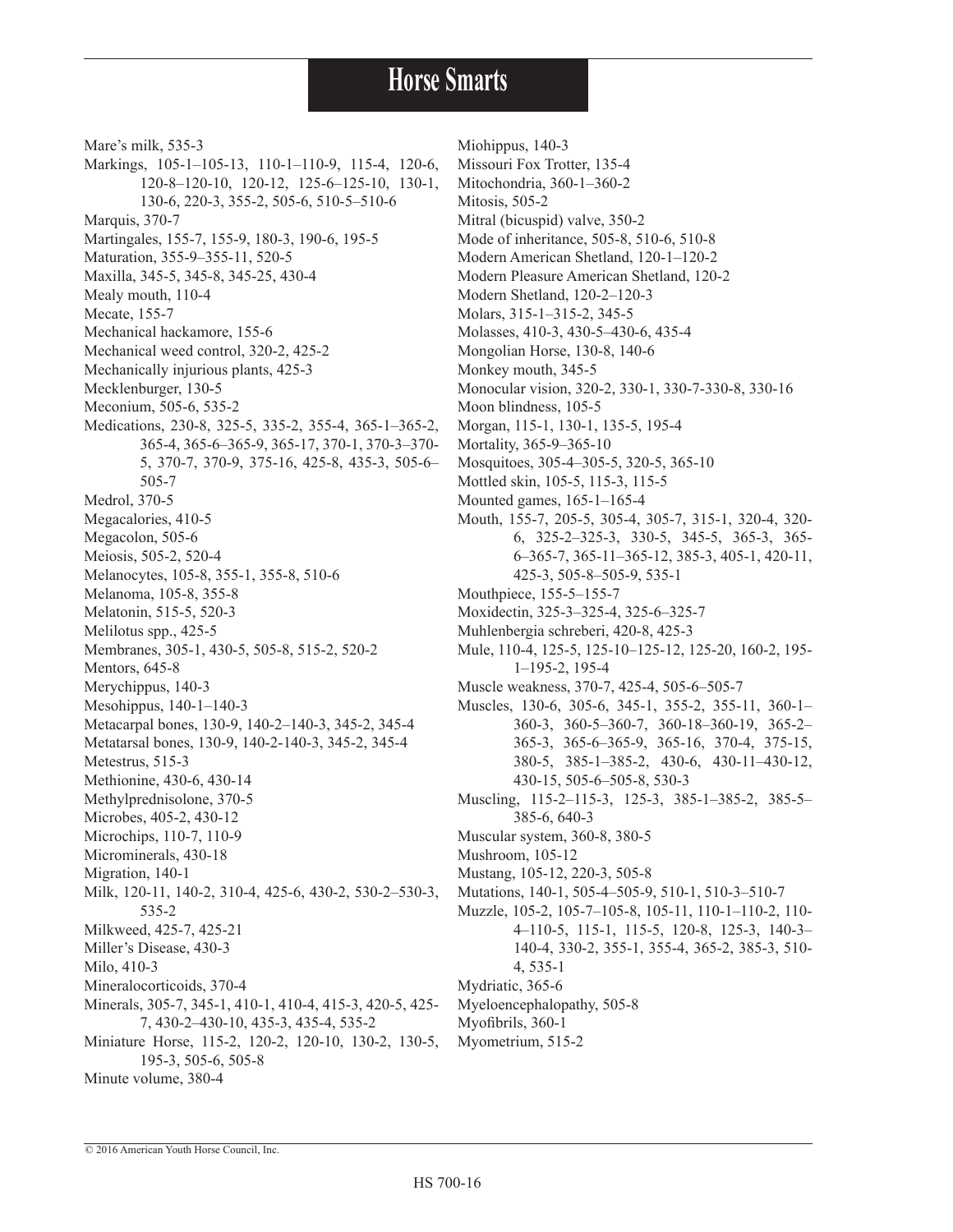#### N

- Nails, 230-1–230-3, 230-5–230-9, 365-5, 375-3, 375- 5–375-6, 375-11
- Naloxone, 370-6
- Namib Desert Horse, 130-7–130-8
- Narcan, 370-6
- Narrow-chested, 345-3, 385-5
- Nasal passages, 365-2–365-3, 365-14, 365-16, 535-1
- Native perennial grass, 425-3
- Natron, 430-5
- Navicular disease, 230-7, 230-9, 345-3, 370-9, 375-6, 375-9–375-11
- Neck, 105-3–105-4, 110-6, 110-9, 115-1, 115-3, 120-3, 120-5–120-6, 120-12, 125-3, 125-6–125-7, 125- 10–125-12, 130-4, 130-6, 130-8, 135-3, 140-2, 155-7, 155-9, 170-5, 195-5, 195-9, 205-3, 205- 5, 305-2–305-5, 310-2, 320-4, 320-6, 340-1, 345-6, 355-5–355-7, 360-6–360-7, 365-2, 365- 8, 365-10–365-11, 385-1–385-5, 405-2, 430-7 Necrosis, 435-4 Neonatal Maladjustment Syndrome, 505-5 Neoplasia, 355-5, 355-8
- Negative reinforcement, 330-5, 330-20
- Neuroaxonal Dystrophy, 505-8
- Neurological symptoms, 365-4, 425-4, 505-5–505-6
- Neurotoxins, 340-1, 365-11–365-12, 425-4, 425-6 New Forest Pony, 120-8–120-9, 130-5
- Newspaper bedding, 245-3
- Niacin, 430-13–430-14
- Nightshade family, 425-5
- Nimblewill, 420-5, 420-8, 425-3–425-4, 425-20
- Nippers, 230-3–230-4
- Nitrofurazone, 370-2
- Nitrogen, 245-2, 410-1, 420-2
- Nodule, 355-3
- Non-biting flies, 320-1
- Nonruminants, 405-5
- Nonsteroidal anti-inflammatory drugs (NSAIDS), 365-6,
- 370-1, 370-3
- Norepinephrine, 430-14 Noriker, 125-19, 125-23
- 
- Norwegian Fjord, 105-9, 125-10, 125-23, 130-5 Nose, 110-1, 155-7, 330-2, 330-4, 365-2, 365-4, 365-11,
- 430-13, 520-4, 530-3
- Nose bot, 320-4, 320-26
- Noseband, 155-5, 155-7, 175-8, 195-4
- Nostrils, 110-1, 115-2, 305-1, 365-15, 385-3, 535-1
- N-propyl disulphide, 425-5 Nuclei, 140-1, 360-1, 505-1, 505-4, 510-1
- Nucleotide sequence, 510-1
- Nursing, 125-5, 365-12, 505-7, 530-1, 535-1–535-3
- Nutrients, 230-1, 240-1, 305-7, 350-1, 360-3, 365-15, 410-1–410-3, 415-1-415-4, 420-2, 430-1–430- 2, 515-2, 520-2, 535-2
- Nutrition, 130-2, 150-2, 240-1–240-2, 305-2, 320-12, 340-2, 355-1–355-2, 355-9, 365-9–365-10, 365- 12, 365-15, 375-6, 410-3, 410-5, 415-4, 420- 1, 420-15, 425-8, 430-1–430-3, 430-11, 430-15, 435-1, 435-3, 530-2, 535-3, 650-1–650-2

#### O

Oak, 425-5 Oats, 145-3, 405-12, 410-2–410-3, 410-5, 430-1 Obesity, 305-6, 370-8, 375-12, 435-3 Obligate parasite, 320-1 Occipital bone, 345-5-345-6, 345-25, 505-5 Occipito-Atlanto-Axial Malformation (OAAM), 505-5 Occult spavin, 345-7 Ocuflox, 370-2 Ocular, 505-8 Offset knees, 345-3, 385-5 Offspring, 105-6, 130-1, 505-1, 505-4, 505-9 Ofloxacin, 370-2 Oldenburg Horse, 130-5 Omeprazole, 370-9 Omnibus, 195-6 Onchocerciasis, 320-2, 355-6 One-on-one questions, 645-4 Open mare, 530-1 Ophthalmic medication, 365-7 Oral communication contests, 620-4 Oral reasons, 620-4, 635-6, 640-1–640-9, 645-5–645-6 Orchardgrass, 410-2, 410-4, 415-2, 420-4–420-5, 420-9 Organisms, 140-1, 340-1–340-2, 375-2 Organization, 105-14, 120-2, 120-5, 165-2–165-4, 170-1, 190-2, 190-5, 360-4, 505-1, 625-1, 630-1, 630- 3, 635-1, 645-1, 645-5, 645-7, 650-2 Oribatid mite, 325-4 Orlov Trotter, 130-4 Outrider, 175-8 Ova, 505-2, 505-15, 515-3 Ovaries, 105-13, 515-2–515-4, 520-1, 525-3 Over at the knees, 345-3, 385-5 Overdose, 325-7 Overgrazing, 420-3, 425-1, 425-4 Overo, 105-3, 115-3, 125-10, 130-6, 505-6, 510-5–510-6 Overo Lethal White Syndrome, 505-6, 510-5, 51-8 Overreaching, 230-9, 380-3 Oviduct, 515-2 Ovulation, 515-3–515-5, 520-4, 525-1–525-3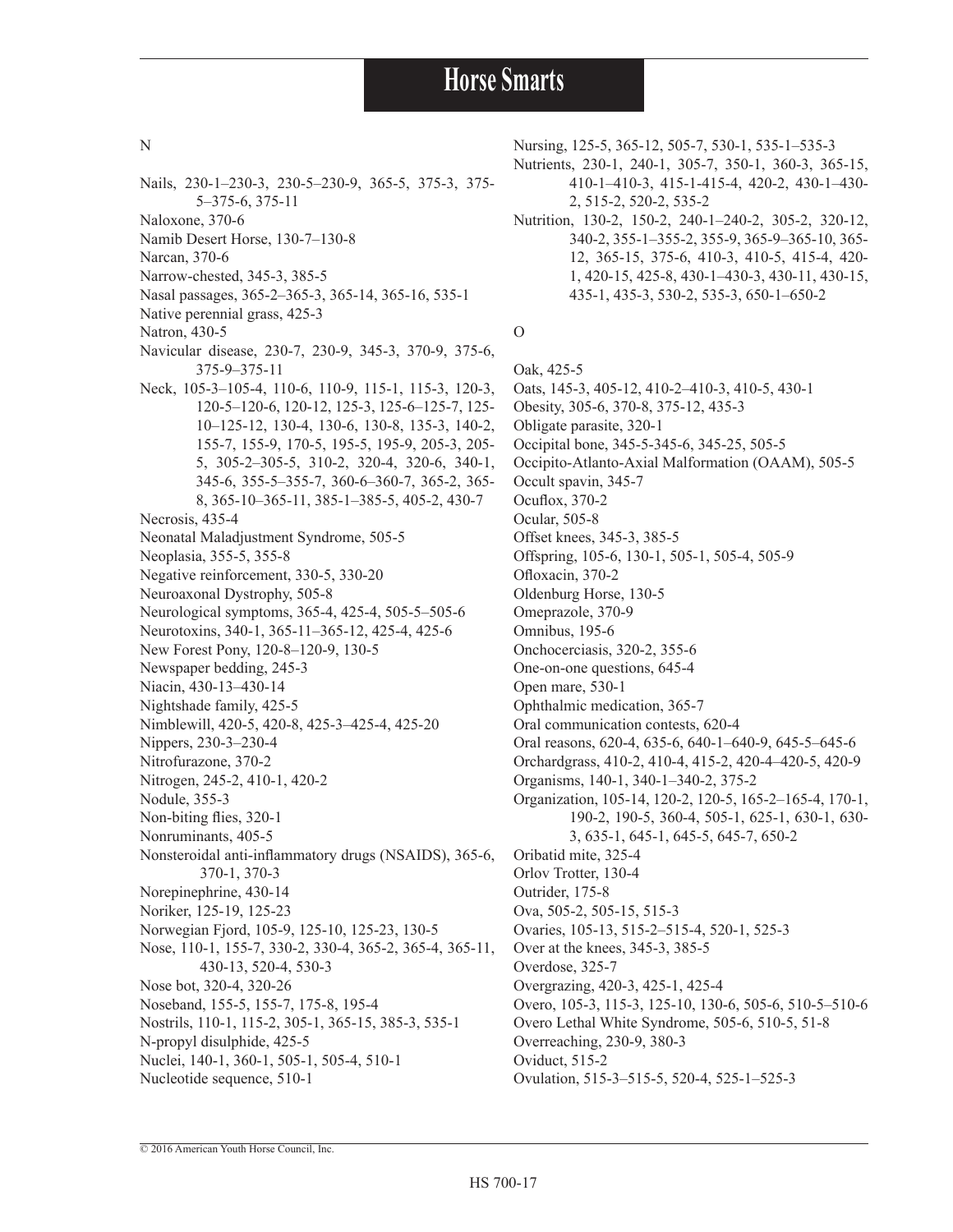Ovulation fossa, 515-2

- Ovum, 505-2, 515-2-515-3, 520-4
- Owners, 125-10, 150-1, 175-4, 195-4, 225-1–225-2, 225-6, 230-2, 245-2–245-3, 305-6, 355-1–355- 2, 360-4, 365-1–365-2, 365-6, 365-17, 375-3, 420-5, 425-9, 430-1, 510-4 Oxalates, 425-5–425-6 Oxer jump, 190-7–190-8
- Oxibendazole, 325-6–325-7
- Oxidative phosphorylation, 380-5
- Oxygen, 215-1, 235-1, 245-2, 305-1, 340-1, 350-1–350- 2, 360-2–360-3, 375-1, 380-4–380-5, 410-2, 425-7, 430-8

Oxyuris equi, 325-8, 325-22, 355-7

#### P

Pace, 120-11-12-12, 135-1-135-4, 135-7,175-7, 190-2- 190-3, 190-9, 195-2, 380-2, 620-2-620-3 Pacers, 115-4, 175-1–175-2, 175-11, 380-3 Pack, 120-11, 160-1–160-2, 180-1–180-4, 220-3, 375-2 Paddling, 380-3, 385-5 Paddock, 175-7, 210-3, 225-6, 240-2, 245-1, 525-2 Palisade jump, 190-8 Palmar angle, 375-4, 375-8, 375-13-375-16 Palomino, 105-1, 105-7, 105-9–105-11, 110-4, 110-7, 115-1–115-4, 120-8–120-9, 510-3–510-4 Pampa Horse, 130-6 Pampiniform plexus, 520-2 Pancreas, 405-1–405-2 Pangaré, 110-3–110-4 Panniculus muscle, 355-2, 360-1 Panniers, 160-1–160-3 Pantothenic acid, 430-13-430-14 Papilloma, 355-4 Papule, 355-3, 355-6 Parade, 115-1, 125-10, 195-2 Parahippus, 140-3 Paralysis, 305-4–305-6, 310-4, 320-5, 365-3, 365-10, 370-7–370-8, 430-6, 435-4, 505-6, 505-8 Parascaris equorum, 325-2, 325-8, 325-22 Parasite control, 305-2–305-3, 305-7, 325-6, 335-3 Parasites, 110-5, 305-8, 320-1–320-2, 320-4, 320-26- 320-28, 325-1–325-8, 325-21–325-23, 335-3, 355-5, 355-7, 355-11 Parasitic pneumonia, 325-4 Parasitic wasps, 320-3 Parietal bone, 130-9, 345-5, 345-24 Park, 135-1, 135-3, 195-2 Parliamentary procedure, 625-5–625-6, 625-12 Parrot mouth, 145-3, 345-5

Parturition, 530-3–530-5 Paso, 115-4, 135-3 Paso Fino, 115-4, 135-3 Passive immunity, 305-8, 340-2, 530-2, 535-2 Pastern, 125-4, 345-2–345-4, 345-7, 345-23, 345-26, 355-8, 380-1, 385-4–385-5 Pastern dermatitis, 355-7-355-8 Pasture management, 420-2-420-5, 425-1-425-2 Patella, 345-4, 345-22 Patten shoe, 230-8 Patterns, 105-2–105-6, 105-13, 110-1, 110-5, 115-3, 170- 6, 175-7, 195-3, 380-1, 510-5–510-7, 535-2, 635-4, 640-4 Paw prints, 105-3 Pearl, 105-12, 110-4, 510-8 Pecking order, 305-3, 330-3 Pediculosis, 320-6 Pelham bit, 155-6, 155-8, 190-6 Pelvis, 310-2, 345-1, 345-5–345-6, 345-20, 515-3, 525-2 Penalties, 170-5–170-6, 190-10, 195-3, 645-2-645-4 Penicillin, 340-2, 365-11, 365-15, 370-2 Penis, 355-8, 520-3, 520-5 Percheron, 125-2, 125-5–125-6, 125-12, 125-19, 130-5 Perennial, 410-2 Perennial ryegrass, 420-4–420-5, 420-9 Performance, 135-1, 135-3–135-4, 170-7, 175-4, 185-5, 190-4, 195-3, 345-2, 385-5, 615-2–615-4, 635- 1–635-4, 640-3–640-4 Pergolide mesylate, 370-8 Periodic opthalmia, 105-5 Peristalsis, 505-6 Perlino, 105-11–105-12, 110-7, 510-4 Permax, 370-8 Permits, 225-7, 225-12 Peruvian Paso, 130-7, 135-2–135-3 Peruvian Stepping Horse, 130-7 Pesticides, 225-3, 425-4 Petiso Argentino Pony, 130-6 Petrissage, 360-6–360-7 Phaeton, 195-6 Pharynx, 405-1 Phase I of labor, 530-3 Phase II of labor, 530-3–530-4 Phase III of labor, 530-4–530-5 Phenotypes, 505-1–505-2, 505-9, 510-1–510-3, 510-5– 510-6, 510-9 Phenylbutazone, 370-3 Phleum pratense, 420-11 Phosphorus, 345-1, 405-1, 410-4, 415-3, 420-2, 430-1– 430-4, 435-5, 435-9, 530-2

Photodermatitis, 425-4, 425-7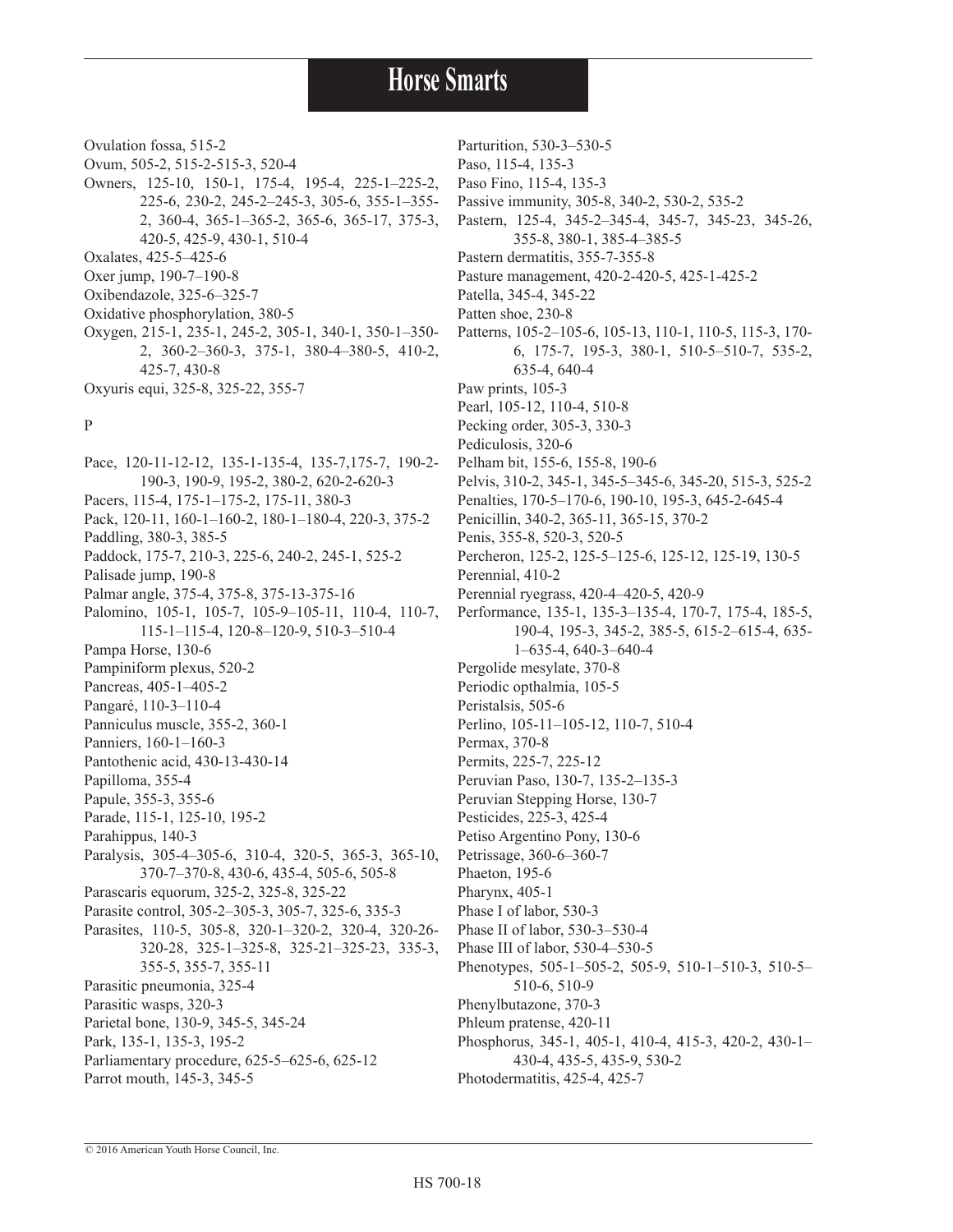- Photosensitization, 355-4, 420-6, 425-8, 435-5
- Photosynthesis, 430-4
- Phytolacca americana, 425-5
- Phytolacine, 425-5
- Pickaxe hitch, 195-7
- Piebald, 120-4–120-5, 120-8, 120-11, 125-9, 130-8, 510- 5
- Pig eyed, 385-3
- Pigeon Fever, 355-7
- Pigeon-toed (toed-in), 345-2, 380-3, 385-5, 635-4
- Pigment, 105-21, 110-2, 110-4, 110-8, 510-6–510-7
- Pinto, 105-14, 110-7–110-8, 115-3–115-4, 120-5, 120-10, 510-5
- Pinto coat pattern, 105-2–105-3, 110-1, 110-5, 120-11, 510-6
- Pinworms, 325-1, 325-3, 325-6, 325-8, 325-21, 355-7
- Pitch, 135-2, 620-2–620-3
- Pituitary, 430-7–430-8, 515-4
- Pituitary Pars Intermedia Dysfunction (PPID), 370-8, 435-3
- Placenta, 340-2, 365-13, 375-12, 375-14, 515-2, 530-2, 530-4–530-5, 535-1–535-2
- Plant maturity, 415-1
- Plant poisonings, 4254-4-25-9
- Plantar, 375-4
- Plantar ligament, 125-5, 345-7
- Platelets, 345-1, 355-9–355-10, 365-17, 430-12
- Pleasure, 120-2–120-3, 125-2, 125-9–125-10, 130-3, 135-1–135-3, 135-6, 155-1, 155-3, 155-5, 155- 9, 195-2–195-4, 230-8, 635-2–635-3, 640-3– 640-4, 645-5
- Pleiotropy, 505-4
- Plesippus, 140-3–140-4
- Pleuritis, 375-12
- Pliohippus, 140-3
- Ploidy, 505-2
- Pneumonia, 365-2, 365-12, 370-1, 375-12
- Pneumovagina, 515-1, 530-1
- Poa pratensis, 420-8
- Points, 105-1–105-2, 105-11, 170-4, 175-11, 190-4, 190- 9, 375-11, 510-2, 510-8, 620-3, 635-3, 635-5– 635-6, 640-3, 640-5–640-6, 640-9, 645-2–645-5 Poison hemlock, 425-5, 425-8, 425-23 Poisonous plants, 425-4-425-9
- Poitou, 125-11, 125-19
- Pokeweed, 425-5, 425-22
- Poll, 105-4, 155-6–155-7, 220-4, 385-3–385-4, 640-8
- Polo, 120-12, 130-8, 155-9, 185-6, 435-2
- Polysaccharide Storage Myopathy (PSSM), 435-4, 505- 6–505-8
- Polysulfated glycosaminoglycan (PSGAG), 370-9

Pommel, 155-5, 155-9 Ponazuril, 370-7 Ponies, 115-4–115-5, 115-7, 120-1–120-12, 125-10, 130- 2, 130-5, 130-8–130-10, 165-1, 165-3, 165-5, 180-3, 190-3–190-5, 190-10, 195-1–195-5, 325- 7 Pony Club, 165-1, 645-1 Pony riders, 175-7–175-8 Porphyrin biosynthesis, 430-14 Positive reinforcement, 330-5 Post-legged, 345-5, 385-6 Potassium, 415-3, 420-2, 425-7, 430-2, 430-4–430-6, 435-4, 505-6 Potomac Horse Fever (PHF), 305-5, 305-8, 365-14, 375- 12 Prascend, 370-8 Praziquantel, 325-3, 325-6–325-7 Preakness Stakes, 175-3, 175-10 Precipitation, 225-1, 305-1 Predators, 205-1–205-2, 330-1–330-2 Prednisolone sodium succinate, 370-5 Prefix, 310-1–310-2 Pre-purchase exam, 145-2 Pregnancy, 365-11, 410-2, 430-13, 515-2–515-4, 525-3, 530-1–530-2, 535-2 Pregnant mare, 340-2, 365-13, 365-15–365-16, 370-4– 370-5, 420-10, 515-4, 530-1, 535-2 Premature, 505-5 Premolars, 305-7, 315-1–315-2 Presentations, 125-12–125-13, 150-10, 195-4, 195-6, 530-3, 620-1, 620-3–620-4, 635-8–635-9, 640- 6–640-9, 645-2, 645-5–645-7 Prevailing winds, 225-1 Primary reinforcement, 330-5 Primitive markings, 105-9, 110-6, 110-12, 125-10 Prognosis, 340-2, 375-4 Proliferation, 355-9–355-10 Prophet's thumb, 110-8–110-9 Prophylactic, 365-6 Propping, 190-4, 190-9 Prostaglandin, 515-4, 525-2–525-3 Prostate gland, 520-2 Protein supplements, 410-3 Proteins, 305-7, 355-10, 365-17, 380-5, 405-1, 410-1– 410-3, 420-5, 430-6, 435-3, 505-4, 505-9, 510- 1, 520-3, 530-2, 535-2 Protozoa, 335-1, 405-2 Proud cut, 520-3–520-4

- Proud flesh, 355-11
- Pruritus, 355-3, 355-6–355-8
- Przewalski's Horse, 110-6, 120-11, 130-10, 140-5, 510-4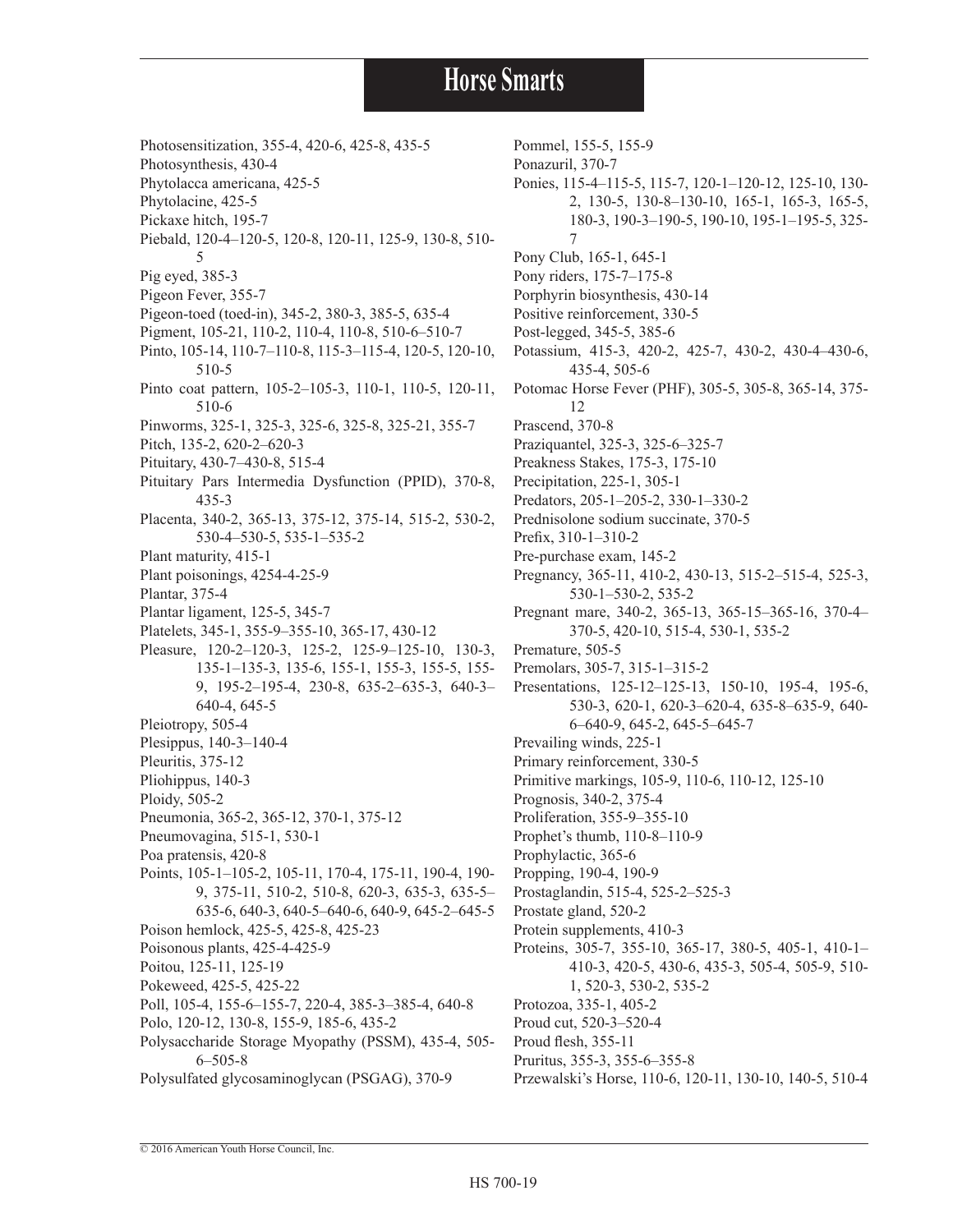Pseudoephedrine, 370-7 Pseudomonas infections, 370-2 Pubis, 345-6, 345-8, 345-25 Public speaking skills, 610-3, 620-1–620-2, 620-4, 635- 7, 640-9, 645-2, 645-7 Pulmonary artery, 350-1-350-2 Pulse, 145-3, 305-1–305-2, 350-2, 375-13 Puncture wounds, 230-8, 340-1, 340-3, 365-3, 365-9, 365-12, 375-7, 375-11–375-12 Punishment, 330-5 Punnett square, 510-9, 510-12 Purine rings, 430-14 Purkinje cells, 505-5 Purple Deadnettle, 425-1–425-2, 425-20 Pyrantel, 325-6–325-7 Pyridoxine, 430-14 Pyrilamine maleate, 370-7 Pyruvic acid, 380-5

#### Q

Qualitative gene action, 505-3 Quantitative gene action, 505-3–505-4 Quarantine, 365-11, 365-14 Quarter crack, 230-7, 375-8 Quarter Pony, 120-5 Quercus spp., 425-5 Quiz bowl, 645-1–645-2

#### R

Rabicano, 105-9 Rabies, 305-5, 305-7, 365-9–365-11 Race training, 435-2 Racehorses, 155-9, 175-5–175-8, 230-8–230-9, 365-9, 380-6, 430-10, 430-14 Racetracks, 135-4, 175-1-175-12, 210-2, 365-14, 365-17 Racing, 110-8, 110-16–110-17, 120-6, 120-11–120-12, 125-8, 130-3, 130-7, 135-4, 155-5, 155-10, 165- 2, 175-1–175-12, 435-2 Rack, 115-3, 120-10, 135-2–135-3, 135-7, 230-9 Racking Horse, 135-2, 135-5 Radiographs, 365-1, 375-2–375-3, 375-6–375-7, 375- 9–375-10, 375-12–375-15, 375-17 Radius, 345-2, 345-8, 345-22 Ragweed, 425-3–425-4, 425-20 Rails, 190-4, 190-7–190-9, 195-4, 615-1–615-3 Rainbow Futurity, 175-10 Ranch, 110-7, 120-9, 170-6–170-7, 195-2 Ranch liability, 650-3 Ranch saddle, 155-3

Ranch work, 435-2 Ranitidine, 370-9 Ranunculin, 425-5 Ranunculuss spp., 425-5 Rasp, 230-3–230-4, 230-7 Reasons class, 640-2 Recessive, 505-3-505-4, 505-7-505-8, 510-2–510-4, 510- 8 Recombination, 505-2–505-4 Recreational riding, 435-2 Rectum, 325-3, 405-1, 515-1 Recurrent Airway Obstruction (RAO), 325-4, 365-2– 365-3, 370-4, 370-8, 380-6 Recurrent Equine Rhabdomyolysis, 505-8 Recurrent Exertional Rhabdomyolysis, 435-4 Red roan, 105-9 Reed canary grass, 420-5, 420-14 Refusals, 190-3–190-5, 190-8–190-9 Registered horses, 110-9, 125-2, 130-6 Regumate, 370-9, 525-3 Reinforcement, 330-4–330-6 Reining, 155-3, 185-1, 615-5, 645-5 Reining saddle, 155-3 Reins, 135-1, 135-5–135-6, 155-5–155-7, 155-9, 170-7, 190-6, 195-3–195-6, 205-5–205-6, 330-5 Reinsmanship class, 195-3 Renal, 370-4, 430-13, 520-4 Replication, 505-2, 505-4 Reproduction, 515-1, 510-1, 435-1, 505-4, 515-1, 515-4, 520-1 Reproductive behavior, 515-3, 520-3 Reproductive cells, 505-2 Reproductive tract, 365-13, 515-5 Respiratory disorders, 380-6 Respiratory distress, 325-4, 365-2–365-3, 365-12 Respiratory rate, 305-1, 360-3, 365-2, 365-4, 365-17, 370-4, 380-4, 380-6 Respiratory system, 345-5, 370-1, 380-4, 380-6 Retained placenta, 375-12, 375-14, 530-2, 530-4 Rete tubules, 520-2 Reversed dappling, 105-11, 110-3, 125-11 Rhabdomyolysis, 435-4 Rhinocyllus conicus, 425-2 Rhinopneumonitis, 305-5, 365-13, 530-2 Rhizobium, 420-2 Rib marks, 110-6 Riboflavin, 430-13–430-14 Ribs, 115-1, 125-6, 305-3, 310-3, 330-2, 345-1, 345-6, 345-8, 345-21–345-22, 385-6, 405-2 Rice bran, 435-4 Ricin, 425-5

© 2016 American Youth Horse Council, Inc.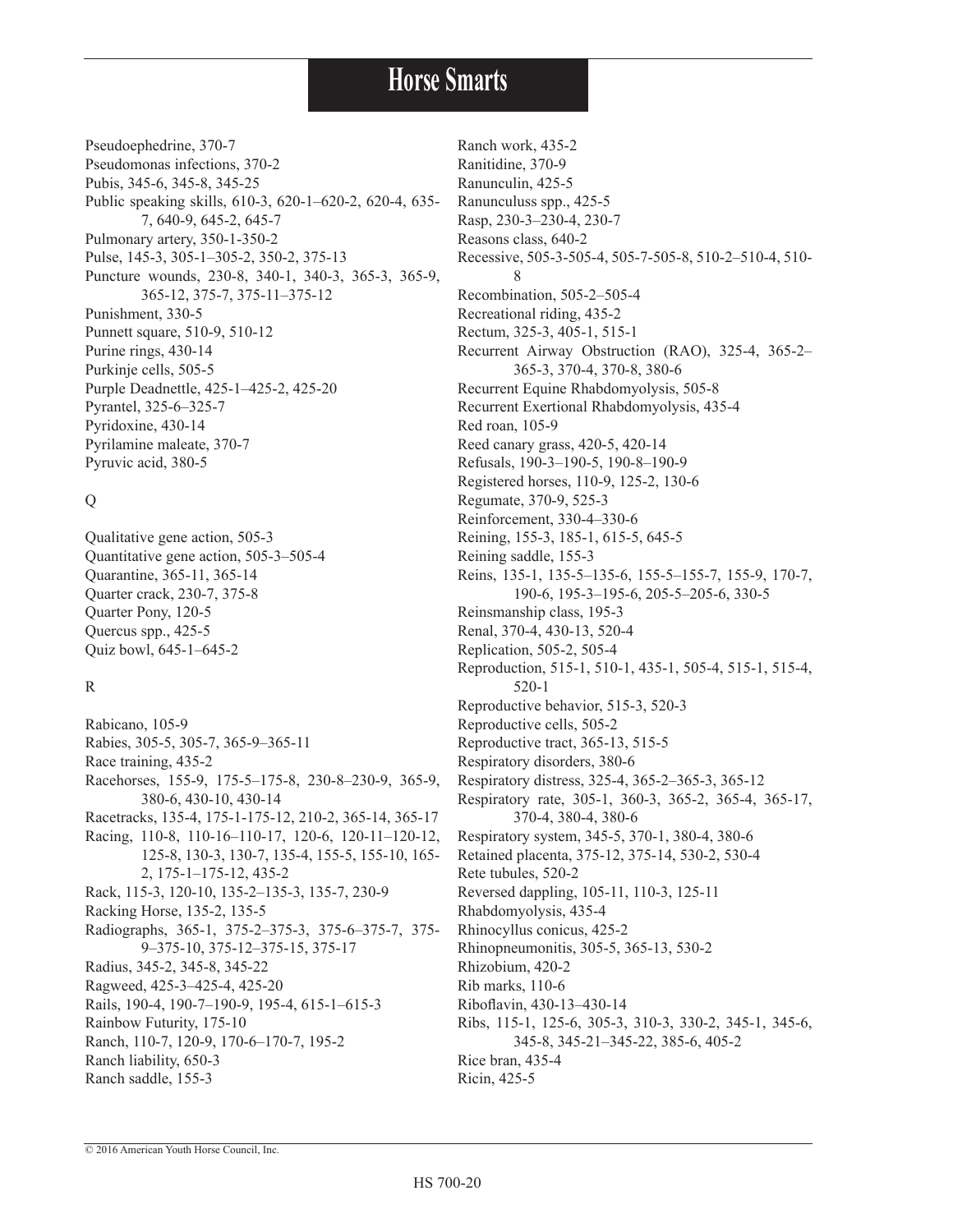Ricinus communis, 425-5 Rickets, 430-11 Rim, 230-9 Ring steward, 615-4, 630-2 Ringworm, 355-4, 355-8 Risk-based vaccines, 340-2, 365-9-365-10 RNA (Ribonucleic acid), 430-14 Roach back, 345-6 Roan, 105-4–105-9, 105-13–105-14, 110-3, 110-5, 110- 9, 115-3–115-5, 120-6–120-7, 120-9, 120-11– 120-12, 125-5–125-7, 125-11, 130-6, 130-8, 510-1, 510-6–510-8 Roaring, 380-6 Rocky Mountain Horse, 135-1–135-2, 510-4 Rocky Mountain Wood Tick, 320-5, 320-28 Rodeo, 130-6, 170-1–170-9 Role models, 615-3, 625-4–625-5, 645-8 Roll back, 190-5, 190-8 Rolling, 335-2, 365-2, 365-4, 410-4 Roman nose, 125-3, 345-5 Rompun, 370-6 Root words, 310-1 Rope, 155-3, 155-7, 170-1, 170-5–170-7, 170-9, 205-3, 210-3, 380-3, 535-3 Roping, 135-5, 145-8, 155-2–155-4, 170-2, 170-5–170-6 Roping saddle, 155-2–155-4 Rose gray, 105-7 Roundworms, 325-2, 325-6, 325-8, 325-21 Rub, 160-2, 190-2, 190-9, 355-3, 355-7, 360-1 Ruidoso Futurity, 175-10 Ruminants, 325-4, 405-1 Rump, 115-3, 115-5, 125-11, 140-5, 365-7, 510-6–510-7 Run Out, 190-9 Running, 155-7, 155-9, 170-5, 170-8, 175-1, 175-4, 175- 6, 175-12, 180-3–180-5, 190-6, 190-9, 205-1, 230-9, 350-2 Running martingale, 155-7, 155-9, 190-6, 195-5 Running walk, 115-2, 135-1 Rushing, 190-9 Russian knapweed, 425-6, 425-22 Rye, 410-3, 410-5 Rye grass, 410-4

#### S

Sabino, 105-3–105-4, 110-5, 510-5–510-6 Sacral vertebrae, 345-6 Sacrifice area, 240-1 Sacrum, 345-6, 345-8, 345-21 Saddle, 135-5, 155-1–155-5, 155-9, 160-1–160-3, 170-7, 175-7–175-8, 180-3, 190-4, 205-5–205-6, 650-3 Saddle blankets and pads, 155-5 Saddle bronc riding, 170-4, 170-6 Saddle Seat, 135-3–135-6, 155-1–155-2, 155-10 Safety, 155-7, 155-9, 165-3–165-4, 170-3, 185-2–185-3, 190-3, 195-6, 205-1, 205-3, 220-1–220-2, 220- 5, 225-3, 330-2, 365-2, 365-4, 615-1–615-2, 630-4 Salerno Horse, 130-5 Saliva, 305-2, 365-10 Salivary glands, 405-2 Salt, 150-8, 225-4, 410-4, 430-5, 435-4 Sandalwood Pony, 130-10 Sandbur, 425-3, 425-23 Saponins, 425-5 Sarcoid, 355-9 Sarcomere, 360-1 Sarcoplasmic reticulum, 360-1 Sawbuck saddle, 160-1 Sawdust, 245-3–245-4, 365-18, 530-3 Scalping, 380-3 Scapula, 130-9, 345-1-345-3, 345-22, 385-5 Scars, 105-9, 110-7–110-9, 355-9, 505-7–505-8 Schooling, 190-3–190-4, 360-3, 615-1 Scopolamine, 425-5 Score sheets, 645-8 Scotch bottom shoe, 230-9 Scripted, 620-1 Scrotum, 520-1-520-2 Scurvy, 430-13 Season, 110-3–110-4, 305-2, 325-5, 515-3, 520-4, 530-1 Seasonal allergies, 370-7 Secondary reinforcement, 330-5 Sedatives, 335-3, 370-5–370-7 Seeding, 420-3, 420-12, 425-2 Seizures, 305-6, 310-4, 325-7, 370-6, 370-8, 505-5–505- 7 Selle Francais, 130-5 Semen, 365-13, 515-2, 520-1–520-3, 520-5 Seminal plasma, 520-2 Seminal vesicles, 520-2, 520-5 Seminiferous tubules, 520-2–520-4 Semilunar valves, 350-1 Sericea lespedeza, 420-4–420-5, 420-10 Sertoli cells, 520-3 Sesamoid, 345-1–345-2, 345-4, 345-26 Severe Combined Immunodeficiency Disease (SCID), 505-5 Sex characteristics, 385-1–385-3 Sex chromosomes, 505-1, 505-2 Sex-linked diseases, 505-5–505-6 Sexual behavior, 330-4, 520-1, 520-4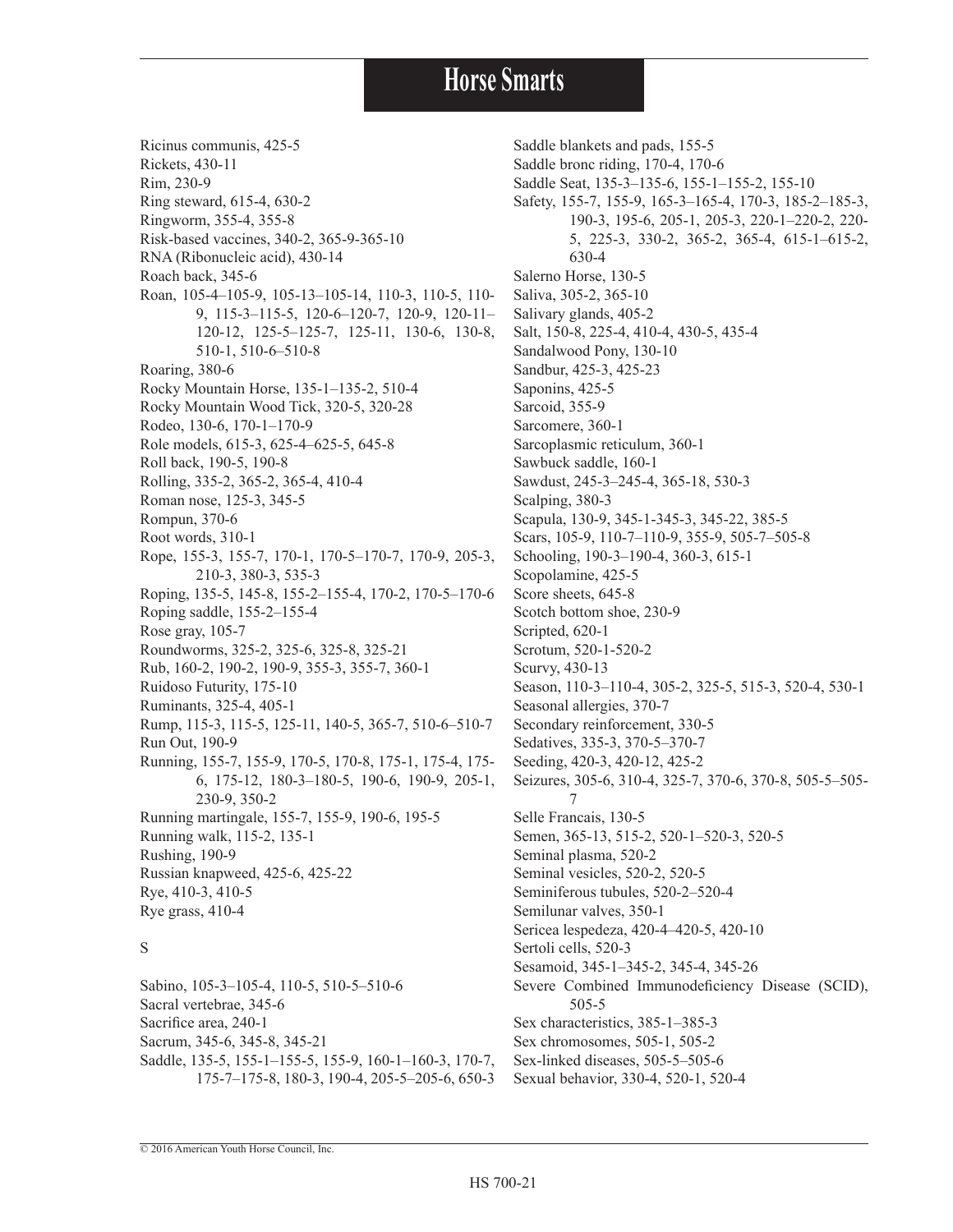2, 365-15, 405-1

420-2, 425-7, 430-8–430-9

510-3

Shadowing, 110-6 Shaker Foal Syndrome, 365-12 Shanks, 155-5–155-7, 195-5, 535-3 Shaping, 230-1, 230-3–230-4, 330-6 Shavings, 185-3, 210-1, 245-3, 375-16–375-17, 530-3 Shelters, 210-2, 215-1-215-4 Shetland Pony, 105-10, 105-12, 120-1–120-2, 130-5, 140-5, 505-8, 510-4 Shire, 105-4, 125-5–125-7, 125-9, 125-12, 125-19, 130-5 Shock, 230-1, 305-1–305-2, 365-3, 370-5 Shoe boil, 345-7 Shoeing, 230-1–230-2, 230-5, 370-5, 375-3, 375-15, 375-18 Shoes, 135-1-135-2, 175-8, 230-8-230-9 Short pastern, 345-2, 345-4, 345-7, 345-26 Shoulder stripe countershading, 110-6 Shoulders, 105-8–105-9, 110-6, 125-3, 135-3, 170-4, 205-1, 205-3–205-5, 305-3, 325-3, 345-2–345- 3, 345-8, 345-27, 360-3, 365-8, 380-3, 385-1– 385-2, 385-4–385-5, 405-2, 530-3, 620-4 Show horse, 135-5, 230-9, 435-2 Show pen, 615-2, 615-5 Showmanship, 125-13, 635-3 Sickle-hocks, 125-4, 125-6, 345-5, 385-6, 385-12 Sidebones, 125-4, 345-7 Sidesaddle, 155-4–155-5 Sight, 205-1, 330-2, 330-7 Silvadene, 370-2 Silver, 105-1, 105-10, 105-12, 135-5, 155-3, 505-4-505- 5, 510-3–510-4, 510-8 Silver dapple, 105-10-105-11, 510-4 Silver sulfadiazine (SSD), 370-2 Sire, 120-6, 505-1, 505-5, 510-1 Skeletal muscles, 360-1-360-2, 380-5 Skeletal system, 345-1–345-7, 430-2, 435-4 Skewbald, 120-4–120-5, 120-8, 120-11, 125-9, 130-8, 510-5 Skin, 105-4–105-5, 105-8, 105-11–105-13, 110-3–110- 5, 110-7–110-9, 115-1, 115-3, 115-5, 115-8, 125-11, 170-3, 305-1–305-2, 310-3, 320-4–320- 6, 325-3–325-4, 355-1–355-12, 365-3, 365- 6–365-7, 365-9, 365-11, 365-15–365-16, 370- 1–370-3, 370-5, 370-9, 375-15, 375-17, 425-3, 425-6, 430-1, 430-5, 430-11, 430-13, 505-7– 505-9, 510-3–510-4, 510-6, 515-1 Skull, 140-2–140-3, 345-1–345-2, 345-5–345-6, 345- 24–345-25, 385-3, 505-5, 505-8 Skunk cabbage, 425-4, 425-22 Skunks, 105-9, 305-5–305-6 Sleeping sickness, 305-4, 365-10 Slow gait, 115-3, 135-3 Small colon, 405-1–405-2 Small intestine, 310-2, 320-4, 325-2–325-3, 335-1–335- Small strongyles, 325-1–325-2, 325-7–325-8, 325-21 Smell, 205-2, 535-3 Smoky black, 510-4 Smoky cream, 105-11, 110-7, 510-4 Smooth mouth, 315-2 Snaffle bit, 135-5, 155-5–155-7, 180-3, 190-6, 195-5 Snake grass, 425-6, 425-21 Snip, 110-1, 110-10, 125-7 Snowcap, 105-5–105-6 Snowflake pattern, 105-5-105-6, 115-3, 115-5 Sobreandando, 135-3 Socks, 110-2, 110-10 Social behavior, 330-2, 330-7 Sodium, 425-7, 430-2, 430-4–430-5, 435-4, 505-6 Sodium chloride, 410-4, 430-5 Soil, 195-2, 195-4, 240-1, 245-2, 340-1, 365-9, 365-11, Solanaceae spp., 425-5 Solanine, 425-5 Solanum carolinense, 425-3 Solar radiation, 225-1 Sole corium, 375-6–375-8, 375-15, 375-17 Solu delta cortef, 370-5 Soluble carbohydrates, 405-1 Somatic cells, 505-1 Somatic mutations, 105-8, 105-13, 110-9 Sooty, 105-11, 110-3 Sorghum, 410-2 Sorrel, 105-1, 105-9, 115-1–115-2, 120-9, 125-5–125-7, Sow mouth, 345-5 Soybean meal, 410-3, 430-6, 435-4–435-5 Spasmodic colic, 325-3 Spavins, 345-7

Species, 140-1–140-6, 180-4, 320-3–320-4, 320-6, 325-2, 325-4, 355-7, 365-11, 370-5, 410-2, 415-1, 420- 3, 420-5, 425-1–425-3, 425-5, 430-11, 505-1, 510-1, 515-2, 520-1 Speech, 620-1–620-3, 640-6, 645-2 Sperm, 310-3, 505-2, 505-4, 520-2, 520-4-520-5 Sperm production, 520-1-520-4 Spinal cord, 505-6, 505-8 Spermatogenesis, 520-1–520-4 Spermatozoa, 310-3, 505-2, 505-4, 520-2, 520-4–520-5 Spike, 195-7 Spine(s), 105-3, 105-6, 105-9, 110-5, 140-4, 425-3, 530-3 Spiny pigweed, 425-3, 425-23

© 2016 American Youth Horse Council, Inc.

Sliding plates, 230-8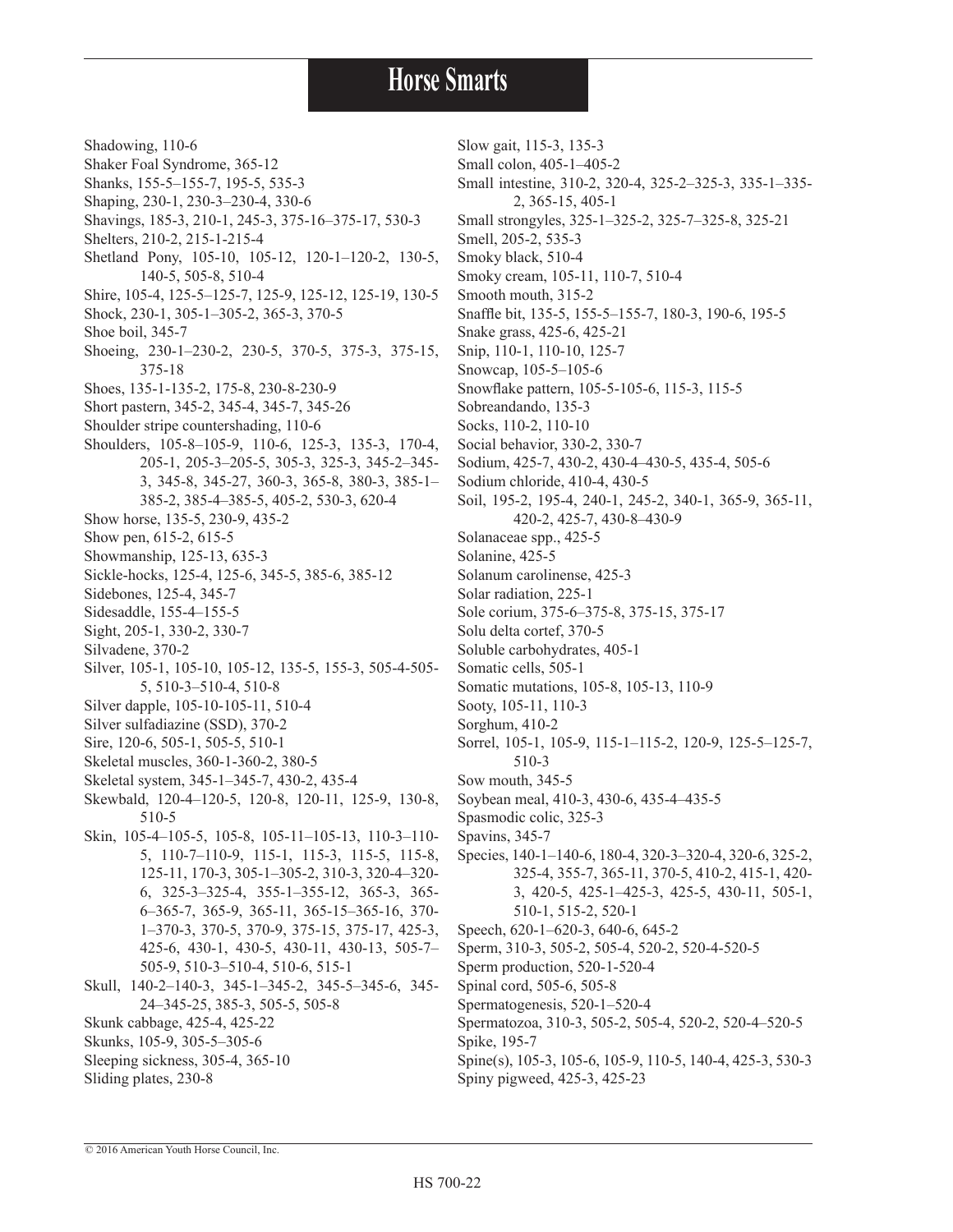Splashed white, 105-3-510-5, 510-8

- Splay-footed (toed-out), 345-2–345-3, 385-5
- Splint bone, 140-2, 345-2, 345-4, 345-7, 345-23
- Splints, 345-3, 345-7, 385-5
- Spotted coat patterns, 105-4-105-6, 110-1-110-2, 115-3, 115-5, 510-7
- Spotted Draft, 125-10
- Spotted Moroccan, 125-10
- Spurs, 135-5, 165-3, 170-2, 170-4, 170-7, 180-6, 330-5, 375-9
- Squamous cell carcinoma, 355-8
- St. Augustine grass, 420-5
- St. John's Wort, 355-4, 425-7–425-8, 425-22
- Stable fly, 320-1, 320-27
- Stag hunt, 180-2
- Stakes race, 175-4, 175-10
- Stall teasing, 525-1
- Stallion, 110-4–110-5, 115-5, 120-3, 120-5, 120-8, 125- 6–125-13, 130-4, 130-8, 170-3, 215-2, 225-6, 250-3, 315-1, 330-3–330-4, 355-8, 365-13, 370- 7, 385-2–385-3, 430-6, 435-2, 505-1–505-2, 510-3, 515-3–515-4, 520-1–520-5, 525-1–525- 2, 530-1
- Stalls, 175-6, 205-3, 210-3, 215-1–215-4, 225-4, 245-1, 305-6, 325-2, 375-9, 525-2, 525-5, 630-4
- Standardbred, 105-4, 110-8, 115-4, 130-4, 135-4, 135-7, 175-1–175-2, 195-2, 435-2, 505-8
- Standing martingale, 155-7, 155-9, 190-6
- Staphylococcus aureus, 370-2
- Star, 110-1, 110-10, 120-6, 125-7
- Starch, 405-2, 410-3, 435-4
- Starvation, 320-5, 435-4
- Steel, 160-1, 230-8–230-9, 430-8–430-9
- Steer wrestling, 170-5–170-6
- Sterile, 125-11
- Sternum, 345-1, 345-6, 345-27
- Steroids, 365-6, 370-1, 370-4–370-5, 370-7, 370-9, 515- 4, 525-3
- Stethoscope, 305-10, 365-4
- Stifle, 105-6, 345-2, 380-3, 385-2, 385-6
- Stillborn, 505-7–505-9
- Stimuli, 305-4, 330-4–330-6, 365-9, 515-4
- Stinging nettle, 425-3
- Stirrups, 130-8, 155-1, 155-5, 165-3, 170-4, 205-5–205-6
- Stock horse, 115-3
- Stock Seat, 135-6
- Stocking, 110-2, 110-10
- Stocking rate, 425-3
- Stocking up, 425-6
- Stomach, 310-3, 320-4, 325-2–325-4, 335-1–335-2, 405- 1, 430-5, 435-1, 435-3

Stomach ulcers, 370-3, 370-9, 535-3 Stomach worms, 320-2, 325-4, 325-6, 325-21 Strangles, 305-5, 305-7, 365-2, 365-15–365-16 Straw, 170-8, 210-1, 245-2–245-4, 380-6, 530-3 Streptococcus equi, 305-5 Stride, 120-2, 120-7, 120-12, 125-3, 130-6, 135-6, 190- 2–190-5, 190-8, 230-8, 305-2, 345-3–345-4, 360-4, 375-13, 380-1–380-4, 380-6, 385-2, 385- 4–385-6 Striding leg interference, 380-2–380-3 Striped Blister Beetle, 320-6, 320-28, 415-3 Striped hooves, 105-5, 115-3, 115-5 Stripes, 105-9, 105-13, 110-1, 110-6, 110-10, 125-10- 125-11, 140-4, 505-3 Stroke volume (SV), 350-2, 380-4–380-5 Stroking, 360-6, 360-23 Strongyles, 325-1, 325-5–325-7, 325-18 Strongyloides westeri, 325-3, 325-8, 325-22 Strongylus edentatus, 325-1 Strongylus equinus, 325-1 Strongylus vulgaris, 325-1, 325-8, 325-22 Structural correctness, 125-3, 345-4–345-5, 385-1, 385- 6–385-7, 635-3, 640-3 Subcutaneous, 355-2 Subcutis, 355-1–355-3, 355-9 Sublingual medication, 365-7 Succinylcholine, 505-7 Sucking lice, 320-6 Sudden death, 425-4, 645-4 Suffix, 310-1–310-2 Suffolk, 125-5, 125-7, 125-20, 130-5 Sugar, 405-1, 410-3, 430-13 Sulfamethoxazole, 370-1 Sulfur, 430-2, 430-6 Summer Seasonal Recurrent Dermatitis (SSRD), 355-6 Summer Sores, 325-4, 325-16, 325-21, 355-6 Summer Itch, 355-6 Sun bleaching, 105-1, 105-11, 110-4, 415-1 Sun curing process, 430-10–430-11 Supplements, 415-4, 435-4 Supporting leg interference, 380-2-380-3 Surcingle, 185-3–185-4, 205-5 Surgery, 110-9, 335-2–335-3, 365-3, 370-2, 375-14, 375- 18 Surpass, 370-3 Suspensory ligament, 230-8, 375-9 Sweat glands, 355-2–355-3, 520-2

© 2016 American Youth Horse Council, Inc.

Sweet clover, 425-5, 425-21 Sweet itch, 320-2, 355-6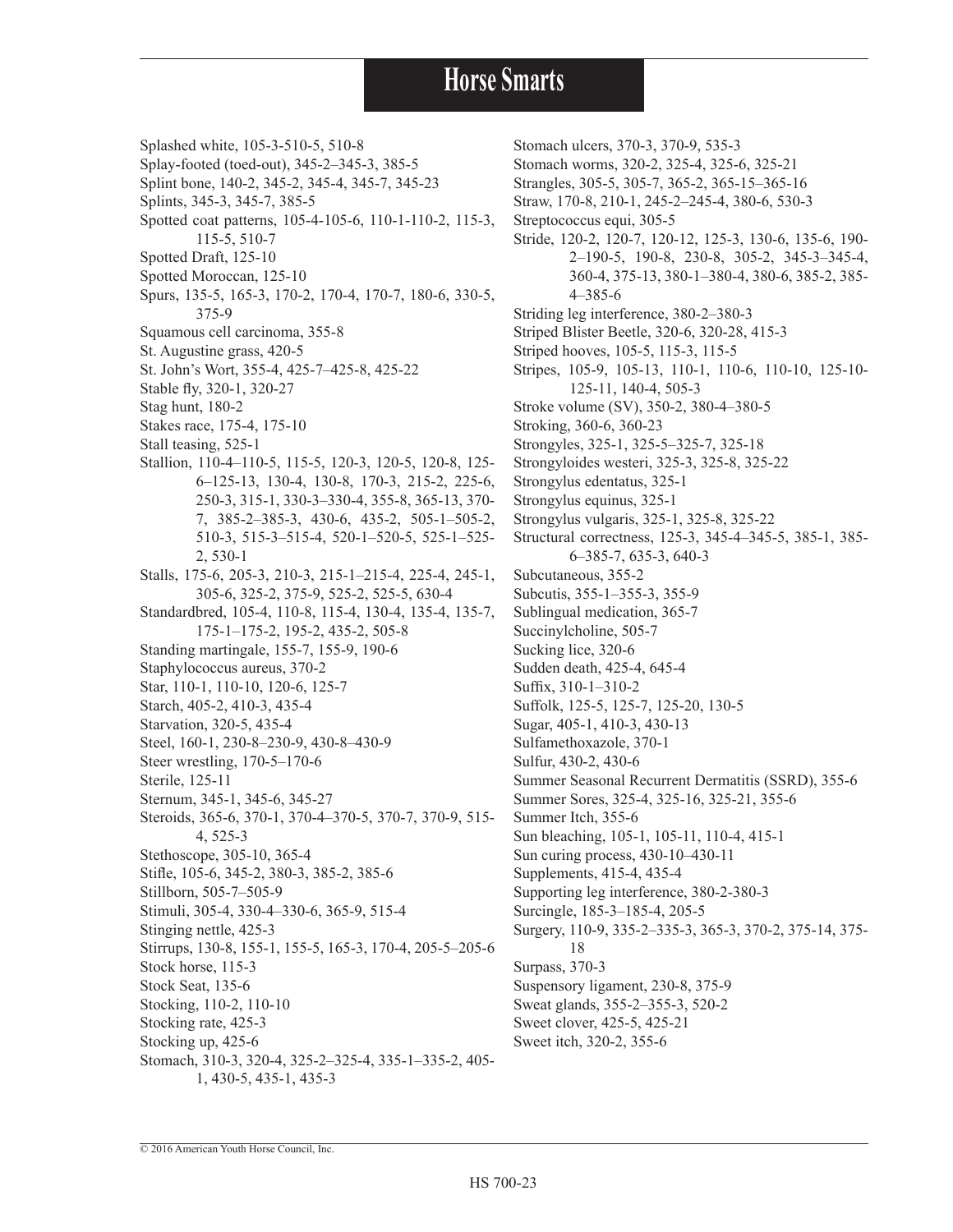Swelling, 125-5, 310-3, 345-7, 355-7, 355-10, 365- 2–365-4, 365-8, 365-13, 365-15–365-16, 370-1, 370-3–370-4, 370-7, 370-9, 375-13–375-14, 375-18 Synthetic progestins, 370-9, 525-3

Syringe, 365-8

T Tactile hairs, 330-2 Taffy, 105-10, 510-4 Tail, 105-1–105-3, 105-7–105-11, 110-4, 110-6, 120-2– 120-6, 120-8–120-9, 125-3, 125-5–125-6, 125- 8–125-13, 135-3, 165-3, 205-1, 205-4–205-5, 220-4, 320-5–320-6, 325-3, 340-1, 345-6, 355-, 355-9, 365-4, 430-9, 510-2, 510-4, 515-3–515- 4, 520-2, 525-2 Tall fescue, 410-2, 415-2, 420-4–420-5, 420-9–420-10, 530-2 Tandem, 125-8, 195-7 Tannins, 420-10, 425-5 Tapadero, 205-7 Tapeworms, 325-1–325-8, 325-23 Tapotement, 360-6–360-7, 360-23–360-24 Taraxicum officinale, 425-2 Tarsus, 345-4, 345-8, 345-27 Taste, 205-2, 220-3–220-4, 365-7, 425-4 Tattoos, 110-7–110-8 T-cells, 505-5 Team bonus, 645-4 Team demonstration, 620-4, 645-1–645-2 Team illustrated talk, 645-1 Team problems, 620-4, 645-6–645-7 Team roping, 170-5–170-6 Teamster, 125-4, 195-2, 195-6 Teasel, 425-3 Teasing, 330-4, 525-1 Teeth, 120-8, 140-2–140-4, 145-2, 170-6, 205-2, 205-5, 230-3, 305-4, 305-7, 315-1–315-3, 325-3, 365- 2, 365-10, 370-9, 405-2, 430-13, 535-2 Telescoping, 335-1–335-2 Temperament, 115-4, 120-6, 125-7, 125-10 Temperature, 205-5, 215-1, 215-4, 220-2, 245-2, 305-1, 305-7, 325-2, 325-5, 355-5, 360-3, 365-17, 410- 2, 420-1, 520-2 Tendons, 125-3, 230-6, 230-8–230-9, 310-3, 345-1, 345- 4, 345-7, 360-1, 365-2, 375-3–375-4, 375-8– 375-11, 375-15–375-18, 385-5 Tennessee Walking Horse, 105-4, 105-11, 115-1–115-2

Terminology, 155-4, 170-7, 180-5, 190-9, 310-1–310-5, 355-3, 380-1, 510-1, 520-5, 630-3, 640-2–640-4 Testes, 310-3, 515-4, 520-1–520-3, 520-5 Testicles, 520-1, 520-3–520-4 Testicular temperature control, 520-2 Testosterone, 370-4, 520-3–520-5 Tetanus, 305-4, 305-7, 340-1–340-3, 360-5, 365-9–365- 10, 375-7, 530-2 Tetrarch spots, 110-5 Thermometer, 365-4 Thermoregulation, 360-1, 520-2 Thiamine, 430-13–430-14 Thistles, 425-3 Thoracic vertebrae, 130-9, 345-6, 345-8, 345-21 Thorn apple, 425-5 Thoroughbred, 105-4–105-5, 105-9, 110-5, 110-8, 115-5, 120-3, 120-6, 120-8, 130-5, 130-8–130-9, 175- 2–175-3, 175-10, 180-3, 190-5, 360-2, 380-5, 435-2, 505-6, 505-8 Thoroughbred Racing, 175-1, 175-3–175-4, 175-10, 195- 6 Threadworms, 325-1, 325-3, 325-6–325-8, 325-21 Three Day Eventing, 190-10 Throat bot, 320-4, 320-26, 325-2, 325-26 Throatlatch, 110-5, 125-11, 155-5, 155-7, 205-5, 365-15, 385-1, 385-3-385-4 Thrush, 375-1–375-2 Thymine, 510-1 Thyroid gland, 430-7–430-8 Thyroid hormones, 430-7–430-8 Thyroid Releasing Hormone (TRH), 430-7–430-8 Thyroid Stimulating Hormone (TSH), 430-7–430-8 ThyroKare, 370-8 Thyrol, 370-8 Thyrosyn powder, 370-8 Thyroxine-L, 370-8 Thyrozine powder, 370-8 Tibetan Pony, 130-10 Tibia, 345-4, 345-8, 345-23 Ticking, 105-4, 110-5 Ticks, 320-5, 320-7, 320-26 Tidal volume, 380-4 Tie-down roping, 170-2, 170-5–170-6 Tiebreaker, 645-4 Tiger eye, 110-7 Timor Pony, 130-10 Timothy, 410-2, 410-4, 415-2-415-7, 420-5, 420-11, 420- 16 Tobiano, 105-2–105-3, 115-3, 125-9–125-10, 130-6, 510-2, 510-5–510-6, 510-8 Tocopherols, 430-11–430-12

© 2016 American Youth Horse Council, Inc.

Teratogenic, 370-4, 425-4, 425-7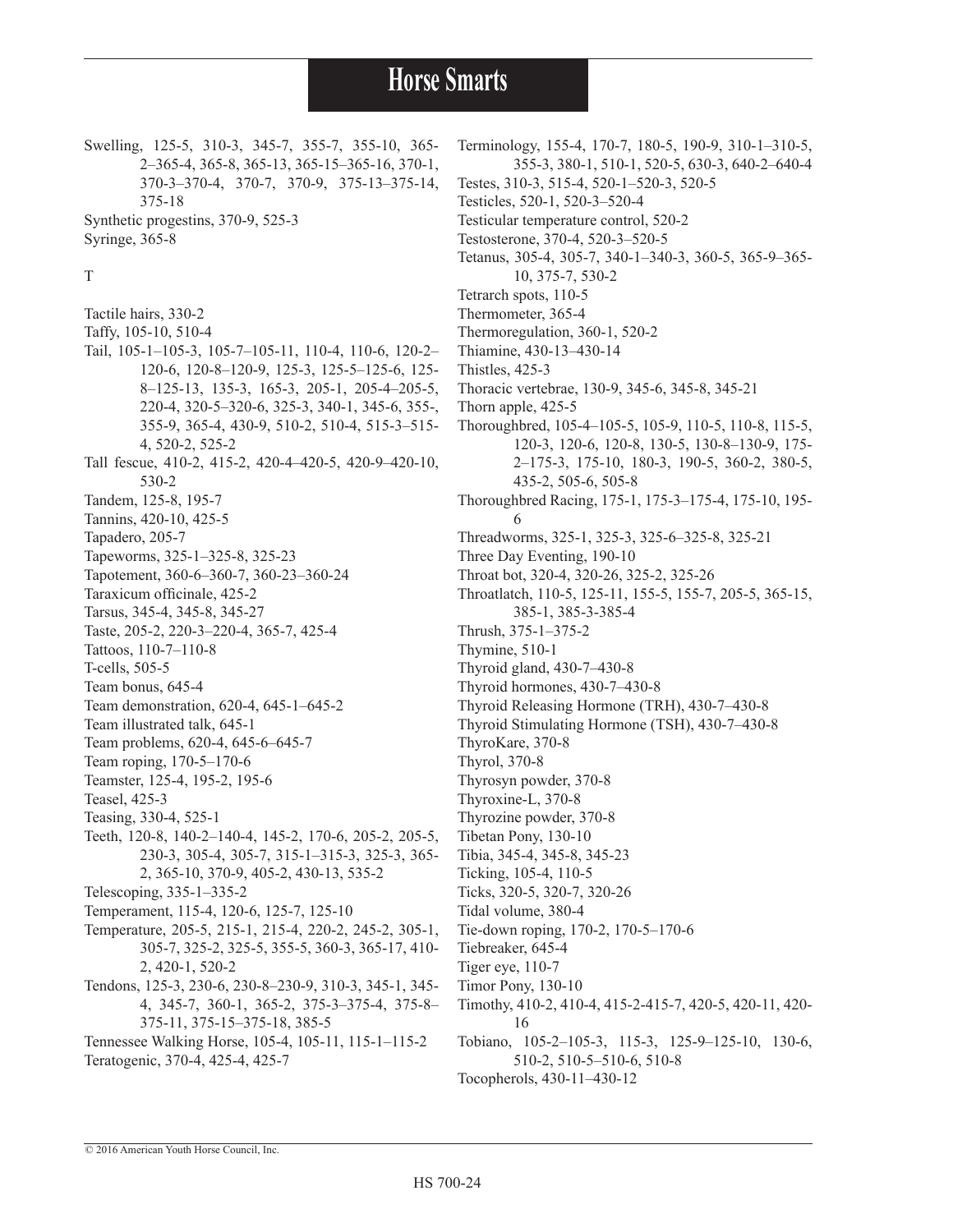- Tocotrienols, 430-11–430-12
- Tolazoline, 370-6
- Tolt, 120-10, 120-12, 135-4
- Tom thumb bit, 155-7–155-8
- Tongue, 155-6–155-7, 175-8, 180-1, 180-5, 205-2, 305-4, 305-7, 320-6, 325-3, 365-7, 365-12, 505-8
- Topical, 355-3, 365-6–365-7, 370-3, 375-1
- Topline, 105-3–105-4, 105-11, 110-3, 355-7, 385-1–385- 2, 385-5, 510-5–510-6
- Topography, 225-1, 235-1
- Torb, 370-6
- Torbugesic, 370-6
- Toss up questions, 645-4
- Touch, 165-3, 170-6, 170-8, 190-9, 205-2, 305-5, 330-2, 330-5, 340-1, 355-1
- Tovero, 115-3, 125-10, 510-6
- Toxic plants, 225-6, 355-4, 425-1–425-9
- Toxicity, 425-5, 425-8, 430-7, 430-9–430-11
- Toxin, 245-3, 340-2, 355-1, 355-3, 365-4, 365-11–365- 12, 415-3, 425-4–425-8
- Toxoid, 340-2–340-3, 365-9
- Trace mineralized salt, 410-4, 430-7, 530-2
- Trace minerals, 430-2, 430-6
- Track, 110-8, 175-3–175-9, 375-14
- Trail(s), 125-2, 125-9, 135-1–135-2, 155-1, 155-7, 170-5, 180-4, 205-6, 235-1, 615-5
- Trailer, 125-13, 220-1–220-2, 220-4, 225-3, 225-5
- Trailering, 150-1, 220-1, 220-4–220-5
- Training, 120-1, 155-7, 155-9, 165-1, 175-5–175-6, 180- 4, 185-1–185-3, 205-3, 230-5, 230-7, 230-9, 250-1, 330-2, 330-4–330-6, 360-5, 370-5, 435- 2–435-3, 520-3, 535-3, 615-2, 635-1, 650-2
- Traits, 115-1, 120-1, 125-2, 130-1, 385-2, 505-1–505-4, 510-3, 510-6, 625-2
- Trakehner, 130-5, 130-7, 190-8
- Tranquilizers, 370-5
- Transformational leadership, 625-2–625-3, 625-15
- Transportation, 120-11–120-12, 125-1, 185-2
- Trapezius, 360-3
- Trauma, 230-9, 345-7, 355-4, 355-9, 360-5, 365-2, 365- 4, 370-7
- Treatment, 170-2–170-3, 325-6, 335-3, 340-2, 355-2, 355-5–355-6, 355-11, 365-1, 365-6, 365-9–365- 17, 370-2–370-5, 370-7–370-9, 375-3, 375-6, 375-8, 375-10–375-11, 375-16, 375-19, 380-6, 425-8, 505-7, 525-3 Trichostrongylus axei, 325-4, 325-23 Tricuspid valve, 350-2 Trifolium repens, 420-11 Triglycerides, 430-14
- Tri-Hist, 370-7

Trim, 230-4, 375-4, 375-6, 375-10, 385-3–385-4 Trimethoprim, 370-1 Trimming, 230-2, 230-4, 305-3, 375-5–375-6, 375-9– 375-10, 375-15, 375-17 Triple bar jump, 190-8 Triple Crown, 175-3, 175-10–175-11 Trismus, 305-4, 340-1, 340-3, 365-9 Troika, 195-7 Tropical Horse Tick, 320-5, 320-28 Trot, 120-3, 120-5–120-6, 120-9, 120-11–120-12, 125-3, 130-2, 135-1–135-4, 165-3, 165-5, 185-3–185- 4, 190-3–190-5, 190-8, 195-2–195-3, 360-4, 375-13, 380-1–380-5, 435-2 Trot fences, 190-5, 190-8 Trotters, 115-4, 125-8, 175-1, 175-3, 175-11, 230-9 Tying-up syndromes, 435-4, 505-8

#### U

Udder, 530-3, 535-1–535-2 UlcerGard, 370-9 Ulna, 345-2, 345-8, 345-22 Ultraviolet light, 320-4, 355-1 Unicorn hitch, 195-7 Unsoundness, 125-4, 345-3–345-4, 345-6–345-7, 375-4, 380-6, 385-5 Urethra, 520-2–520-3 Urine, 215-2, 245-1, 305-2, 310-3, 365-12–365-13, 365- 16, 430-3, 430-5, 430-10 Uterus, 310-3, 515-2, 515-4, 530-2, 530-

#### V

Vaccinations, 150-2, 220-3, 305-7-305-8, 340-2, 365-9- 365-16, 530-2 Vagina, 515-2, 530-1 Varnish, 105-5–105-6, 110-5 Vas deferens, 520-2, 520-5 Vascular system, 350-1–350-2 Vasodilan, 370-9 Vasodilation, 370-6, 370-9 Vaulting, 125-9, 185-1–185-3 Vectors, 320-5 Vegetation, 225-1, 225-6, 240-1 Vehicle, 195-3, 195-5–195-7, 220-1–220-2, 225-3, 420-4 Veins, 310-3, 350-1–350-2, 355-9, 365-6, 365-8, 370-3, 520-2 Vena cava, 350-2 Venezuelan Equine Encephalitis (VEE), 320-5, 365-10 Venogram, 375-4, 375-14–375-15, 375-17 Ventipulmin, 370-8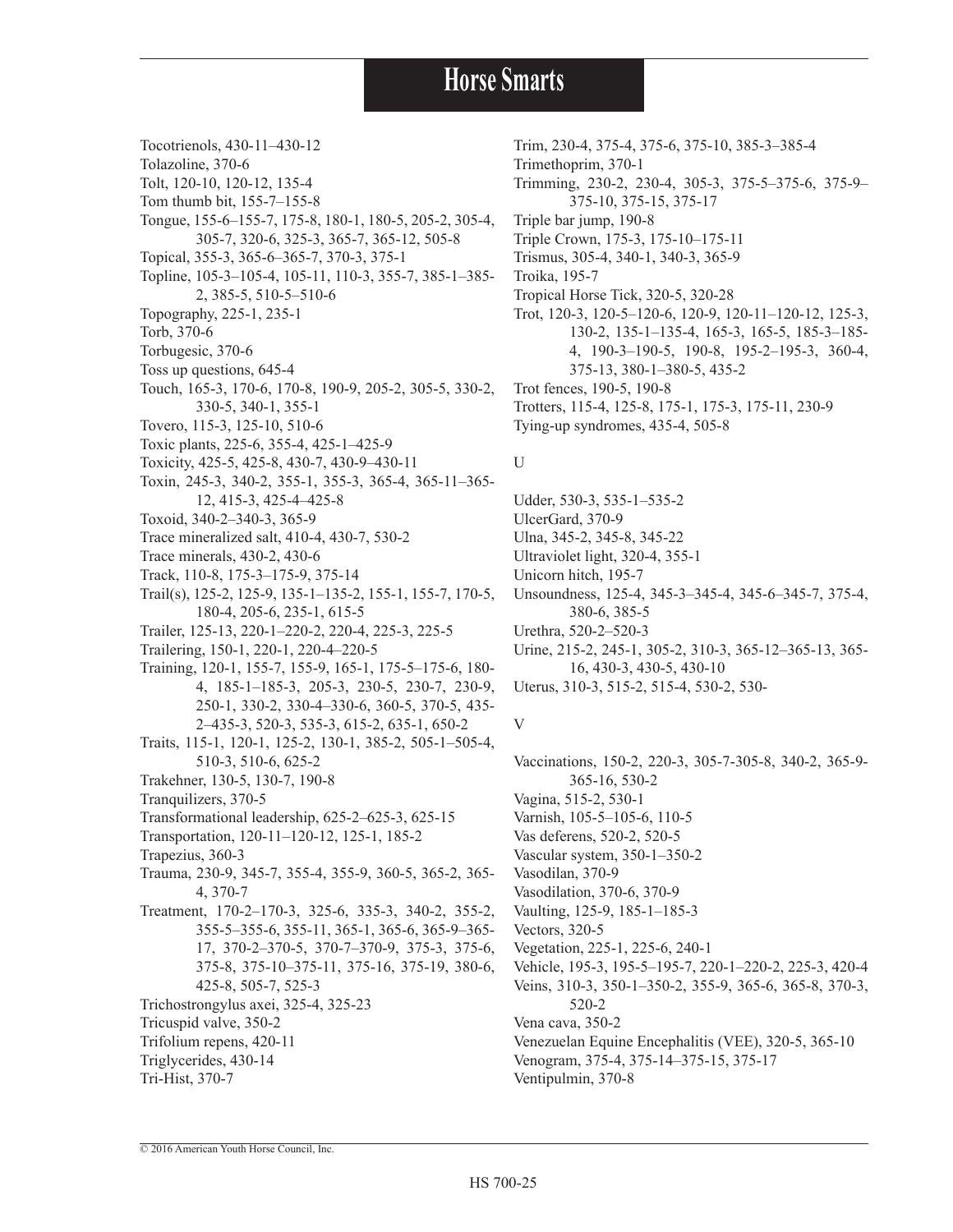Ventricles, 350-1–350-2

- Verdigris, 430-7
- Vertebrae, 310-3, 345-1–345-2, 345-5–345-6
- Vesicles, 310-3, 355-4
- Vesicular glands, 520-2
- Vestibule, 515-1–515-2
- Veterinarian, 110-9, 145-2, 170-2, 220-3, 230-5, 305-8, 305-10, 315-1, 320-5, 325-5, 335-2, 355-2–355- 5, 355-8–355-9, 355-11, 360-4–360-5, 365- 1–365-8, 365-10–365-13, 365-15–365-17, 370- 1–370-3, 370-5, 370-7, 370-10, 375-7, 375-9, 375-11, 375-16, 405-2, 425-8–425-9, 525-4, 530-2, 530-4, 535-1–535-3, 650-1–650-2
- Vice, 305-4, 385-3
- Virus, 305-4–305-5, 365-10–365-11, 365-13–365-17
- Vis-à-vis, 195-6
- Vision, 205-1, 210-3, 310-4, 330-1, 365-7, 385-3, 430- 10–430-11, 505-2, 505-8
- Vital signs, 305-1–305-2
- Vitamin A, 410-1, 415-1, 420-5, 430-10–430-12, 530-2, 535-2
- Vitamin B1, B2, B3, B5, B6, B7, B8, B12 (B-complex), 405-2, 410-1, 430-6, 430-10, 430-13-430-14
- Vitamin C, 430-10, 430-13
- Vitamin D, 430-3, 430-11
- Vitamin E, 430-9, 430-11–430-12, 505-8
- Vitamin K, 405-2, 425-5, 425-8, 430-12–430-13
- Vitamins, 405-1–405-2, 410-1, 410-4, 415-1, 420-5, 425- 5, 430-1–430-3, 430-9–430-14, 435-3, 505-8, 530-2, 535-2
- Vitiligo, 105-8, 110-5, 355-4
- Vulva, 305-1, 515-1, 515-3, 525-2, 530-1

Vyatka Horse, 140-6

#### W

- Wagonette, 195-5
- Wagons, 125-12–125-13, 195-1–195-2, 195-5, 195-7
- Walk, 115-2–115-3, 120-9–120-10, 120-12, 125-3–125- 4, 135-1–135-5, 140-2, 165-2–165-3, 180-4, 185-3-185-4, 195-3–195-4, 205-1, 205-3–205- 4, 335-2, 360-3, 365-2, 365-4, 365-8, 365-12, 370-8, 375-13, 380-1–380-5, 385-1, 430-9, 435- 2, 530-3, 620-3
- Wall, 185-3, 190-8, 210-1, 215-2–215-4, 230-1–230-2, 230-4–230-7, 245-1, 320-3, 325-2, 365-4, 375- 3–375-6, 375-8–375-9, 380-2
- War bonnet, 105-2
- Warm season grasses, 240-1, 410-2, 415-2, 420-5–420-8, 420-11
- Warm season legumes, 420-10
- Warmblood Fragile Foal Syndrome (WFFS), 505-7 Water hemlock, 425-4, 425-8, 425-21 Water jump, 190-8 Water-soluble vitamins, 430-10, 430-13-430-14 Weaning, 325-7, 330-4, 365-13, 535-3 Weanlings, 120-3, 325-7, 325-9, 365-15 Weaving, 195-3, 305-4 Wedge heel shoe, 230-10 Weeds, 240-1, 415-1, 415-3, 420-1–420-3, 425-1–425-3, 425-9 Weight loss, 320-6, 325-2, 325-4, 365-17, 370-3, 435-3, 435-5 Weight tape, 365-4 Weighted shoes, 230-9 Welsh Pony, 120-2–120-4, 120-8, 130-5, 190-5 West Nile Encephalitis, 305-5, 365-9–365-10 West Nile Virus (WNV), 305-5, 305-7, 320-5, 365-10, 530-2 Western Blacklegged Tick, 320-5, 320-14 Western Equine Encephalitis (WEE), 305-7, 320-5, 365- 9-365-10, 365-20, 365-22, 530-2 Western headstall, 155-5 Western pleasure, 635-2–635-3, 640-4 Western saddles, 155-2–155-3, 165-3 Western spade bit, 155-7–155-8 Westphalian, 130-5 Weymouth bridle, 135-5, 155-6 Wheals, 355-4, 355-6 Wheat, 410-3, 410-5 Wheat bran, 430-3, 435-5 Wheat straw, 250-6 Wheelers, 195-7 Whipper-in, 180-3 Whips, 135-5, 165-3, 195-3, 195-6 White, 105-4 Whorls, 110-7, 110-9, 130-8 Wild onions, 425-5 Windgalls, 345-7 Windpuffs, 345-7 Windsucking, 305-4, 530-1 Winging in, 380-3 Winging out, 380-3 Winking, 515-3, 525-2 Withers, 105-3 Wolf teeth, 305-7, 315-1–315-2 Wood pellets, 245-3 Worms, 325-1–325-2, 325-4–325-6, 355-8, 365-9 Wound, 320-1–320-2, 325-4, 340-1–340-2, 355-6, 355-
	- 9–355-11, 365-3–365-5, 365-9, 365-11–365-12, 370-2, 430-12
- Wound Botulism, 365-12

© 2016 American Youth Horse Council, Inc.